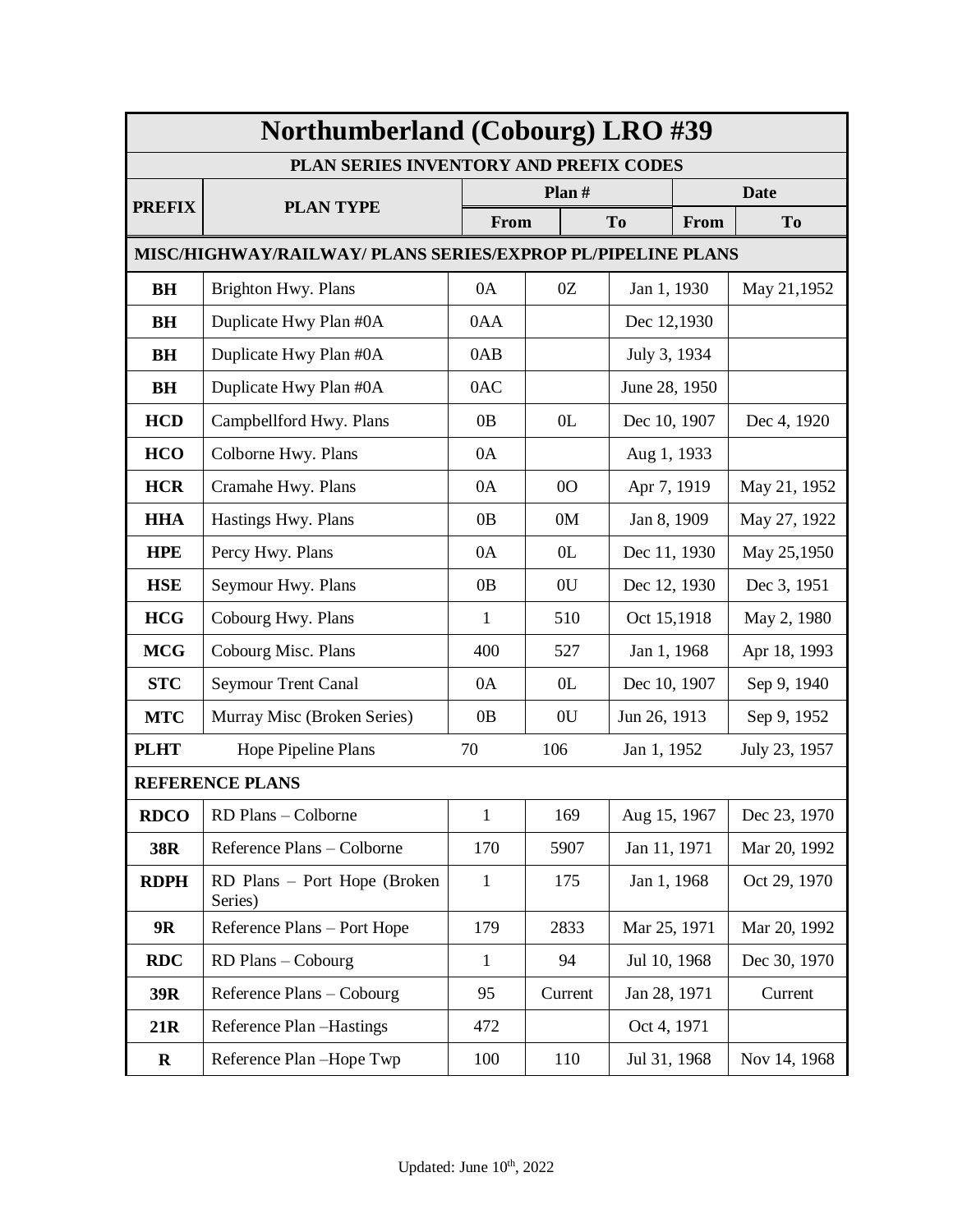| Northumberland (Cobourg) LRO #39                                                                                                                 |                                                   |              |                |                 |                 |  |  |
|--------------------------------------------------------------------------------------------------------------------------------------------------|---------------------------------------------------|--------------|----------------|-----------------|-----------------|--|--|
| PLAN SERIES INVENTORY AND PREFIX CODES                                                                                                           |                                                   |              |                |                 |                 |  |  |
| <b>PREFIX</b>                                                                                                                                    | <b>PLAN TYPE</b>                                  |              | Plan $#$       | <b>Date</b>     |                 |  |  |
|                                                                                                                                                  |                                                   | From         | T <sub>o</sub> | From            | T <sub>o</sub>  |  |  |
|                                                                                                                                                  | <b>SUBDIVISION / RCP's / HWY PLANS /EXPROP PL</b> |              |                |                 |                 |  |  |
| <b>PLCO</b>                                                                                                                                      | Colborne Plans (From office #38)                  | 1            | 641            | Jul 2, 1851     | Jan 29, 1992    |  |  |
| <b>PLCOH</b><br>Colborne Hwy PL 119                                                                                                              |                                                   | 119          | 119            |                 | June 30/49      |  |  |
| <b>PLPH</b><br>Port Hope Plans                                                                                                                   |                                                   | $\mathbf{1}$ | 120            | Apr 30,<br>1837 | Oct 8, 1981     |  |  |
| <b>PLH</b><br>Hope Plans                                                                                                                         |                                                   | 5            | 225            | Jul 13, 1852    | Aug 22,<br>1985 |  |  |
| <b>PLHT</b>                                                                                                                                      | Hope Pipeline Plans                               | 70           | 106            | Jan 1 1952      | July 23 1957    |  |  |
| <b>PLCG</b><br><b>Cobourg Plans</b><br>(Note: From 400 on there are only<br>subdivision plans, for Hwy/Misc Plans<br>from 400 on see HCG or MCG) |                                                   | $\mathbf{1}$ | 470            | Mar 14,<br>1855 | Nov 29,<br>1991 |  |  |
| <b>PLB</b><br>Belleville Plans (Broken Series)                                                                                                   |                                                   | 200          | 1817           | Mar 17,<br>1881 | May 23,<br>1968 |  |  |
|                                                                                                                                                  | <b>LAND TITLES PLANS SUBDIVISION</b>              |              |                |                 |                 |  |  |
| M                                                                                                                                                | Plans from Port Hope                              | 724          |                | Jun 5, 1981     |                 |  |  |
| <b>9M</b>                                                                                                                                        | Plans from Port Hope                              | 729          | 737            | Oct 18, 1985    | Dec 20,<br>1991 |  |  |
| 39M                                                                                                                                              | <b>Land Titles Subdivision Plans</b>              | 738          | Current        | Jul 27, 1993    | Current         |  |  |
| <b>CONDOMINIUM PLANS</b>                                                                                                                         |                                                   |              |                |                 |                 |  |  |
| <b>COCP</b>                                                                                                                                      | Colborne Registry Condominiums                    | 1            | 3              | Oct 25, 1979    | Nov 14,<br>1988 |  |  |
| <b>PHCP</b>                                                                                                                                      | Port Hope LT Condominium                          | $\mathbf{1}$ |                | Feb 16,<br>1976 |                 |  |  |
| <b>CGCP</b>                                                                                                                                      | Cobourg Registry Condominiums                     | $\mathbf{1}$ | 9              | Feb 27,<br>1976 | Sep 28,<br>1990 |  |  |
| CCP                                                                                                                                              | Combined Offices LT Condo Series                  | 10           | Current        | Apr 5, 1993     | Current         |  |  |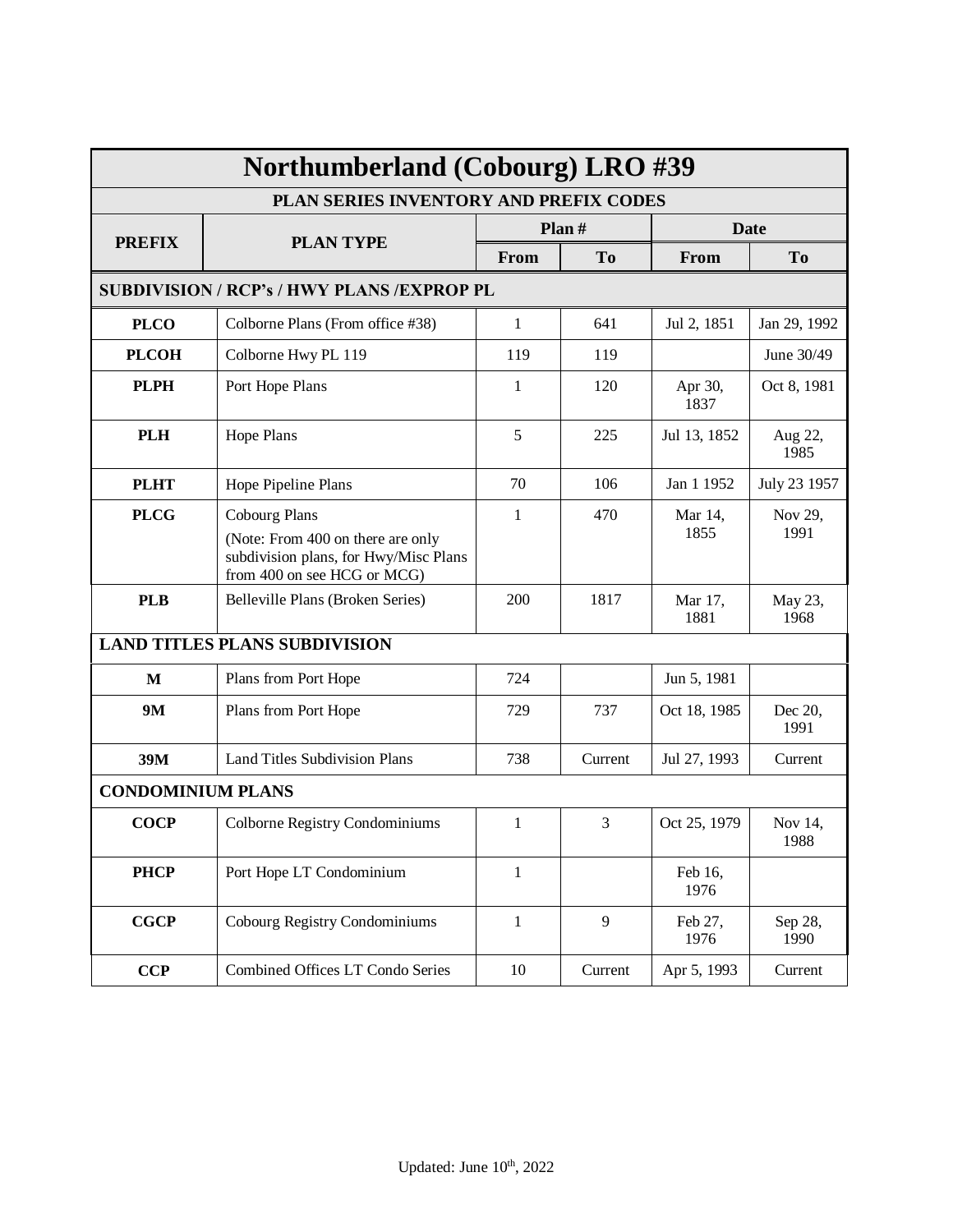| <b>PLAN</b>         | <b>THUMBNAIL</b>    | <b>PLANS</b>     | <b>REG DATE</b> |
|---------------------|---------------------|------------------|-----------------|
|                     |                     | <b>INDEXING</b>  |                 |
| <b>Stewart</b>      | <b>Stewart</b>      | STEW1            | March 11, 1872  |
| <b>Baldwin</b>      | Baldwin             | <b>BALDWIN1</b>  | July 1, 1847    |
| <b>Smith Estate</b> | <b>Smith Estate</b> | SMITH1           | Nov 2, 1850     |
| Ridout              | 1 Ridout            | RID <sub>1</sub> | July 11, 1857   |
| Synod               | 1 Synod             | SYN1             | Feb 24, 1871    |
| Williams            | Williams            | WIL1             | April 4, 1877   |
| Reid                | Reid                | PLREID1          | Dec 15, 1863    |
| Caddy               | Caddy               | CAD1             | Nov 17, 1878    |
|                     |                     |                  |                 |

## **Named Plans of Subdivision (Registry)**

**\*Note when building geographics for named plans ensure that the entry will read i.e. "PL Caddy" not Caddy Plan.**

## **Northumberland (Cobourg) Plans Entry LRO #39**

## **Registry Duplicate Plans in Northumberland**

| <b>Face of</b><br><b>Plan</b> | Township /<br>Town/   | <b>Thumbnail Entry</b>                  | When entered as | <b>Registration</b> |
|-------------------------------|-----------------------|-----------------------------------------|-----------------|---------------------|
|                               | <b>Surveyor Table</b> | (*see below for<br>further explanation) | document        | Date                |
| Plan 4                        | <b>Hastings</b>       | <b>PL 4 Hastings</b>                    | PLCO4HAS        | June 1, 1854        |
| Plan 4                        | Haldimand             | PL 4 Haldimand                          | PLCG4           | Feb 24,1856         |
| Plan 4                        | Colborne              | <b>PL 4 Colborne</b>                    | PLCO4COL        | Jan 14, 1854        |
| Plan 14                       | Hope                  | PL 14 Hope                              | <b>PLH14</b>    | June 9, 1855        |
| Plan 14                       | Port Hope             | PL 14 Port Hope                         | PLPH14          | Dec 13, 1844        |
| Plan 57                       | Castleton             | PL 57 Casleton                          | PLCO57CAS       | Feb 20, 1877        |
| Plan 57                       | <b>Brighton</b>       | PL 57 Brighton                          | PLCO57BRI       | Mar 10, 1876        |
| Plan 87                       | Seymour               | PL 87 Seymour                           | PLCO87SEY       | Sep 24, 1890        |
| Plan 87                       | Colborne              | PL 87 Colborne                          | PLCO87COL       | Feb 9, 1949         |
| <b>Plan 112</b>               | Campbellford          | PL 112 Campbellford                     | PLCO112CAM      | Feb 27, 1927        |
| <b>Plan 112</b>               | Cramahe               | PL 112 Cramahe                          | PLCO112CRA      | Aug 10, 1936        |
| <b>Plan 113</b>               | Cramahe               | PL 113 Cramahe                          | PLCO113CRA      | Aug 10, 1929        |
| <b>Plan 113</b>               | <b>Hastings</b>       | PL 113 Hastings                         | PLCO113HAS      | April 22, 1932      |

**\* Name in bold font is added by choosing it from the 'Township' table\***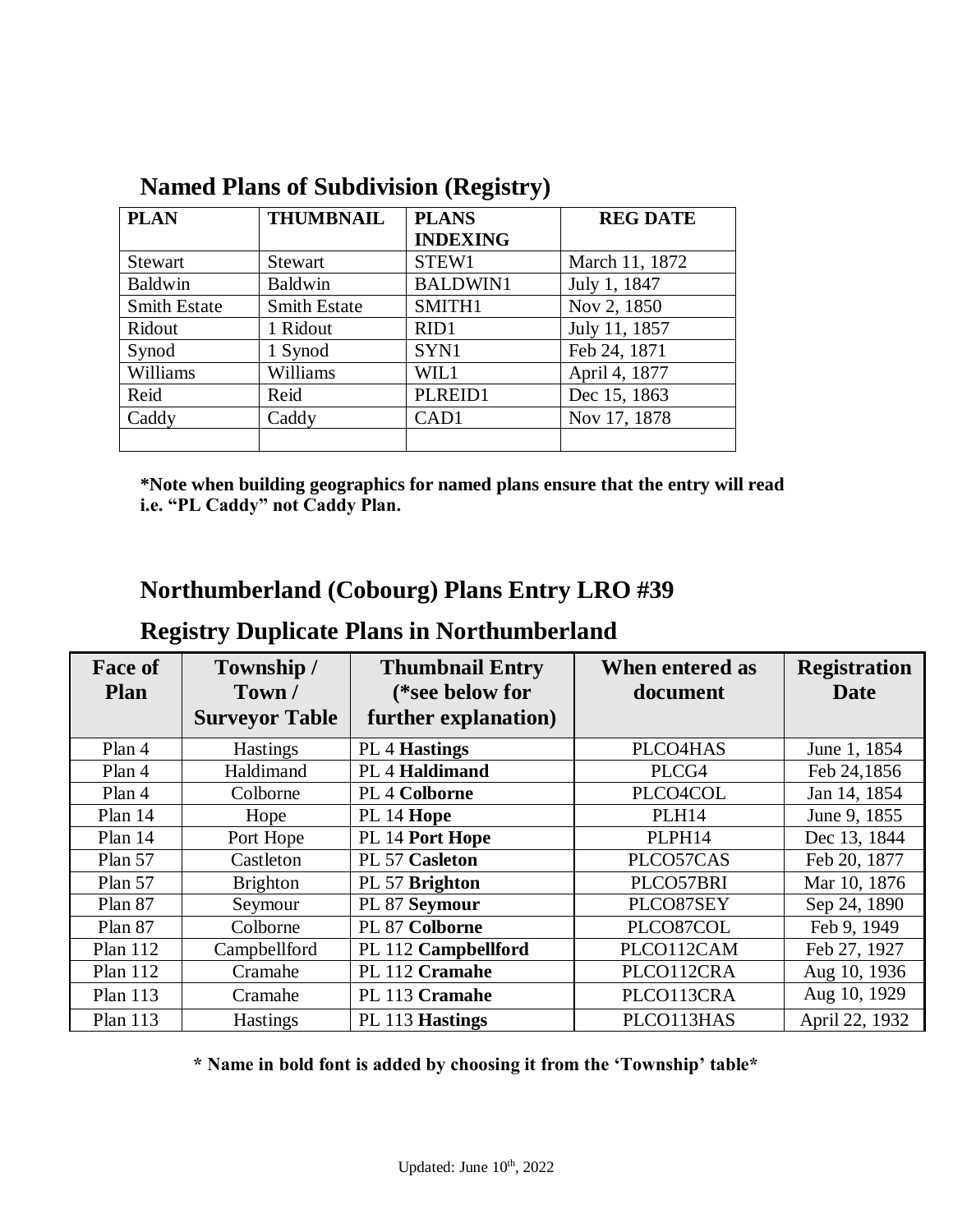## **Duplicate Plans**

| <b>Face of Plan</b> | <b>Index, Instrument File</b> Instrument Remarks<br><b>Thumbnail</b> |                                                |
|---------------------|----------------------------------------------------------------------|------------------------------------------------|
| Plan R              | PLRA                                                                 | A represents Part Lot 1 Con 3 Murray           |
| Plan R              | <b>PLRB</b>                                                          | B represents Part Lot 10 Carrying Place Murray |

| Plan No.<br><i>(include)</i><br>additional<br>number if plan<br>was<br>renumbered) | <b>PREFIX TO</b><br><b>INDEX BOARD</b><br><b>PLANS (MBP)</b> | <b>Type of Plan</b><br><b>M=Land Titles</b><br><b>Subdivision</b><br><b>R=Registry</b><br><b>Subdivision</b><br>C=Compiled<br>T=Townplot/Village<br><b>Site</b><br>O=Other | <b>Date</b><br>S=surveyed,<br>R=registered | <b>Description (underlying geographics)</b>                                                      |
|------------------------------------------------------------------------------------|--------------------------------------------------------------|----------------------------------------------------------------------------------------------------------------------------------------------------------------------------|--------------------------------------------|--------------------------------------------------------------------------------------------------|
| Smith Plan                                                                         | MBP1SMITH                                                    | R                                                                                                                                                                          | R- Nov. 2,<br>1850                         | Lands in Port Hope. The Estate of John D.<br>Smith ESQ                                           |
| <b>Stewart Plan</b>                                                                | MBP1STEW                                                     | $\mathsf R$                                                                                                                                                                | R-Mar.<br>11, 1892                         | Plan of Town of Port Hope                                                                        |
| Ridout Plan                                                                        | MBP1RIDO                                                     | R                                                                                                                                                                          | R- July 11,<br>1857                        | Lot 8 Broken Front and Concession 1<br>Township of Hope forming Part of the Town<br>of Port Hope |
| <b>Baldwin Plan</b>                                                                | MBP1BALD                                                     | R                                                                                                                                                                          | $R - July 1,$<br>1847                      | Part of Town Plot Lot 91, Town of Port Hope                                                      |
| Synod Plan                                                                         | MBP1SYNOD                                                    | R                                                                                                                                                                          | R- Feb 24,<br>1871                         | Part Lot 9, Concession 1 Hope, Town of<br>Port Hope                                              |
| $\overline{2}$                                                                     | MBP <sub>2</sub>                                             | T                                                                                                                                                                          | R-Sept.<br>12, 1871                        | Part of Ridout Estate, Part Lot 8,<br>Concession 1 Township of the Town of Port<br>Hope          |
| $\ensuremath{\mathsf{3}}$                                                          | MBP3                                                         | $\mathsf T$                                                                                                                                                                | S -Nov. 1,<br>1848                         | Part of the Town of Port Hope, Property of<br>Dennis Riorden                                     |
| $\overline{\mathbf{4}}$                                                            | MBP4                                                         | R                                                                                                                                                                          | R- April<br>25, 1855                       | Part of Park Lot 36 in the Town of Port<br>Hope, Property of Dennis Riorden ESQ                  |
| 5                                                                                  | MBP <sub>5</sub>                                             | R                                                                                                                                                                          | R -Jan 12,<br>1872                         | Part of Park Lot 36, Town of Port Hope                                                           |
| 6                                                                                  | MBP6                                                         | R                                                                                                                                                                          | R- Mar. 9,<br>1871                         | Part of Park Lot 35, Town of Port Hope                                                           |
| $\overline{7}$                                                                     | MBP7                                                         | R                                                                                                                                                                          | R-Mart 9,<br>1871                          | Part of Park Lots 39 and 40, Town of Port<br>Hope                                                |
| 8                                                                                  | MBP8                                                         | R                                                                                                                                                                          | R- Sept. 1,<br>1847                        | Subdivision of Lot 18 in the Town of Port<br>Hope                                                |
| $\boldsymbol{9}$                                                                   | MBP9                                                         | $\mathsf{R}$                                                                                                                                                               | S-Nov.<br>28, 1856                         | Part of Park Lot 66, Town of Port Hope                                                           |
| 10                                                                                 | MBP10                                                        | ${\sf R}$                                                                                                                                                                  | R- April 4,<br>1877                        | Park Lot 60, Town of Port Hope                                                                   |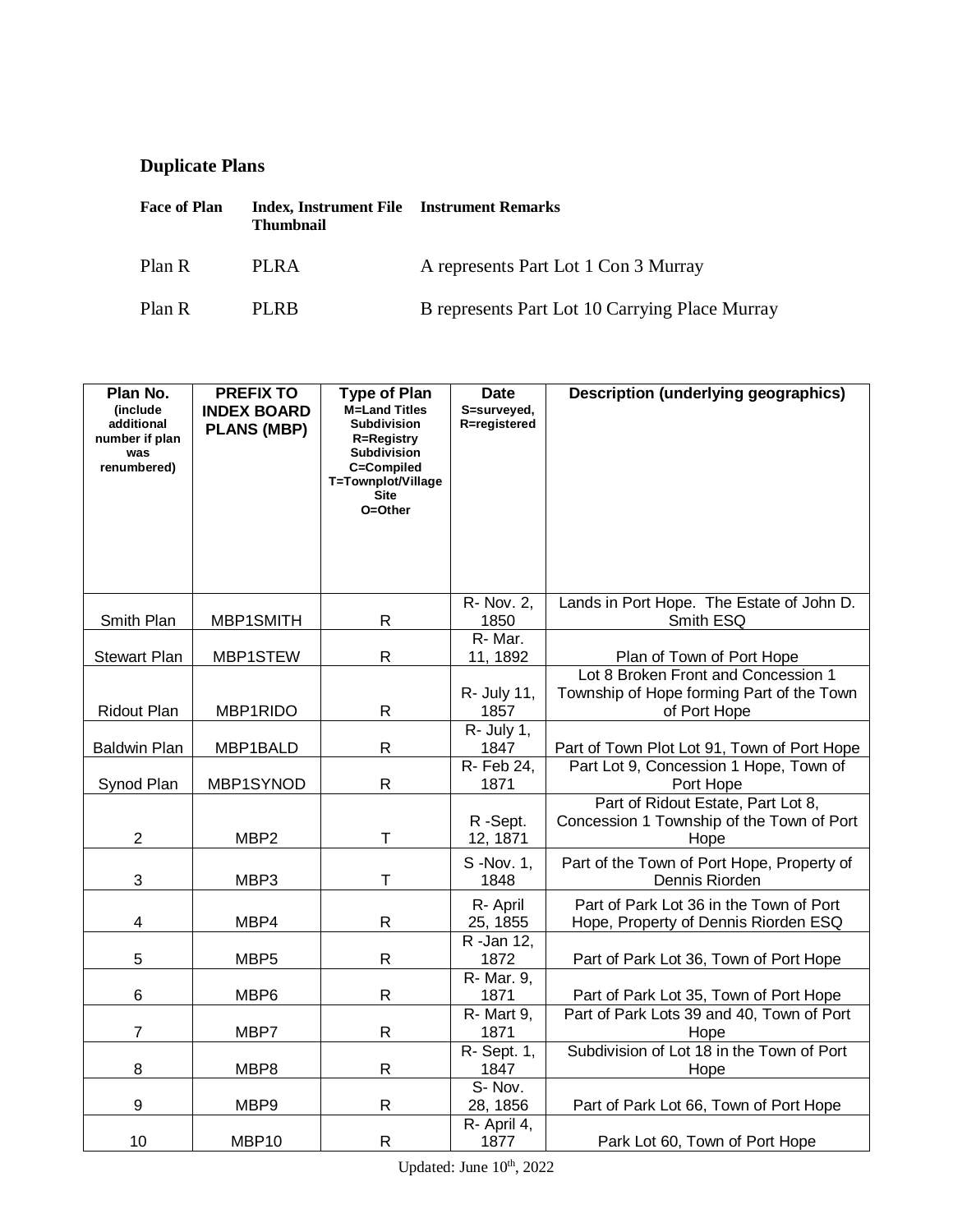|     |        |              | R-Dec                   | Part Lots 56, 70 and 71 in Town of Port                                                                                                                                                       |
|-----|--------|--------------|-------------------------|-----------------------------------------------------------------------------------------------------------------------------------------------------------------------------------------------|
| 12  | MBP12  | O            | 1847                    | Hope                                                                                                                                                                                          |
| 13  | MBP13  | O            | S-Apr.<br>1837          | Part of Port Hope                                                                                                                                                                             |
| 14  | MBP14  | O            | R-Dec.<br>13, 1844      | Plan of the Mill and other property lying<br>between Walton and Peter Streets                                                                                                                 |
| 15  | MBP15  | O            | S- Nov. 6,<br>1858      | Part of the Estate of the Late John Hatton<br>ESQ, Port Hope                                                                                                                                  |
| 16  | MBP16  | O            | R- Nov.8,<br>1854       | Part Lot ?, Concession 1 of Hope purchased<br>from the University of Toronto                                                                                                                  |
| 18  | MBP18  | R            | R-Sept 20,<br>1854      | Part of Park Lots 74 & 74, Port Hope                                                                                                                                                          |
| 17  | MBP17  | O            |                         |                                                                                                                                                                                               |
| 22  | MBP22  | O            | <b>R-Nov 2,</b><br>1852 | Sold by John Moffatt, Part Lot 17 in the<br>Town of Port Hope                                                                                                                                 |
| 19  | MBP19  | R            | S-1850                  | Part of Town Lot 55, Port Hope                                                                                                                                                                |
| 20  | MBP20  | $\mathsf{R}$ |                         | Part Lot 33 in the Town of Port Hope                                                                                                                                                          |
|     |        |              | R- May 29,              | Part Park Lot 90 in original Town Plot of                                                                                                                                                     |
| 21  | MBP21  | $\mathsf{R}$ | 1871                    | Port Hope                                                                                                                                                                                     |
| 23  | MBP23  | $\mathsf{R}$ | S- Nov 28,<br>1855      | Part Lot 38 in the Town of Port Hope                                                                                                                                                          |
| 24  | MBP24  | R            | R- Oct. 26,<br>1876     | N 1/2 of Park Lot 37, Town of Port Hope,<br>County of Durham                                                                                                                                  |
| 27  | MBP27  | R            | R-Feb 6,<br>1875        | Part of Burton Estate, Part Lot 53, Town of<br>Port Hope                                                                                                                                      |
| 28  | MBP28  | R            | R - Nov.<br>14, 1874    | Showing the Subdivision of the Lot lying<br>between Croft and Wellington and<br><b>Deblaquire Streets</b>                                                                                     |
| 29  | MBP29  | $\mathsf{R}$ | R-Aug.<br>16, 1876      | Part of Town of Port Hope                                                                                                                                                                     |
| 30  | MBP30  | R            | R- Mar 19,<br>1885      | Part of Town of Port Hope                                                                                                                                                                     |
| 30A | MBP30A | ${\sf R}$    | R-Feb.<br>22, 1888      | Plan of Lots in the Town of Port Hope,<br>Property of Mrs. Charles Seymour                                                                                                                    |
| 31  | MBP31  | O            | R- Jan 25,<br>1896      | Plan of Mrs. M. A. Edsalls Lots on Dorset<br><b>Street</b>                                                                                                                                    |
| 31  | MBP31I | R            | R- Oct 7,<br>1887       | Plan of Lots situated between Dorset and<br>Bramley Street Town of Port Hope                                                                                                                  |
| 33  | MBP33  | R            | R-Nov.<br>13, 1906      | Robertson Estate, Part Lot 6, Con 1 Hope,<br>South of Walton, West of Queen, Port Hope,<br>Subdivision of Town Plot Lot 53                                                                    |
| 34  | MBP34  | R            | R-Nov.<br>13, 1906      | Robertson Estate, Between Mill and Ontario<br>Streets, Being Part of Town Plot Lot 33 and<br>34 and Part Lots 5 and 6 Concession 1<br>Hope and Part of Town of Port Hope,<br>County of Durham |
| 40  | MBP40  | R            | R- July 29,<br>1912     | Lot 19 and Part Lot 18 West of Brown, Lot<br>20 and 21 East of Seymour as shown on<br>Plan 18 (1854) Town of Port Hope, County                                                                |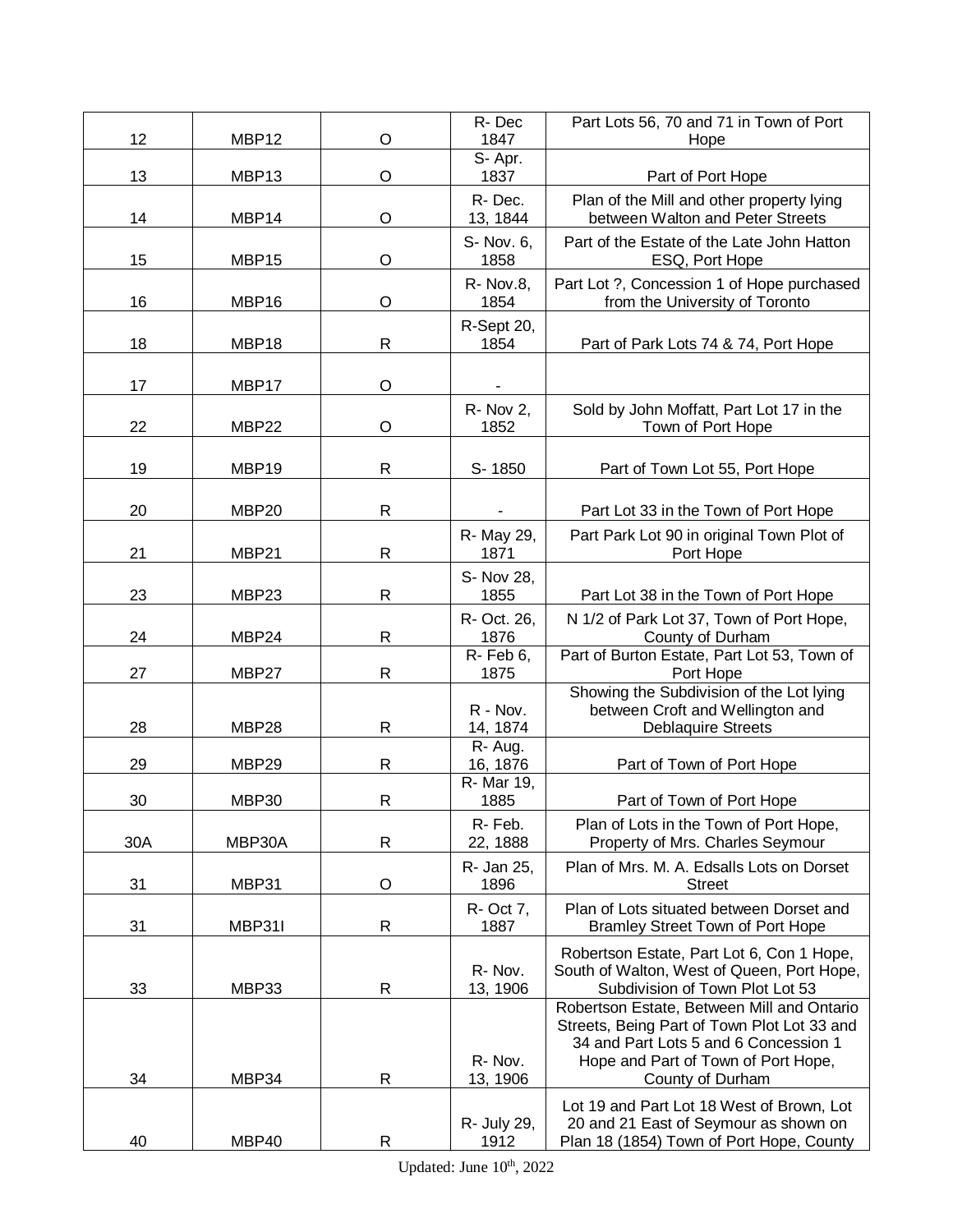|    |              |         |                      | of Durham                                                                                       |
|----|--------------|---------|----------------------|-------------------------------------------------------------------------------------------------|
|    |              |         |                      |                                                                                                 |
|    |              |         |                      |                                                                                                 |
|    |              |         |                      | ReSubdivision of Part Lots 28, 29, 30 (in a                                                     |
|    |              |         |                      | subdivision of Part of Park Lot 34) to be                                                       |
|    |              |         | R- Jul 29,           | known Deyell Plan, Port Hope, County of                                                         |
| 41 | MBP41        | R       | 1912                 | Durham                                                                                          |
|    |              |         | R- Dec 29,           |                                                                                                 |
| 48 | MBP48        | O       | 1929                 | Plan of Mill Street, Port Hope                                                                  |
| 49 | MBP49        | $\circ$ | R - Dec.<br>16, 1929 | Plan of Cavan Street, Port Hope                                                                 |
|    |              |         |                      | Part of Park Lot 37, Also Part Lot 5 and All                                                    |
|    |              |         | R - Mar. 6,          | of Lots 6 and 7 as shown on Plan 24, Port                                                       |
| 53 | MBP53        | R       | 1939                 | Hope                                                                                            |
|    |              |         | R-Dec                | Part of Blocks E, F, G and H, Plan 4 Hope                                                       |
| 59 | <b>MBP59</b> | R       | .21, 1948            | Township, Town of Port Hope                                                                     |
|    |              |         |                      | Lots 1, 2,3,4, 8, 9, 10, 11, 12 and 6 Except                                                    |
|    |              |         |                      | North 66 feet, Block H, Lots 1 to 12 incls.                                                     |
|    |              |         |                      | Block K, Lots 1 to 12 incls. Block H, Part of                                                   |
|    |              |         |                      | Lots 21 to 27 incls., 1 and 2 Block F lying<br>West of Victoria Street and Fronting on          |
|    |              |         | R - Jan.             | Astin, Percival, Lavinia, Fraser, Arthur and                                                    |
| 60 | MBP60        | R       | 14, 1949             | <b>Trefusis Streets, Port Hope</b>                                                              |
|    |              |         |                      |                                                                                                 |
|    |              |         |                      | Re-subdivision of Lots 4,5, and Part of Lot 6<br>East Side of Alfred Street and Part Lots 5, 6, |
|    |              |         | R July 4,            | and 7 West Side of Ontario Street as shown                                                      |
| 61 | MBP61        | R       | 1949                 | on College Subdivision, Town of Port Hope.                                                      |
|    |              |         |                      |                                                                                                 |
|    |              |         |                      | Re-Subdivision of Lots 7 and 8 and Part                                                         |
|    |              |         | R-Aug.               | Lots 6 and 9 on East Side of Alfred Part                                                        |
| 62 | MBP62        | R       | 29, 1949             | Lots 7, 8, 9, 10 West Side of Ontario Street.<br>Shown on College, Subdivision , Port Hope      |
|    |              |         |                      | Plan of the Town of Port Hope, County of                                                        |
|    | MBP1PORTH    | т       | No Date              | Durham                                                                                          |
|    |              |         |                      | Re- Subdivision of Lots 10, 11, 12, Part Lot                                                    |
|    |              |         |                      | 9 East of Alfred and Lots 11 and 12 and                                                         |
|    |              |         | R - Feb.             | Part Lot 10 West of Ontario, Shown on                                                           |
| 63 | MBP63        | R       | 15, 1950             | College Subdivision, Port Hope                                                                  |
|    |              |         |                      | Re-Subdivision of Lots 2 to 6 incls. Part Lots                                                  |
|    |              |         | R- Sept. 9,          | 7 to 14 incls. As shown on Registered Plan                                                      |
| 66 | MBP66        | R       | 1950                 | 53, Town of Port Hope, County of Durham                                                         |
|    |              |         |                      | Subdivision of Part of Lots 64 and 65 and All                                                   |
|    |              |         |                      | of Lots 66 and 67 on Smith Estate Plan and<br>Part of Princess Street South of Dorset on        |
|    |              |         |                      | said Plan and also Part of Park Lot 6 and a                                                     |
|    |              |         |                      | Re- Subdivision of Lots 1 and 4 on North                                                        |
|    |              |         | R- Apr. 7,           | side of Dorset as shown on College Plan,                                                        |
| 67 | MBP67        | R       | 1951                 | Town of Port Hope, County of Durham                                                             |
|    |              |         |                      | Plan of Re-Subdivision of Lots 13 and 14                                                        |
|    |              |         |                      | East of Alfred and Lots 14 and 15 West of                                                       |
|    |              |         | R-July 15,           | Ontario Shown on College Plan, Town of                                                          |
| 68 | MBP68        | R       | 1952                 | Port Hope                                                                                       |
|    |              |         |                      | Plan of Re-Subdivision of Lots 1 to 5 East of<br>Hope and Lots 1 to 5 West of Elgin all being   |
|    |              |         | R- June 7,           | North of Ward and South of Croft, Plan 11,                                                      |
| 70 | MBP70        | R       | 1954                 | Port Hope                                                                                       |
|    |              |         |                      |                                                                                                 |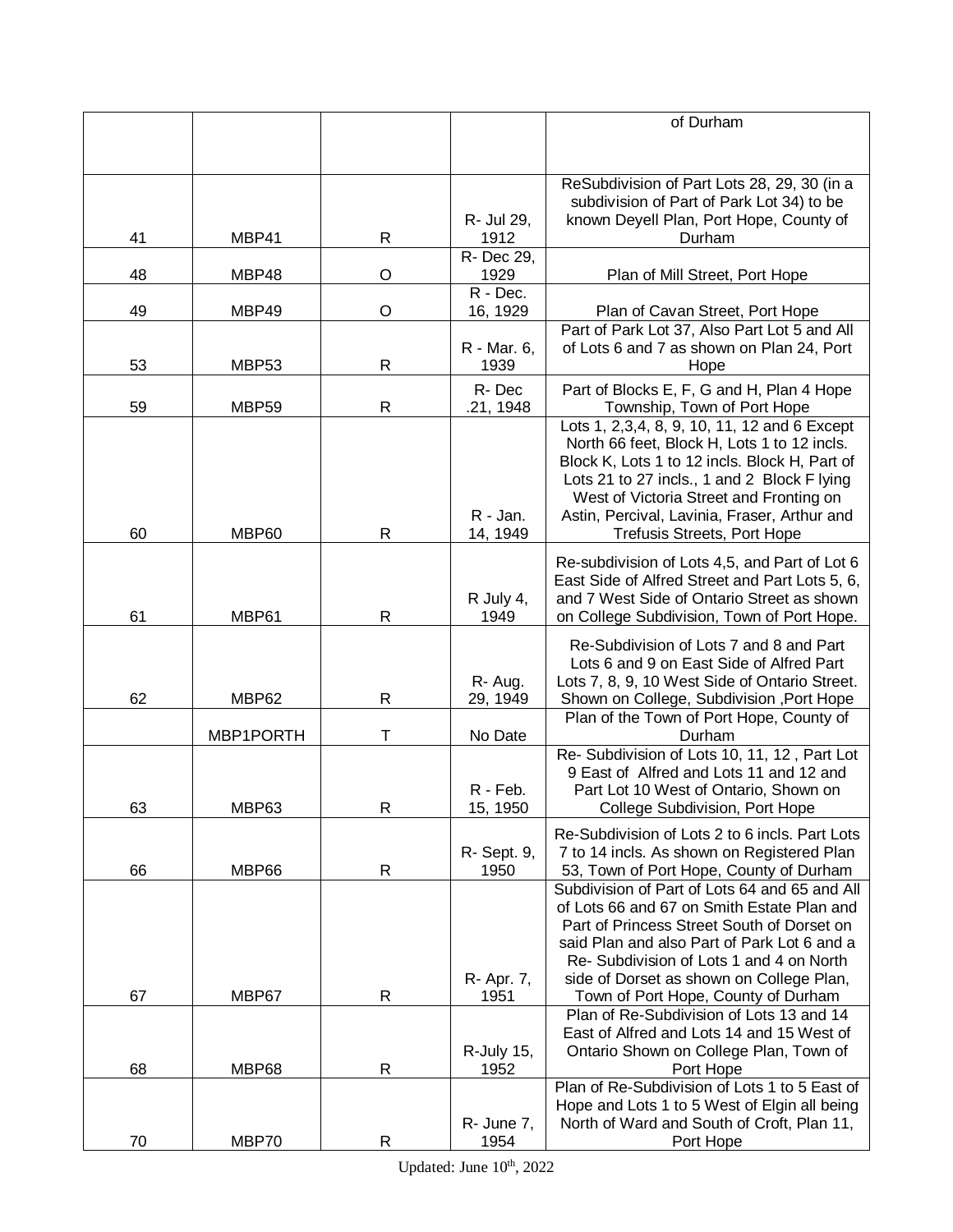|                |               |              |                   | Re-Subdivision of Part Lots 2, 4 to 16, 21,                                                  |
|----------------|---------------|--------------|-------------------|----------------------------------------------------------------------------------------------|
|                |               |              | R- Aug, 29        | 23 to 27 and unnumbered Lot all of Lots 3,<br>17 to 20, Block F Williams Estate Plan, Port   |
| 73             | MBP73         | $\mathsf R$  | 1955              | Hope and Hope                                                                                |
|                |               |              |                   | Mountain View Plan of Re-Subdivison of Lot                                                   |
|                |               |              |                   | 58 to 73 and 2 unnamed Streets, South side                                                   |
|                |               |              |                   | of Concession Line, Lots 50 and 51 and                                                       |
|                |               |              |                   | Part Lot 49 East of Victoria and Part                                                        |
|                |               |              | R- July 6,        | unnamed Block North of Park Street,                                                          |
| 76             | MBP76         | R            | 1956              | Registered Plan 1, Port Hope<br>Cranberry Heights, Re-Subdivision of Lots                    |
|                |               |              |                   | 5, 7 and Part Lot 6 Block L, Lots 5 and 6                                                    |
|                |               |              |                   | Block M, Lots 5, 7 and Part Lot 6, Block N,                                                  |
|                |               |              |                   | Lots 1 to 12 Block O, Lots 1 to 10 Block P,                                                  |
|                |               |              |                   | Lots 1, 2,3, 9, 10, 11, 12 and Part Lots 4, 6,                                               |
|                |               |              |                   | 7, 8 Block Q, Lots 1, 2, 3, 17, 18, 19 and 20                                                |
|                |               |              |                   | Block R, Lots 1, 2,3, 16, 17 and 18 Block S,                                                 |
|                |               |              |                   | Lots 1, 2, 3, 16, 17 and 18 Block T, Hervey                                                  |
|                |               |              | R- July 19,       | and Astin Streets, Williams Plan 4, Port                                                     |
| 77             | MBP77         | $\mathsf{R}$ | 1956              | Hope                                                                                         |
|                |               |              |                   | Pine Grove Plan of Subdivision, Lots 4 to 16<br>incls. Block R, Lots 4 to 15 incls. Block S, |
|                |               |              |                   | Lot 4 to 15 Incls. Block T, All of Blocks U, V                                               |
|                |               |              |                   | and Part of Brinley Street, Willaims Estate                                                  |
|                |               |              |                   | Plan 4, Port Hope and Part Lot 10,                                                           |
|                |               |              | R- Oct. 29,       | Concession 1, Hope Township now Town of                                                      |
| 91             | MBP91         | R            | 1958              | Port Hope                                                                                    |
|                |               |              |                   | Bennett Court, Re-Subdivision Lot 611, and                                                   |
|                |               |              |                   | Part Lots 607, 609, 610, Ashford Street,<br>Smith Estate Plan, Lots 12 and 13 and            |
|                |               |              | R- Jan. 4,        | Unnamed Street, Part Lots 14, 15, 28, Plan                                                   |
| 97             | MBP97         | $\mathsf{R}$ | 1960              | 7 and Part Wright Street.                                                                    |
|                |               |              | R-Feb 20,         | Seabreeze Park, Part Lot 3 Broken Front                                                      |
| 100            | <b>MBP100</b> | $\mathsf R$  | 1960              | Concession, Hope now Town of Port Hope                                                       |
|                |               |              |                   | Suddivision of Lots 5 to 7 East of Ontario,                                                  |
|                |               |              | R- Oct 5,         | Lots 2 to 4 West of Wellington, Plan 11, Port                                                |
| 111            | <b>MBP111</b> | R            | 1966              | Hope                                                                                         |
|                |               |              |                   | East View Heights, Plan of Subdivision of                                                    |
|                |               |              |                   | Part Lots 5, 6 and Part of Road Allowance                                                    |
| 114            | <b>MBP114</b> | $\mathsf{R}$ | R- Jan 9,<br>1969 | between Lots 6 & 7 Concession 2 Township<br>of Hope now Town of Port Hope                    |
|                |               |              |                   | Longview, Part of Lots 580 to 586, 588 to                                                    |
|                |               |              |                   | 594 and Walker and Greene Street, Smith                                                      |
|                |               |              | R- Apr. 16,       | Estate Plan and Part of Town Plot Lot 80                                                     |
| 115            | <b>MBP115</b> | $\mathsf R$  | 1969              | and 81 Stewart Plan, Port Hope                                                               |
|                |               |              |                   | Highland Heights, Plan of Subdivision of                                                     |
|                |               |              | R-Aug. 20,        | Part of Lots 7 and 8 Concession 2,                                                           |
| 116            | <b>MBP116</b> | R            | 1969              | Township of Hope now Town of Port Hope                                                       |
|                |               |              | R- Oct 24,        | Part Lot 1, Concession 1, Town of Port                                                       |
| 118            | <b>MBP118</b> | ${\sf R}$    | 1973              | Hope, formerly Hope Township                                                                 |
|                | MBP1HOPE      | $\circ$      | No Date           | Plan of the Township of Hope                                                                 |
|                |               |              | R- July 13,       | S 1/4 of Lot 11, Concession 2, Township of                                                   |
| 5              | MBP5HOPE      | O            | 1852              | Hope                                                                                         |
| $\overline{7}$ | MBP7HOPE      | $\mathsf O$  | S - Oct<br>1857   | S 1/2 of Lot 8, Concession 4, Township of<br>Hope                                            |
|                |               |              |                   |                                                                                              |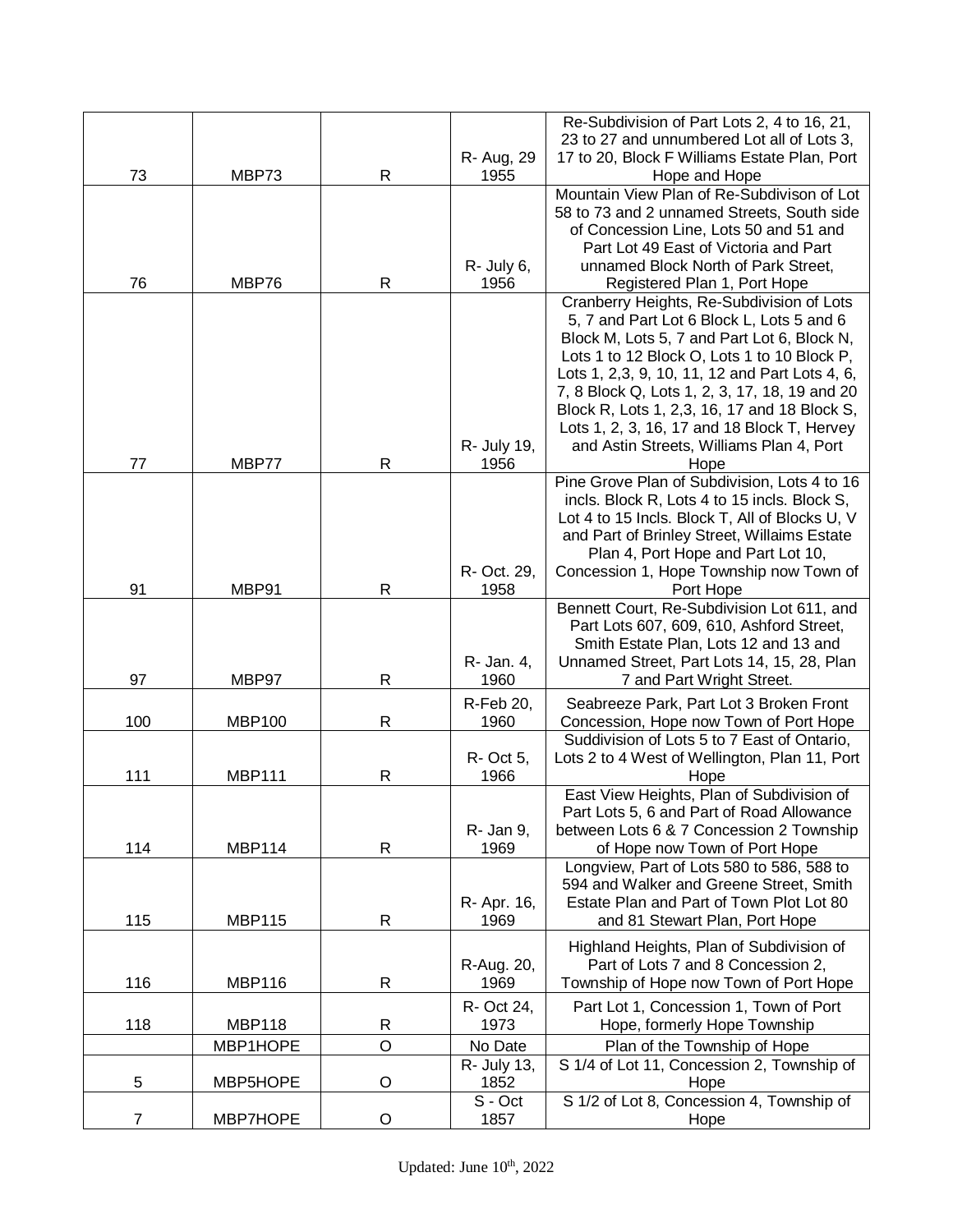| 8   | MBP8HOPE      | $\circ$      | R-Oct 21,<br>1872              | Lot 3, Concession 2, Township of Hope,<br>Property of Mr. W. B. Butterfield                                                                                                                                                               |
|-----|---------------|--------------|--------------------------------|-------------------------------------------------------------------------------------------------------------------------------------------------------------------------------------------------------------------------------------------|
| 11  | MBP11HOPE     | O            | R - Nov.<br>11, 1854           | Part Lot 9, Concession 2, Township of Hope                                                                                                                                                                                                |
| 12  | MBP12HOPE     | O            | R-Feb.<br>14, 1861             | Lot 4, Concession 2, Township of Hope                                                                                                                                                                                                     |
| 13  | MBP13HOPE     | $\mathsf{R}$ | S-Aug.<br>18, 1865             | Part Lot 10, Concession 2, Township of<br>Hope                                                                                                                                                                                            |
| 10  | MBP10HOPE     | $\mathsf{R}$ | R-Mar.<br>31, 1874             | The Village Plot Waterford now called<br>Garden Hill being Part Lot 16, Concession<br>7, Township of Hope,                                                                                                                                |
| 16  | MBP16HOPE     | $\mathsf{R}$ | R-Mar.<br>22, 1876             | Part Lot 10, Concession 1, Township of<br>Hope                                                                                                                                                                                            |
| 25  | MBP25HOPE     | $\mathsf{R}$ | R - Mar.<br>26, 1911           | Part Lot 10, Concession 1, Township of<br>Hope                                                                                                                                                                                            |
| 32  | MBP32HOPE     | $\mathsf{R}$ | R- July 14,<br>1923            | Part Lot 31, Concession 1, Part Lot 30,<br>Broken Front Concession, Part of Road<br>Allowance between Concession 1 and<br>Broken Front Concession, Township of<br>Hope                                                                    |
| 33  | MBP33HOPE     | $\circ$      | $R - Aug.$                     | Canadian Northern Ontario Railway<br>Company - Central Region, Northern<br>Ontario District Ottawa Division, Plan<br>showing Land required for proposed<br>connection with Canadian Canadian<br>National Railway Lakefield Subdivision of |
| 43  | MBP43HOPE     | $\circ$      | 17, 1925<br>R- Apr 15,<br>1940 | Port Hope Mile 65 Orono Subdivision<br>Port Britian Road, Part Lot 21, Concession<br>1, Township of Hope, County of Durham,<br>Public Highway                                                                                             |
| 52  | MBP52HOPE     | $\mathsf{R}$ | R-Aug.<br>11, 1947             | Part Lots 11 and 12, Concession 2,<br>Township of Hope, County of Durham                                                                                                                                                                  |
| 173 | <b>MBP173</b> | $\mathsf{C}$ | R - Jan 24,<br>1969            | Part Lot 34, Broken Front Concession and<br>Parts of Lots 34 & 35, Concesion 1 and Part<br>of the Road Allowance between Broken<br>Front and Concession 1, Township of Hope,<br>County of Durham                                          |
| 192 | <b>MBP192</b> | C            | R-Aug.<br>28, 1973             | Part Lot 21 and 22, Concession 4,<br>Townshipe of Hope, Durham East                                                                                                                                                                       |
| 196 | <b>MBP196</b> | $\mathsf{R}$ | R-Dec.<br>31, 1973             | Pelmo Park, Part Lot 20 and 21,<br>Concession 4, Township of Hope, County of<br>Durham                                                                                                                                                    |
| 197 | <b>MBP197</b> | $\mathsf C$  | R- Feb 13,<br>1974             | Part Lots 5, 6 and 7 Concession 2,<br>Township of Hope, County of Durham                                                                                                                                                                  |
|     | MBP1ALN       | Т            | No Date                        | Plan of the Township of Alnwick, County of<br>Northumberland                                                                                                                                                                              |
| 2   | MBP2AL        | Т            | R - Jun 25,<br>1839            | Survey of the Township of Alnwick                                                                                                                                                                                                         |
| 37  | MBP37AL       | O            | $R - June 1$ ,<br>1895         | Location 63 and 65 on Indian Reserve, Part<br>Lot 16, Concession 2, Township of Alnwick                                                                                                                                                   |
| 40  | MBP40AL       | O            | R- June<br>24, 1902            | North Part of Indian Location 66, Lot 16,<br>Concession 2, Township of Alnwick, being<br>an extension of Roseneath Village                                                                                                                |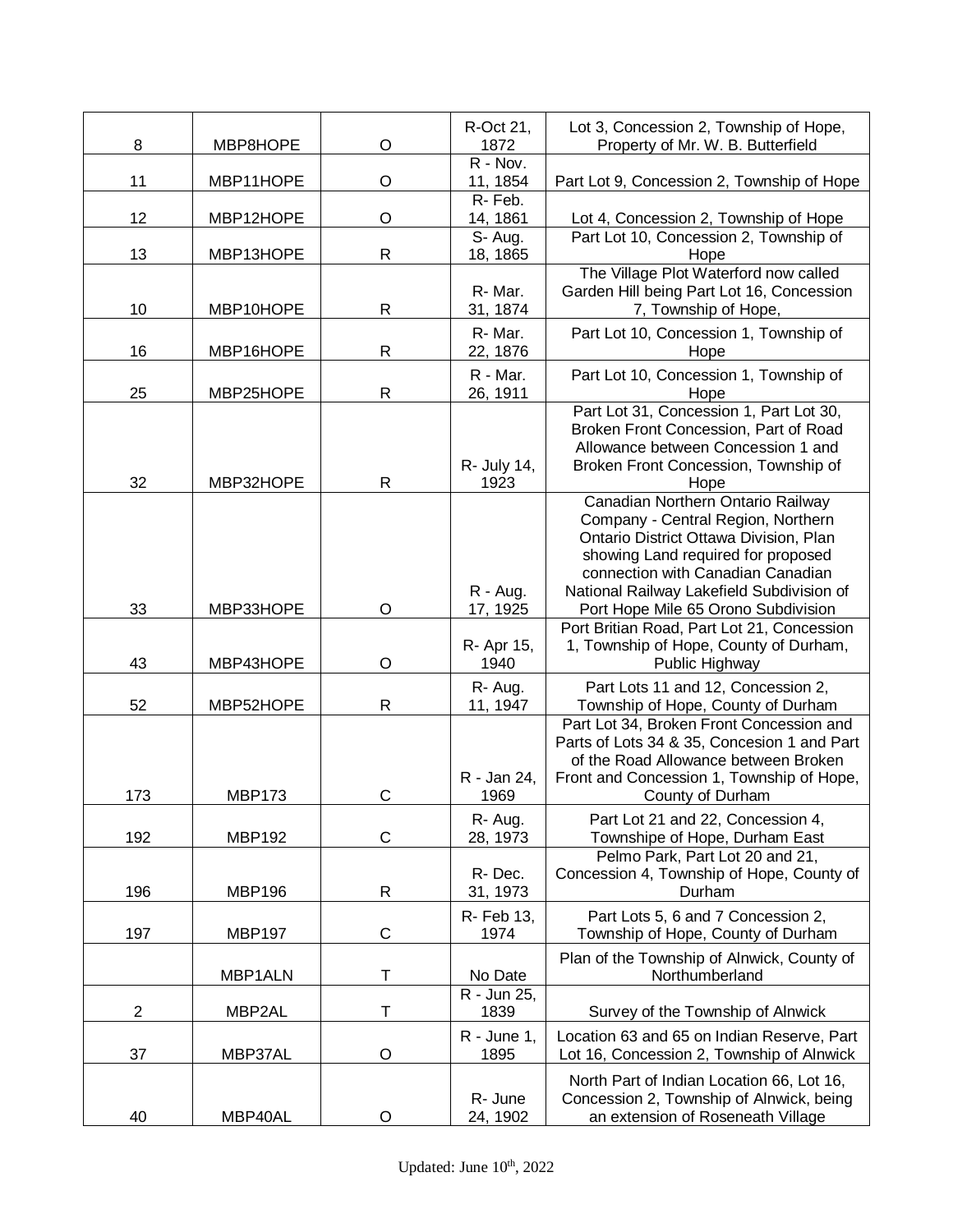| 42         | MBP42AL  | $\circ$      | R-Aug.<br>22, 1907    | Subdivision of North Part of Location 67<br>Indian Reserve, Part Lot 16, Concession 2,<br>Township of Alnwick                                                                                                                                                                                                                                         |
|------------|----------|--------------|-----------------------|-------------------------------------------------------------------------------------------------------------------------------------------------------------------------------------------------------------------------------------------------------------------------------------------------------------------------------------------------------|
| 45         | MBP45AL  | $\circ$      | R - Feb 7,<br>1911    | Indian Lands, Township of Alnwick,<br>Northumberland County                                                                                                                                                                                                                                                                                           |
| 50         | MBP50AL  | $\circ$      | R-Nov.<br>14, 1924    | Plan of Camping Lots, Broken Lot 18,<br>Concession 7, Township of Alnwick                                                                                                                                                                                                                                                                             |
| 57         | MBP57AL  | ${\sf R}$    | R - Feb 8,<br>1932    | Minnetonka Park, Part of Lot 13,<br>Concession 4, Township of Alnwick                                                                                                                                                                                                                                                                                 |
| 60         | MBP60AL  | R            | R- Aug 29,<br>1933    | Minnetonka Park, Part of Lot 13,<br>Concession 4, Township of Alnwick                                                                                                                                                                                                                                                                                 |
| 68         | MBP68AL  | $\mathsf R$  | R - Jan.<br>31, 1941  | Part Lots 8 and 9, Concession 4, Township<br>of Alnwick                                                                                                                                                                                                                                                                                               |
| 78         | MBP78AL  | $\mathsf{R}$ | R - July<br>22, 1943  | Plan of Subdivision of Lots 18 & 19,<br>Concession 7, Township of Alnwick                                                                                                                                                                                                                                                                             |
| 80         | MBP80AL  | $\mathsf R$  | R -Jun 19,<br>1945    | Lakeside Park, Part Lot 6, Concession 4,<br>Township of Alnwick                                                                                                                                                                                                                                                                                       |
| 94         | MBP94AL  | $\mathsf{R}$ | R-Aug.<br>24, 1949    | Lakeshore Subdivision at Rice Lake, Part<br>23, Concession 7, Township of Alnwick                                                                                                                                                                                                                                                                     |
| 378        | MBP378AL | $\circ$      | R-Mar.<br>16, 1966    | Plan and Field Notes Sect. B of Municipal<br>Survey 872 being a resurvey of Road<br>Allowance between Concesssions 4 and 5<br>in front of Lot 13 and 14, Township of<br>Alnwick, Road Allowance Concession 3 and<br>4 in front of Lot 11, Township of Alnwick,<br>Road Allowance between Concession 6 & 7<br>in front of Lot 18, Township of Alnwick. |
| 410        | MBP410AL | $\mathsf{R}$ | R- Jun 24,<br>1970    | Wrack Island, Rice Lake, Part Lot 9,<br>Concession 3, Township of Alnwick                                                                                                                                                                                                                                                                             |
| 411        | MBP411AL | $\mathsf{R}$ | R- July 22,<br>1970   | Part Lot 24, Concession 7, Part of Road<br>Allowance Between Concessions 7 and 8<br>and Part Lot 24, Concession 8, Township of<br>Alnwick                                                                                                                                                                                                             |
| 412        | MBP412AL | $\mathsf{R}$ | R- Oct 19,<br>1971    | Part Lots 10 and 11, Concession 3,<br>Township of Alnwick                                                                                                                                                                                                                                                                                             |
| 415        | MBP415AL | $\mathsf R$  | R- Jan. 18,<br>1973   | Sherwin Heights, Part of Indian Locations<br>68 and 69 North Kings Hwy 45, Indian<br>Reserve No. 37, Plan 298, Lot 16,<br>Concession 2, Township of Alnwick                                                                                                                                                                                           |
| 421        | MBP421AL | $\mathsf R$  | R- July 19,<br>1976   | Part Lots 10 and 11, Concession 3, Part of<br>Block J, Plan 412, Township of Alnwick                                                                                                                                                                                                                                                                  |
| 430        | MBP430AL | $\mathsf R$  | R - May<br>23, 1978   | Part Lot 10, Concession 3, Part Lots 20 and<br>21 and Block C Plan 412                                                                                                                                                                                                                                                                                |
| 438        | MBP438AL | $\mathsf{R}$ | R - Oct 1,<br>1981    | Part Lot 17, Concession 3, Township of<br>Alnwick                                                                                                                                                                                                                                                                                                     |
| $\sqrt{3}$ | MBP3CO   | $\circ$      | $R - Aug$<br>28, 1919 | Peliminary Route Plan by Red Line<br>Provincial Highway, Town of Cobourg                                                                                                                                                                                                                                                                              |
| 6          | MBP6CO   | T            | S- Nov. 2,<br>1858    | Plan of Major D. Campbell's property, Part<br>Lot 14, Concession A, Town of Cobourg                                                                                                                                                                                                                                                                   |
| 10         | MBP10CO  | $\circ$      | R- June<br>10, 1857   | Plan of Buck & McKay Proberty in the Town<br>of Cobourg                                                                                                                                                                                                                                                                                               |
| 11         | MBP11CO  | O            | S- June<br>1856       | Lots of Cottsmore Ave in the Town of<br>Cobourg, Lot 13 Concession A, Property of                                                                                                                                                                                                                                                                     |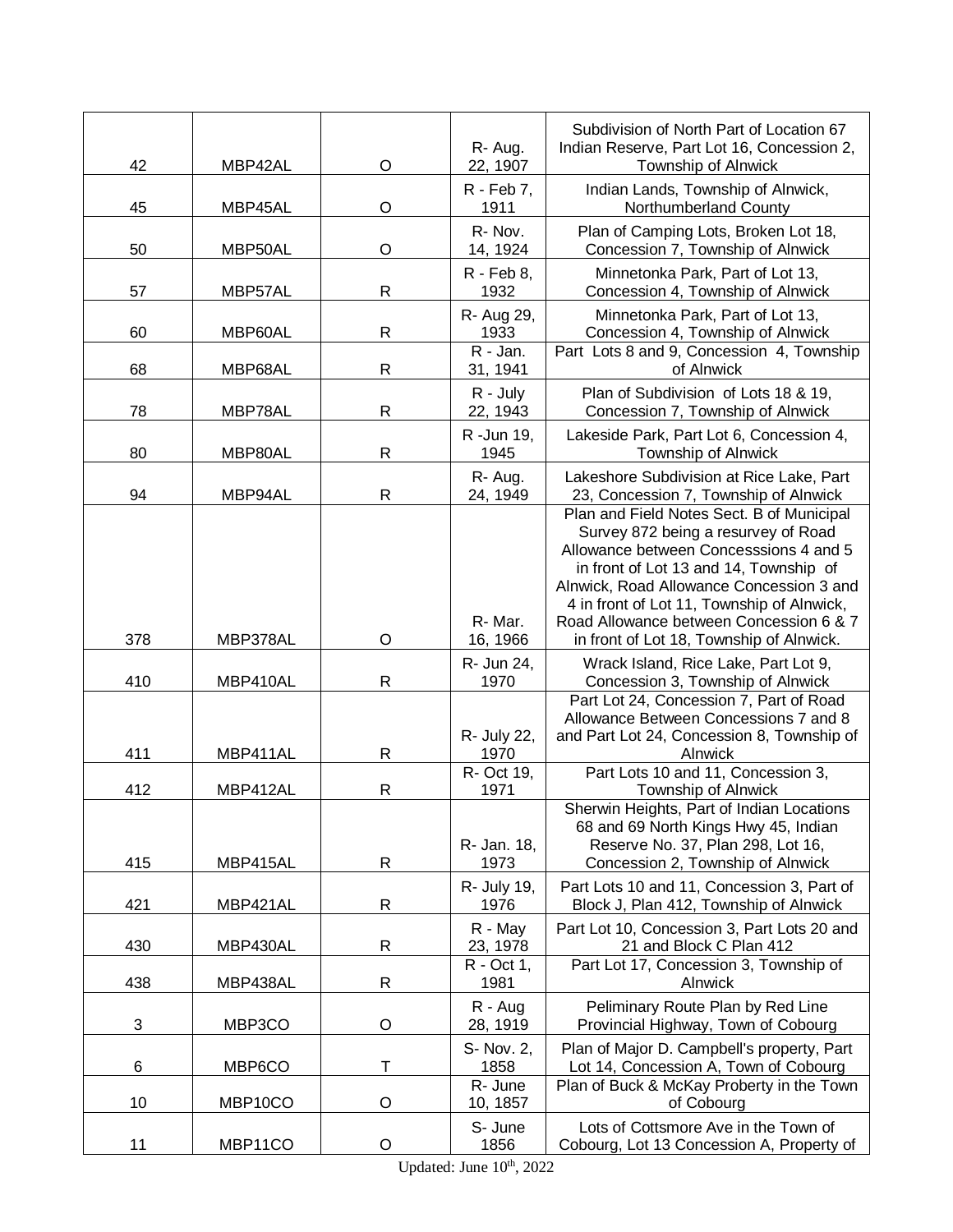|     |          |              |                          | G. M. Clark                                                                           |
|-----|----------|--------------|--------------------------|---------------------------------------------------------------------------------------|
|     |          |              |                          |                                                                                       |
|     |          |              | S- Oct. 28,              | Town of Cobourg, Lot 17, Concession A                                                 |
| 13  | MBP13CO  | O            | 1857                     | Hamilton Property of the Hon. G.S. Boulton                                            |
|     |          |              | $\overline{R}$ - Jun 10, |                                                                                       |
| 14  | MBP14CO  | O            | 1912                     | Grand Trunk Railway, Town of Cobourg                                                  |
|     |          |              | R - Feb.                 |                                                                                       |
| 15  | MBP15CO  | Τ            | 22, 1868                 | Plan Part of Subdivision 12                                                           |
| 17  | MBP17CO  | T            | R- Jan 12,<br>1869       | Part of Part of the Town of Cobourg, Part<br>Lots 17 and 18, Concession A Hamilton    |
|     |          |              |                          |                                                                                       |
| 18  | MBP18CO  | O            | S-Nov.<br>22, 1861       | Town Lots of Cobourg Property of the Hon.<br>G. S. Boulton                            |
|     |          |              | R- Jun 12,               | Burke Estate Plan, Part Lot 18, Concession                                            |
| 20  | MBP20CO  | T            | 1874                     | A Hamilton                                                                            |
|     |          |              | R- May 9,                | Railway Eastern Lines Belleville Division 7th                                         |
| 21  | MBP21CO  | O            | 1917                     | District Cobourg Harbour                                                              |
|     |          |              | R- July 30,              |                                                                                       |
| 22  | MBP22CO  | Τ            | 1875<br>R- July 21,      | Part Lot 19, Concession A Hamilton                                                    |
| 25  | MBP25CO  | R            | 1877                     | Part Lots 21 and 22 Concession A Hamilton                                             |
| 26A | MBP26ACO | $\mathsf O$  | No date                  | Plan Showing Portion of Town of Cobourg                                               |
| 26B | MBP26BCO | $\circ$      | No date                  | Plan Showing Portion of Town of Cobourg                                               |
|     |          |              |                          |                                                                                       |
| 28  | MBP28CO  | T            | No date                  | Plan of Lots in Town of Cobourg                                                       |
|     |          |              | R-Dec.                   | Part Lot 17 Concession A Being Block I in                                             |
| 29  | MBP29CO  | Τ            | 22, 1881                 | Subdivision 8, Towns of Cobourg                                                       |
|     |          |              | R- Jun. 6,               | Part W 1/2 Lot 14, Broken Front                                                       |
| 31  | MBP31CO  | Т            | 1882                     | Concession B Hamilton, Town of Cobourg                                                |
|     |          |              |                          | Part Lot 14, Convession B, Town of                                                    |
| 32  | MBP32CO  | Т            | No date                  | Cobourg                                                                               |
|     |          |              | R- July 18,              | Plan Subdivision Blocks 9 and 11, Lot 20                                              |
| 35  | MBP35CO  | $\mathsf{R}$ | 1884                     | Concession A Hamilton, Town of Cobourg<br>Lots Plan of Cobourg, Lots 5 to 11 and Lane |
|     |          |              | R- Mar. 1,               | Block C, Lot 16, Concession A Hamilton,                                               |
| 36  | MBP36CO  | R            | 1894                     | Town of Cobourg                                                                       |
|     |          |              | R Sept. 3,               | Part Lot 15, Concession A, Town of                                                    |
| 39  | MBP39CO  | $\mathsf{R}$ | 1899                     | Cobourg                                                                               |
|     |          |              |                          | Lots 10 to 12 & 26 shown on Registered                                                |
|     |          |              | R- Dec 30,               | Plan 20 Formerly Lot 18, Concession A                                                 |
| 43  | MBP43CO  | R            | 1909                     | Hamilton, Town of Cobourg                                                             |
| 44  | MBP44CO  | R            | R- Apr. 6,<br>1910       | Lots 1 and 2, Block L, Lot 18, Concession B,                                          |
|     |          |              | R-Nov.                   | Town of Cobourg<br>W 1/2 Lot 15, Concession A Hamilton, Town                          |
| 46  | MBP46CO  | R            | 27, 1911                 | of Cobourg                                                                            |
|     |          |              |                          | Lots 65 to 68, Part Lot 64 and 69 West                                                |
|     |          |              | R - Oct 9,               | Walton, Part of Glebe Property Plan, Lot 15,                                          |
| 89  | MBP89CO  | R            | 1948                     | Concession A Hamilton, Town of Cobourg                                                |
|     |          |              | R- Feb 16,               | Part Lot 21, Concession A Hamilton, Town                                              |
| 96  | MBP96CO  | R            | 1950                     | of Cobourg                                                                            |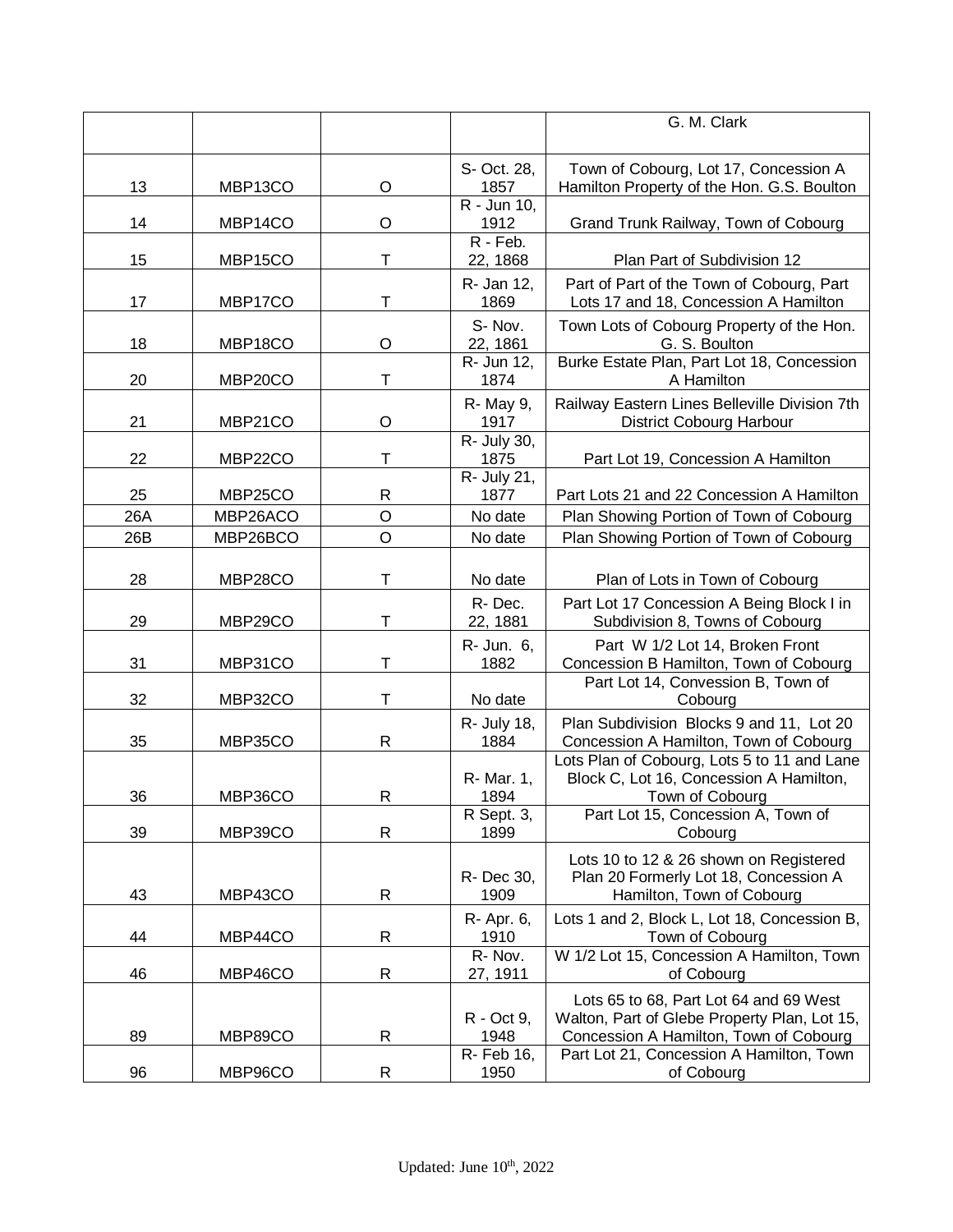|     |                 |              |                     | Lot 1 and Part Lots 2 to 4, 31 and 32 Block<br>I, Subdivision 14, Lots 34 to 38 Incls. Block      |
|-----|-----------------|--------------|---------------------|---------------------------------------------------------------------------------------------------|
|     |                 |              |                     | A, Part Lots 51 to 56 Incls. Lots 77 to 82                                                        |
| 97  | MBP97CO         | R            | R-Feb.<br>16, 1950  | incls. Block C, Subdivison 16, Town of<br>Cobourg                                                 |
|     |                 |              |                     | Lots 70 to 72, Part Lots 69 and 73 Caddy                                                          |
|     |                 |              |                     | St. fronting on the West side of Walton St.,                                                      |
|     |                 |              |                     | Part of Glebe Proberty, Caddy Plan Part Lot                                                       |
| 100 | <b>MBP100CO</b> | $\mathsf{R}$ | R- Jun 1,<br>1950   | 15, Concession A Hamilton, Town of<br>Cobourg                                                     |
|     |                 |              |                     | Block F and G West of Ontario Street,                                                             |
|     |                 |              | S- Jun. 3,          | Caddy Plan Part Lot 19, Concession 1                                                              |
| 101 | <b>MBP101CO</b> | R            | 1950                | Hamilton Town of Cobourg                                                                          |
| 105 | <b>MBP105CO</b> | $\mathsf{R}$ | R-Dec.<br>21, 1950  | Part of Lots 12 and 13, Concession B<br>Hamilton, Town of Cobourg                                 |
|     |                 |              |                     | Part of Block E & G North of King, East of                                                        |
|     |                 |              | S-Sept 6,           | Darcy, Caddy Plan, Part Lot 14, Concession                                                        |
| 117 | MBP117CO        | R            | 1951                | A Hamilton, Town of Cobourg                                                                       |
|     |                 |              |                     | Bakerfield Plan, Part lot 13 and closed Road                                                      |
|     |                 |              | R- Nov 18,          | Allowance between Lots 12 and 13                                                                  |
| 118 | MBP118CO        | $\mathsf R$  | 1951                | Concession B Hamilton, Town of Cobourg                                                            |
| 121 | <b>MBP121CO</b> | $\mathsf{R}$ | R- Apr. 10,<br>1952 | Part Lot 12, Concession B Hamilton, Town<br>of Cobourg                                            |
|     |                 |              | R-Feb.              | Plan of Subdivision of Lot 12 Concession B,                                                       |
| 129 | <b>MBP129CO</b> | $\mathsf{R}$ | 13, 1953            | Township of Hamilton                                                                              |
|     |                 |              | R-Feb. 27,          | Plan of Subdivision of Part Park Lot A, East<br>side of Darcy, Caddy Plan, Town of                |
| 130 | MBP130CO        | $\mathsf{R}$ | 1953                | Cobourg                                                                                           |
|     |                 |              |                     | Plan of Subdivision of Part of Lot 14                                                             |
| 133 | MBP133CO        | $\mathsf R$  | R-May 7,<br>1953    | Concession B, Town of Cobourg, Caddy<br>Plan                                                      |
|     |                 |              |                     | Plan of Subdivision of Part of Lot 17                                                             |
|     |                 |              | R-Oct. 1,           | Concession 1, Township of Hamilton, Town                                                          |
| 137 | MBP137CO        | R            | 1953                | of Cobourg, Caddy Plan                                                                            |
|     |                 |              |                     | ReSubdivision Part Lot 42 to 52 incls. Lot 25<br>to 35 incls. Block 9, Lot 5 to 15 Incls., Lot 23 |
|     |                 |              |                     | to 33 Incls., Block 10, Stewart St. in Front of                                                   |
|     |                 |              |                     | Lots 25 to 35 Incls. Block 9, Lots 5 to 15                                                        |
| 138 | MBP138CO        | R            | R- Oct. 15,<br>1953 | Incls. Block 10, Plan A, Lot 20, Concession<br>A Hamilton, Town of Cobourg                        |
|     |                 |              |                     | Lots 7 to 18 Incls. Block C, Caddy Plan,                                                          |
|     |                 |              | R- Oct 22,          | Town of Cobourg E 1/2 Lot 21, Concession                                                          |
| 139 | MBP139CO        | R            | 1953                | A Hamilton                                                                                        |
| 140 | MBP140CO        | $\mathsf R$  | R- Feb 15,<br>1954  | Part 13, Concession B Hamilton, Town of<br>Cobourg                                                |
|     |                 |              | R- Mar. 8,          | Part of Park Lot G, East of Darcy St. Caddy                                                       |
| 141 | MBP141CO        | $\mathsf{R}$ | 1954                | Plan, Town of Cobourg                                                                             |
|     |                 |              |                     | Lots 19, 20, 21, Block C, Lot 1 and 2 and<br>Part Lots 3 and 4, Block D, Caddy Plan               |
|     |                 |              | R- May 20,          | Town of Cobourg, E 1/2 Lot 21 Concession                                                          |
| 144 | MBP144CO        | R            | 1954                | A Hamilton                                                                                        |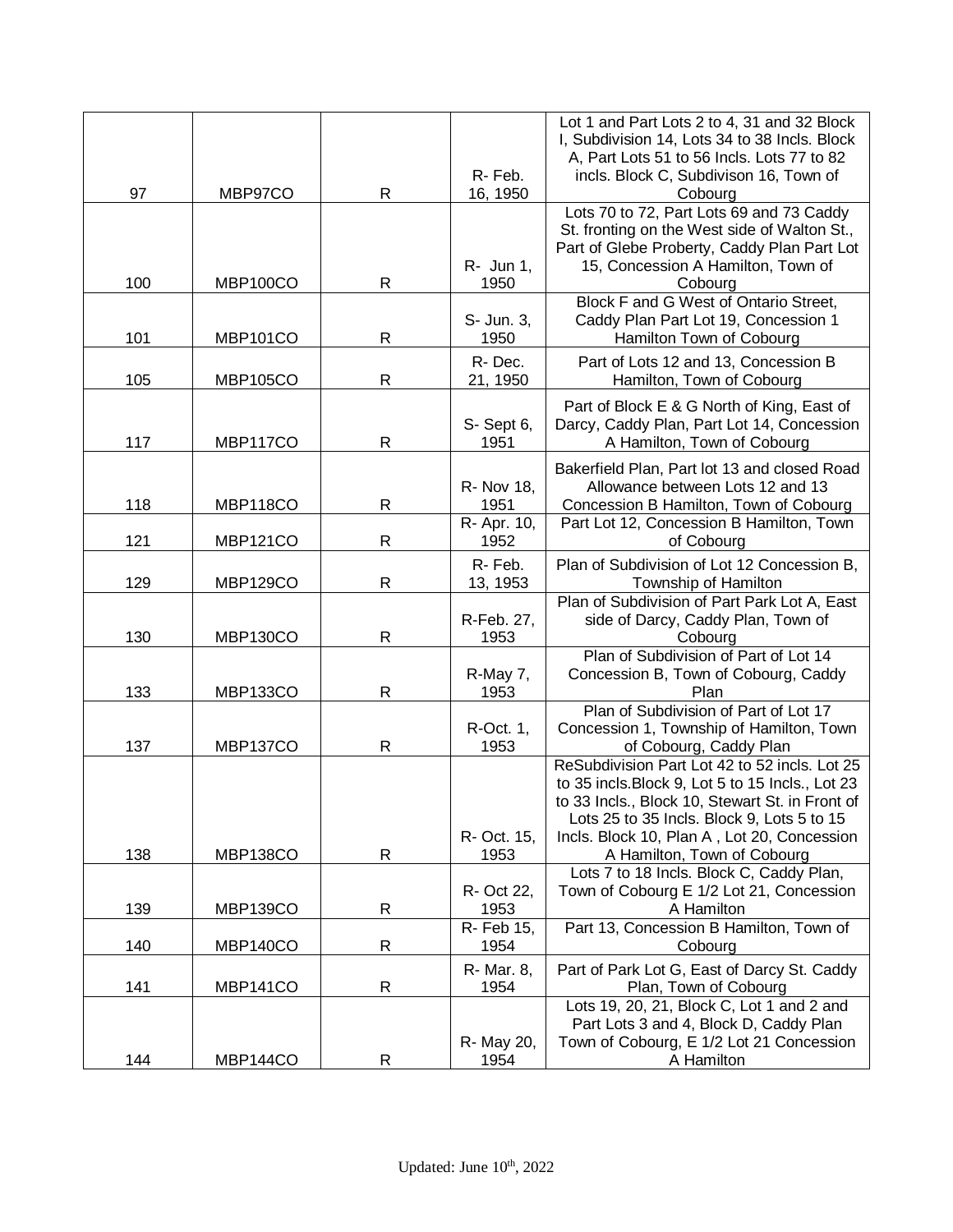|     |                 |              | R-Aug.              | Part Lots 36 to 39 Incls. Fronting Stewart<br>St., Lots 38 to 41 incls. Fronting Burnham<br>St., Block 9, Lots 10 to 14 incls. Fronting on<br>Stewart St., Lots 15 to 19 incls. Fronting on<br>Burnham, Block 6, Lots 1 to 6 incls. Fronting<br>on Sinclair St., Lots 29 to 34 fronitng on<br>Stewart St. Block 5, Lots 34 to 37 incls.,<br>Lots 1 to 4 incls. Block 10 and Stewart St. in<br>front of Lots 1 to 4 incls. Block 10 in front of<br>Lots 30 to 34 of Block 5 and All of St.<br>Andrew St. between Sinclair and Burnham<br>Street Plan A Town of Cobourg, Lot 20, |
|-----|-----------------|--------------|---------------------|--------------------------------------------------------------------------------------------------------------------------------------------------------------------------------------------------------------------------------------------------------------------------------------------------------------------------------------------------------------------------------------------------------------------------------------------------------------------------------------------------------------------------------------------------------------------------------|
| 145 | MBP145CO        | $\mathsf{R}$ | 11, 1954            | Concession A Hamilton                                                                                                                                                                                                                                                                                                                                                                                                                                                                                                                                                          |
| 148 | MBP148CO        | $\mathsf{R}$ | R-Nov.<br>19, 1954  | Part of Park Lot A, B & R and Part of<br>Wellington St. in Front of Park Lots A and B<br>Caddy Plan, Lot 16, Concession A<br>Hamilton, Town of Cobourg                                                                                                                                                                                                                                                                                                                                                                                                                         |
| 157 | <b>MBP157CO</b> | $\mathsf{R}$ | R- June 2,<br>1955  | Part Lot 12 and 13 Concession B and Part<br>of Closed Road Allowance between Lots 12<br>and 13 Town of Cobourg                                                                                                                                                                                                                                                                                                                                                                                                                                                                 |
| 163 | <b>MBP163CO</b> | $\mathsf R$  | R-Sept.<br>29, 1955 | Part Lots 11 and 12 Concession B<br>Township of Hamilton, Town of Cobourg                                                                                                                                                                                                                                                                                                                                                                                                                                                                                                      |
| 166 | <b>MBP166CO</b> | $\mathsf{R}$ | R- Dec 7,<br>1955   | Hillcrest Gardens, Block A and Part Block B<br>Caddy Plan Together with Part Lots 17 and<br>18 Concession 1 Hamiton, Town of Cobourg                                                                                                                                                                                                                                                                                                                                                                                                                                           |
| 186 | MBP186CO        | R            | R-Aug.<br>28, 1956  | Part Lots 23 and 24 Concession A Hamilton,<br>Town of Cobourg                                                                                                                                                                                                                                                                                                                                                                                                                                                                                                                  |
| 188 | <b>MBP188CO</b> | R            | R- Aug. 1,<br>1956  | Part Block C2 on West side of Ontario<br>Street, Caddy Plan, Town of Cobourg, Part<br>Lot 19, Concession 1 Hamilton                                                                                                                                                                                                                                                                                                                                                                                                                                                            |
| 197 | <b>MBP197CO</b> | $\mathsf{R}$ | R- Oct 17,<br>1956  | Lots 58 to 62, Block D Subdivision 16<br>Caddy Plan, Town of Cobourg, Part Lot 14,<br>Concession A Hamilton                                                                                                                                                                                                                                                                                                                                                                                                                                                                    |
| 227 | <b>MBP227CO</b> | R            | R- Jun. 6,<br>1957  | Part Lot 13, Concession 1 Hamilton, Part<br>Park Lots A & B (Lot 14, Concession 1) Part<br>of Park Lots A, B, C and D (Lot 15,<br>Concession 1) Part Park Lots G (Lot 14,<br>Concession A) Town of Cobourg                                                                                                                                                                                                                                                                                                                                                                     |
| 232 | <b>MBP232CO</b> | R            | R- July 18,<br>1957 | Part Lot 12, Concession B Hamilton, Town<br>of Cobourg                                                                                                                                                                                                                                                                                                                                                                                                                                                                                                                         |
| 251 | <b>MBP251CO</b> | R            | R-Aug.<br>30, 1958  | Orchard Park, Part Lot 13, Concession A<br>Hamilton, Town of Cobourg                                                                                                                                                                                                                                                                                                                                                                                                                                                                                                           |
| 284 | MBP284CO        | $\mathsf R$  | R-Dec.<br>31, 1958  | Part Lot 12 and 13 and Part of Closed Road<br>Allowance Between Lot 12 and 13<br>Concession B Hamilton, Town of Cobourg                                                                                                                                                                                                                                                                                                                                                                                                                                                        |
| 318 | MBP318CO        | R            | R-Aug.<br>12, 1960  | Part Lots 5 to 10, Block D, Part Lots 22 to<br>32, Block E Caddy Plan, Lot 21 Concession<br>A Hamilton, Town of Cobourg                                                                                                                                                                                                                                                                                                                                                                                                                                                        |
| 343 | MBP343CO        | R            | R- May 10,<br>1962  | Part Lots 5 to 10, Block D, Part Lots 22 to<br>32 Block E, Caddy Plan, Lot 21 Concession<br>A Hamilton, Town of Cobourg                                                                                                                                                                                                                                                                                                                                                                                                                                                        |
| 348 | MBP348CO        | R            | R- Nov., 5,<br>1962 | Westwood Plan, Part Lot 21, Concession A<br>Hamilton, Town of Cobourg                                                                                                                                                                                                                                                                                                                                                                                                                                                                                                          |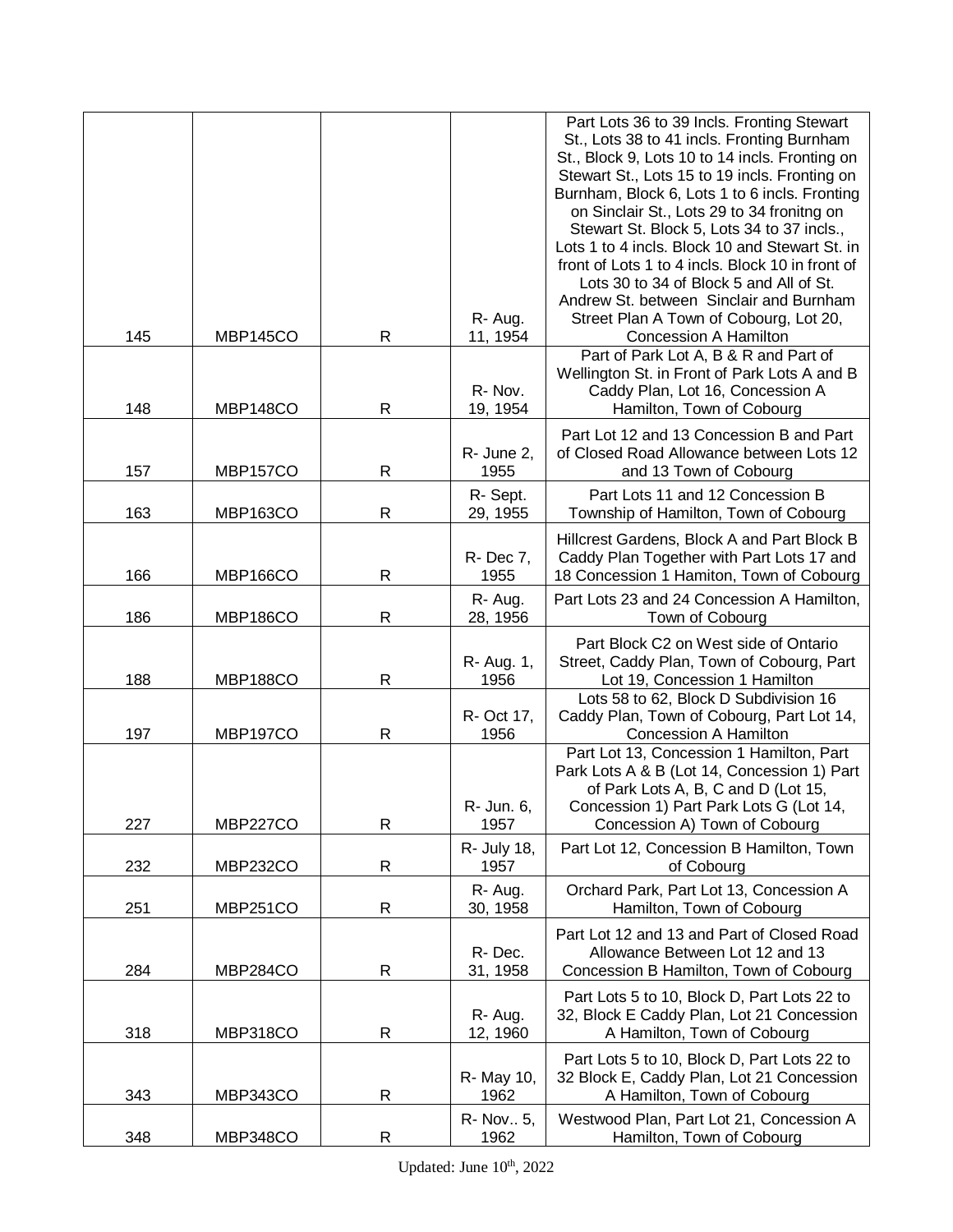| 374            | MBP374CO        | R            | R- Oct. 28,<br>1965 | Bayview, Part Lot 14, Concession B<br>Hamilton, Town of Cobourg                                                                                                                                                                               |
|----------------|-----------------|--------------|---------------------|-----------------------------------------------------------------------------------------------------------------------------------------------------------------------------------------------------------------------------------------------|
| 387            | <b>MBP387CO</b> | $\mathsf{C}$ | R- Jan. 13,<br>1967 | Lot 20, Concession A, East of Sinclair South<br>West of William, North of King, Block 8,<br>Caddy Plan town of Cobourg                                                                                                                        |
| 390            | MBP390CO        | $\mathsf R$  | R-Feb.<br>14, 1967  | Part Lot 21, Concession A Hamilton, Town<br>of Cobourg                                                                                                                                                                                        |
| 395            | <b>MBP395CO</b> | R            | R- July 10,<br>1967 | Part Block G, West of Burnham, Town of<br>Cobourg, E 1/2 Lot 21, Concession A<br>Hamilton                                                                                                                                                     |
| 413            | MBP413CO        | $\mathsf C$  | R-Mar.<br>30, 1972  | Part Lot 13 Concession B Hamilton, Town of<br>Cobourg                                                                                                                                                                                         |
| 414            | MBP414CO        | R            | R-Nov.<br>28, 1972  | Part Lot 21, Concesion A Hamilton, Town of<br>Cobourg                                                                                                                                                                                         |
| 416            | MBP416CO        | R            | R-Feb.<br>13, 1974  | Part Lot 21, Concesion A Hamilton, Town of<br>Cobourg                                                                                                                                                                                         |
| 418            | MBP418CO        | $\mathsf R$  | R- Jan 29,<br>1975  | Part Lots 21 and 22 Concession A Hamilton,<br>Town of Cobourg                                                                                                                                                                                 |
| 420            | MBP420CO        | R            | R- May 6,<br>1975   | Part Lots 8 to 14 and Part Lots 19 to 21 and<br>27, Lots 22 to 26 incls. Block 5 Caddy and<br>Part Lots 7 and 22 and Lots 1 to 6 incls. And<br>Lots 23 to 27 incls. Block 6, Caddy Plan, Lot<br>20, Concession A Hamilton, Town of<br>Cobourg |
| 424            | MBP424CO        | R            | R- May 31,<br>1977  | Kingsdale West Plan of Part Lot 22,<br>Concession A Hamilton, Town of Cobourg                                                                                                                                                                 |
| 429            | MBP429CO        | R            | R- Apr. 19,<br>1978 | Block A, Registered Plan 418 (formerly Lot<br>21, Concession A Hamilton) Town of<br>Cobourg                                                                                                                                                   |
| 432            | <b>MBP432CO</b> | $\mathsf R$  | R - Feb<br>22, 1979 | Part Lot 11 and 12 Concession A,<br>Township of Hamilton, Town of Cobourg                                                                                                                                                                     |
| 1              | MBP1HALD        | т            | S- Jan 14,<br>1854  | Village Lots at Colborne Harbour Lot 35,<br>Concession 1, Cramahe Lots 1 & 2<br>Concession B and C, Township of<br>Haldimand                                                                                                                  |
| 1              | MBP1HWYN        |              | R- Oct. 15,<br>1918 | Preliminary Route Plan of Provincial Hwy in<br>the City of Northumberland                                                                                                                                                                     |
| $\overline{7}$ | MBP7HALD        | т            | R- Jan. 7,<br>1859  | Village of Grafton, Part Lot 23, Concession<br>1, Township of Haldimand                                                                                                                                                                       |
| 4              | MBP4HALD        | O            | R-Feb.<br>24, 1856  | Map of Part Lot 21, Concession Haldimand                                                                                                                                                                                                      |
| 8              | MBP8HALD        | Т            | R-Dec.<br>11, 1860  | Plan of Village Lots Vernonville property of<br>C. H. Vernon Esq.                                                                                                                                                                             |
| 18             | MBP18HALD       | Τ            | R-Nov.<br>22, 1871  | Village of Burnley, Plan of Lots 5 to 8,<br>Concession 9, Township of Haldimand                                                                                                                                                               |
| 5              | MBP5HALD        | O            | R- Sept. 8,<br>1857 | Plan of Burying Ground, Part of lot 19<br>Concession 1 Haldimand Township                                                                                                                                                                     |
| 24             | MBP24HALD       | Т            | R-Mar.<br>20, 1877  | Colborne Harbour, Township of Haldimand,<br>County of Northumberland Amendment<br>showing alteration of Ontario Stret                                                                                                                         |
| 27             | MBP27HALD       | Т            | R-Dec.<br>28, 1850  | Plan of Village of Grafton being Part Lot 23,<br>Concession A, Township of Haldimand                                                                                                                                                          |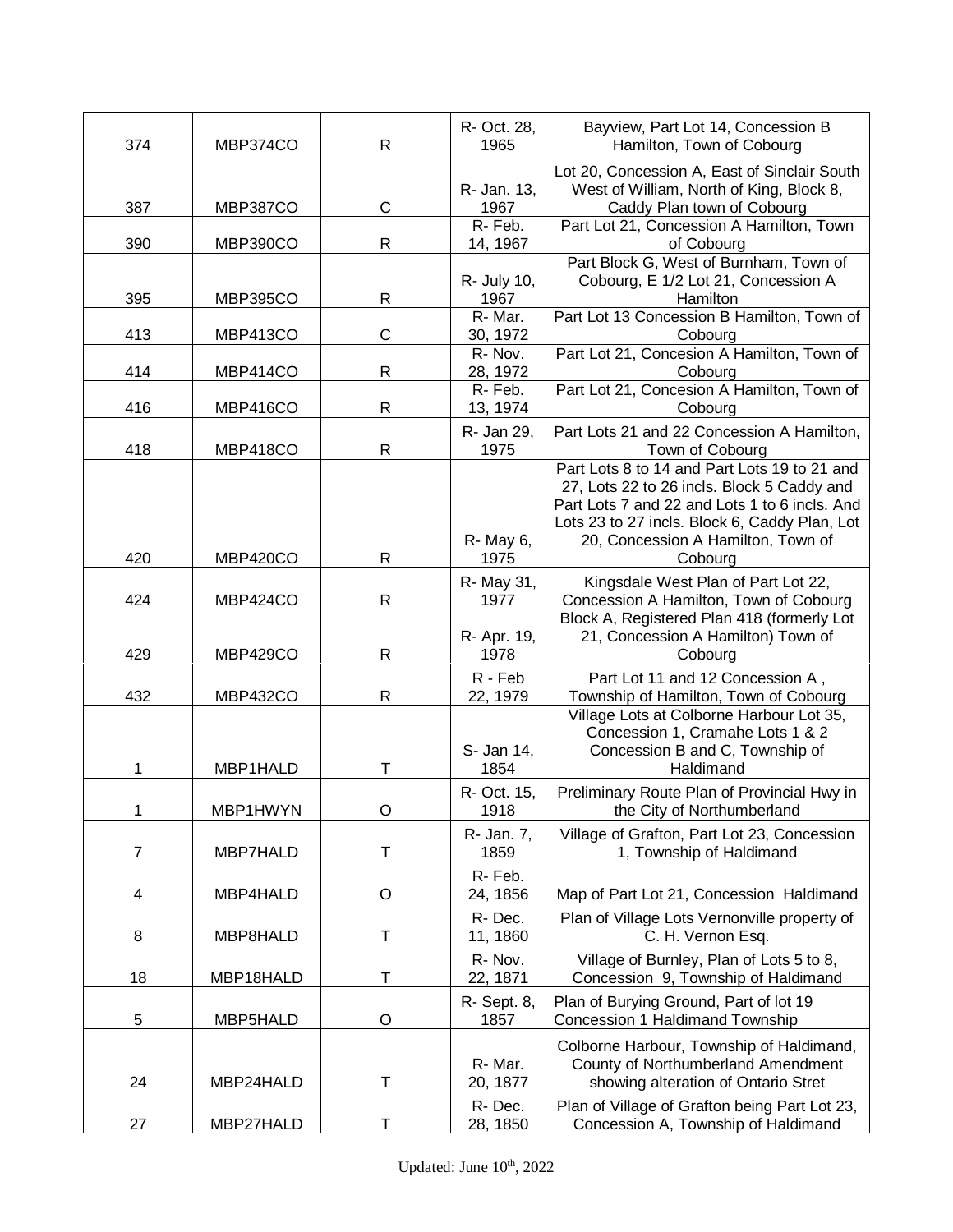| 33             | MBP33HALD  | O              | R- Apr. 22,<br>1884             | Plan of S 1/2 Lot 15, Concession 1,<br>Township of Haldimand                                                                                                                                  |
|----------------|------------|----------------|---------------------------------|-----------------------------------------------------------------------------------------------------------------------------------------------------------------------------------------------|
| 48             | MBP48HALD  | O              | R- July,<br>1913                | Plan of Part Lots 19 and 20, Concession 1,<br>Township of Haldimand, County of<br>Northumber                                                                                                  |
| 350            | MBP350HALD | R              | R- Jan. 16,<br>1963             | Grafton Beach, Part Lot 23. Concession B,<br>Township of Haldimand                                                                                                                            |
| 370            | MBP370HALD | R              | R- July20,<br>1965              | Second Grafton Beach, Part Lot 23,<br>Concession B, Township of Haldimand                                                                                                                     |
| 407            | MBP407HALD | $\mathsf{C}$   | R- June<br>25, 1969             | Part Lots 32 and 33, Concession 7,<br>Township of Haldimand                                                                                                                                   |
| 408            | MBP408HALD | $\mathsf C$    | R- Aug. 6,<br>1969              | Parts Lots 17 and 18 Concession 9,<br>Township of Haldimand                                                                                                                                   |
| 439            | MBP439HALD | $\mathsf{R}$   | R-Nov.<br>17, 1981              | Graftson Shores, Part Lots 29 to 39,<br>Concession A and Part of Road Allowance<br>between Lots 30 and 31, Concession A,<br>Township of Haldimand, County of<br>Northumberland                |
|                | MBP1RICE   | O              |                                 | Plan of Rice Lake Showing Islands stamped<br>Dept. of Indian Affairs April 8, 1903                                                                                                            |
|                | MBP1MAPHAM | $\overline{T}$ |                                 | Township Map of Hamilton Township                                                                                                                                                             |
| $\overline{2}$ | MBP2HAM    | т              | R- Apr. 12,<br>1855             | Town Plot of Harwood, Rice Lake, Township<br>of Hamilton, County of Northumberland                                                                                                            |
| Α              | MBP1AHAM   | $\mathsf{R}$   | R- May 25,<br>1936              | Plan of Subdivision of Lot 5, Concession 9,<br>Township of Hamilton, Dept. of Highways,<br>Notice of Expropriation No. 82, Part of Lot<br>33, Concession 8, P-2558-3, Township of<br>Hamilton |
| 5              | MBP5HAM    | O              | R-Aug. 9,<br>1920               | Preliminary Route Plan of Provincial<br>Highway                                                                                                                                               |
| 8              | MBP8HAM    | O              | R-Aug. 9,<br>1920               | Canadian Northern Ontario Railway<br>Toronto-Ottawa                                                                                                                                           |
| 14             | MBP14HAM   | Т              | R-Mar. 5,<br>1867               | Part of the Township of Hamilton                                                                                                                                                              |
| 23             | MBP23HAM   | R              | R-Feb. 7,<br>1877               | Subdivison of Lots 7-9 Concession 2 and 3                                                                                                                                                     |
| 23             | MBP23HAMC  | R              | R-Feb. 7,<br>1877<br>R-Feb. 15, | Subdivison of Lots 7-9 Concession 2 and 3<br>Part of Lot 34 Concession 8 Township of                                                                                                          |
| 30             | MBP30HAM   | R              | 1882                            | Hamilton                                                                                                                                                                                      |
| 47             | MBP47HAM   | R              | R-Jan. 10,<br>1912              | Subdivision of Lot 18 Concession 2<br>Township of Hamilton                                                                                                                                    |
|                | MBP22583P  | O              | S-July<br>1945                  | Department of Highways being Part Lot 33<br>Concession 8 - P-2258-3                                                                                                                           |
| 49             | MBP49HAM   | R              | R-Sept.<br>29, 1924             | Part Lot 8 Concession 9 Township Hamilton                                                                                                                                                     |
| 51             | MBP51HAM   | $\mathsf{R}$   | R-Oct. 5,<br>1926               | Part Lot 4 Concession 9 Township of<br>Hamilton                                                                                                                                               |
| 52             | MBP52HAM   | R              | R-May<br>23,1927                | Subdivision of Part Lot 7 Concession 9<br>Township of Hamilton                                                                                                                                |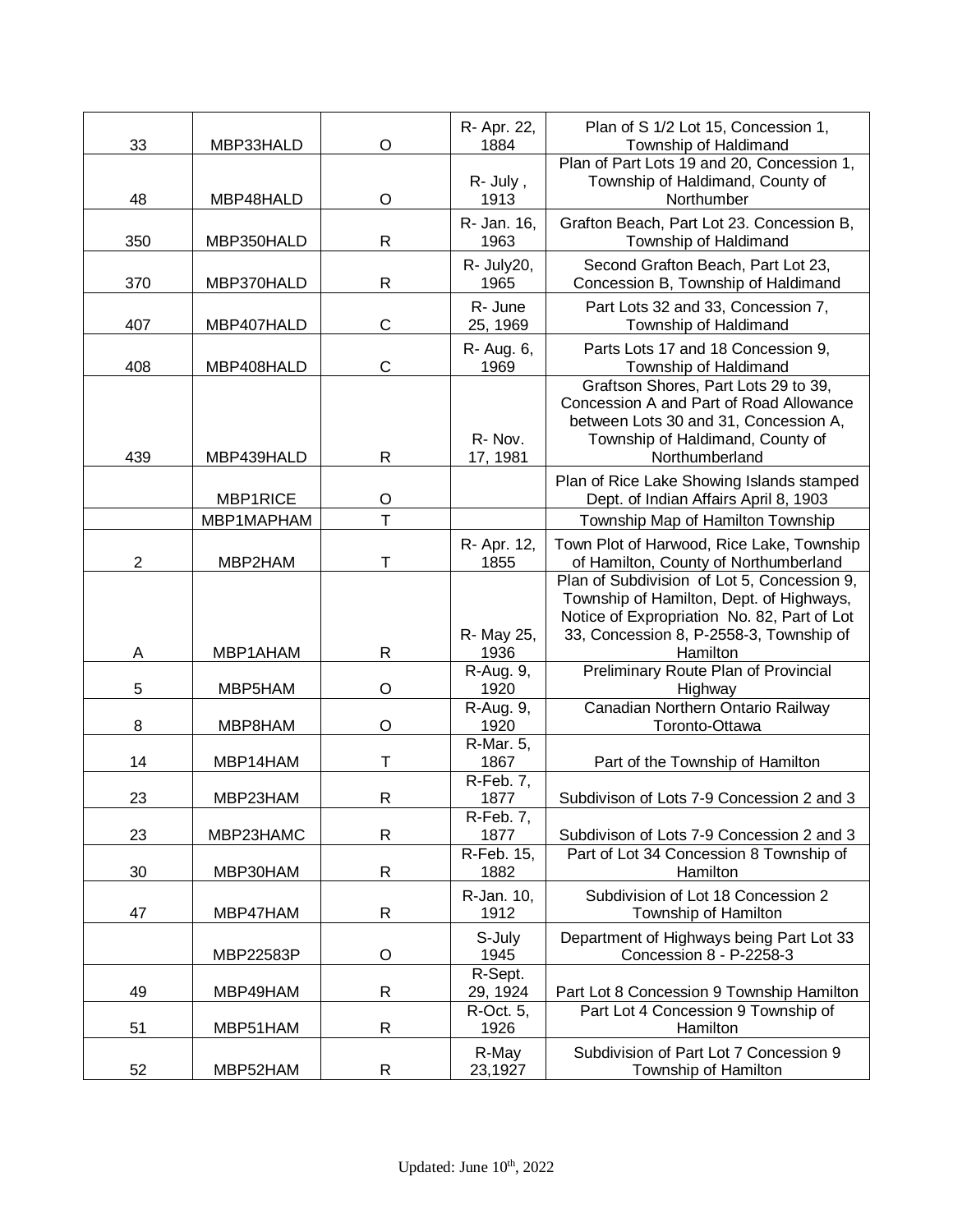|            |           |              |                    | Subdivision of Part Lot 17 Fronting on                                          |
|------------|-----------|--------------|--------------------|---------------------------------------------------------------------------------|
|            |           |              |                    | Queen and Lot 18, part Lot 17 Fronting on                                       |
|            |           |              |                    | Queen and Road Allowance between Lots 4                                         |
|            |           |              |                    | and 5 and Part Lot 16 Fronting on Queen,                                        |
|            |           |              | R- July 9,         | Pland of Village of Harwood, being in Lot 4                                     |
| 53         | MBP53HAM  | R            | 1928               | Concession 9 Township of Hamilton                                               |
|            |           |              |                    | Subdivision of Lots 9 to 13 North Side of                                       |
|            |           |              |                    | Front Street, Lots 14, 15, Part Lots 16 and                                     |
|            |           |              |                    | 17 South Front Street Lots 14 to 16, Part Lot                                   |
|            |           |              |                    | 17 North Queen Street Part of adjoining                                         |
|            |           |              | R-Feb. 17,         | streets Plan 2 Subdivision of Lot 3 and 4                                       |
| 56         | MBP56HAM  | R            | 1931               | Concession 9 Township of Hamilton                                               |
|            |           |              | R-Jul. 6,          | Plan and field notes of survey of Streets                                       |
| 59         | MBP59HAM  | O            | 1933               | Village of Bewdley                                                              |
|            |           |              | R-Dec. 11,         | Subdivision Part Lot 21, Concession 9                                           |
| 63         | MBP63HAM  | O            | 1935               | Township of Hamilton                                                            |
|            |           |              | R-Apr. 18,         | Part of Lot 19, Concession 3 Township of                                        |
| 71         | MBP71HAM  | O            | 1942               | Hamilton                                                                        |
|            |           |              | R-Nov. 25,         | Bible Christian Cemetary Lot 20 Concession                                      |
| 74         | MBP74HAM  | O            | 1942               | 7 Hamilton                                                                      |
|            |           |              | R-Feb. 9,          | Cemetery at Camborne United Church                                              |
| 76         | MBP76HAM  | O            | 1943               | Hamilton Township                                                               |
| Village of |           |              |                    |                                                                                 |
| Gores      |           |              |                    | Town of Cobourg Plan of Village of Gores                                        |
| Landing    | MBP1GORES | т            |                    | Landing Unofficial Plan                                                         |
|            |           |              | R-Jan. 16,         |                                                                                 |
| 106        | MBP106HAM | R            | 1951               | Lot 35 Concession 8 Township of Hamilton                                        |
|            |           |              | R-Jul. 20,         | Eyre Park Pland of Subdivision of Part of                                       |
| 134        | MBP134HAM | R            | 1953               | Lot 13 Concession A, Hamilton                                                   |
|            |           |              | <b>R-Nov. 4,</b>   | Subdivision of Part Lot 18 Concession 1                                         |
| 146        | MBP146HAM | R            | 1954               | Township of Hamilton                                                            |
|            |           |              |                    |                                                                                 |
|            |           |              |                    | Parts of Cobourg, Boulton and Church                                            |
| 147        | MBP147HAM | R            | R-Nov. 17,<br>1954 | Streets, Blocks F and G Plan 30 and<br>Subdivision of Part Lot 34, Concession 8 |
|            |           |              |                    | Laurel Park Plan of Re Subdivision of Lot                                       |
|            |           |              | R-Sept. 3,         | 20, Pt 18 and 19 Plan 47 Township of                                            |
| 292        | MBP292HAM | $\mathsf{R}$ | 1959               | <b>Example 1</b> Hamilton                                                       |
|            |           |              | R-Aug. 2,          | Plan of Subdivision Part Lot 12 Concession                                      |
| 315        | MBP315HAM | R            | 1960               | 3                                                                               |
|            |           |              | R-Oct. 19,         | Part Lots 27 to 29 and Part Road Allowance                                      |
| 384        | MBP384HAM | C            | 1966               | between Lots 28 and 29 Concession 8                                             |
|            |           |              | R-Jan. 17,         | Part Lots 29 Concession 8 Township of                                           |
| 401        | MBP401HAM | R            | 1968               | Hamilton                                                                        |
|            |           |              | R-Mar. 4,          | Part of Lot 18, Concession 1 Township of                                        |
| 402        | MBP402HAM | R            | 1968               | Hamilton                                                                        |
|            |           |              |                    | Close Point Subdivision Part Lots 10 and 11                                     |
|            |           |              |                    | Concession 9, Part Road                                                         |
|            |           |              | R-Jun. 4,          | Allowancebetween Lots 10 and 11                                                 |
| 404        | MBP404HAM | R            | 1968               | Concession 9 Township of Hamilton                                               |
|            |           |              |                    | Plan of Subdivision of Part Lot 53 Plan 23                                      |
|            |           |              | R-Jul. 25,         | Village of Baltimore being Part of Lot 8                                        |
| 405        | MBP405HAM | R            | 1968               | Concession 2 Township of Hamilton                                               |
|            |           |              | R-Jan. 19,         | Part Lot 8 Concession 2 Township of                                             |
| 409        | MBP409HAM | $\mathsf C$  | 1970               | Hamilton                                                                        |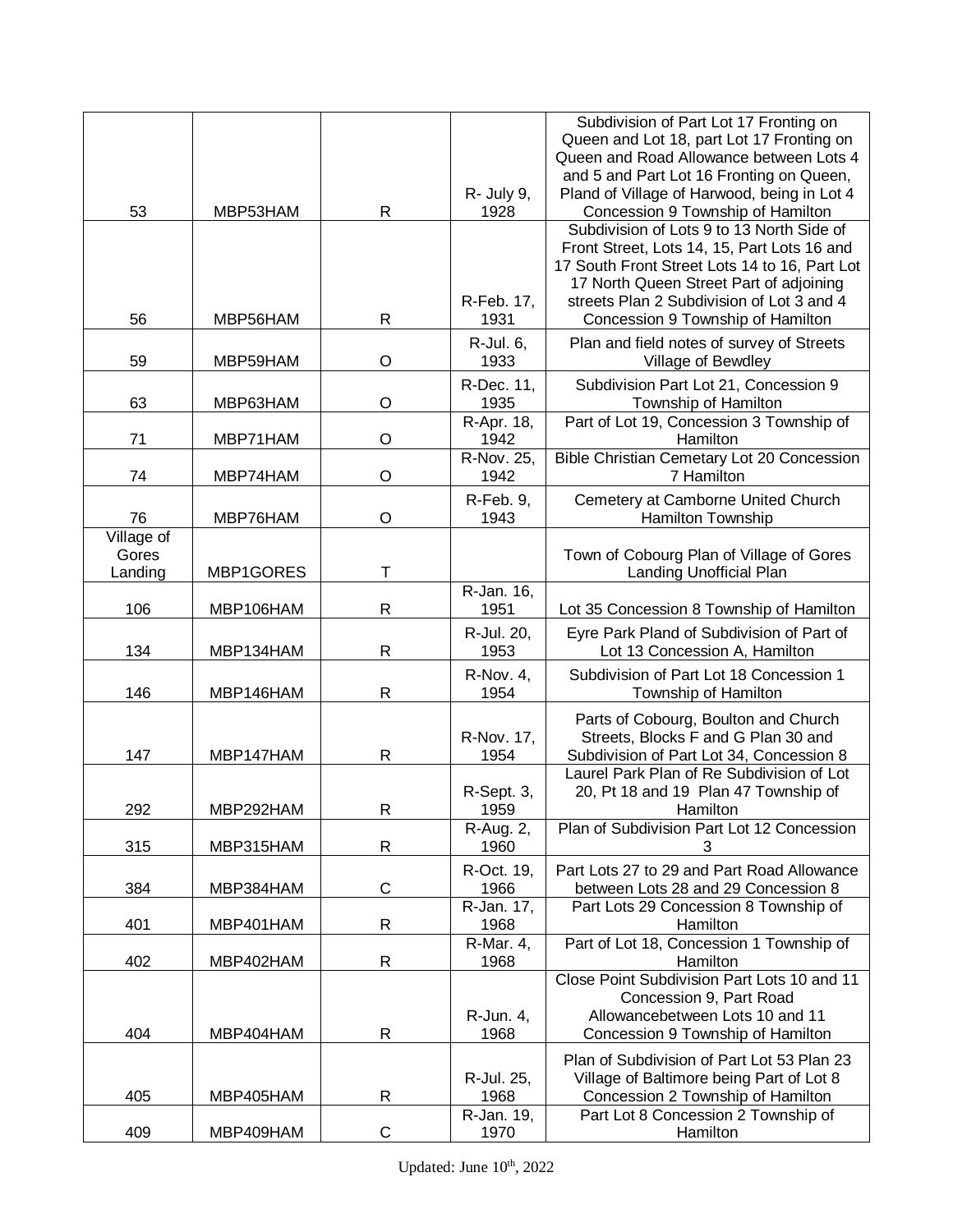|              |           |                         | R-Dec. 6,               | Part Lot 18 Concession 1 Township of         |
|--------------|-----------|-------------------------|-------------------------|----------------------------------------------|
| 417          | MBP417HAM | R                       | 1974                    | Hamilton                                     |
|              |           |                         |                         | Part Lots 2 to 10 Block G, Lots 1 to 3 Block |
|              |           |                         |                         | F, Lot 7 Block H Registered Plan 30 and      |
|              |           |                         |                         | Part of Lake, Church, Chapel and Boulton     |
|              |           |                         | R-Feb. 14,              | Streets, Part of Lot 34 Concession 8         |
| 419          | MBP419HAM | C                       | 1975                    | Township of Hamilton                         |
|              |           |                         | $\overline{R}$ -Oct. 7, | Part Lot 26, Concession 8 Township of        |
| 422          | MBP422HAM | C                       | 1976                    | Hamilton                                     |
|              |           |                         | R-Oct. 7,               | Part Lot 26, Concession 8 Township of        |
| 423          | MBP423HAM | $\mathsf C$             | 1976                    | Hamilton                                     |
|              |           |                         | R-Nov. 17,              | Part Lot 35, Concession 8 and all Blk A Plan |
| 426          | MBP426HAM | $\mathsf{C}$            | 1977                    | 106 Township of Hamilton                     |
|              |           |                         | R-Nov. 17.              | Part Lot 35, Concession 8 Township of        |
| 427          | MBP427HAM | $\mathsf{C}$            | 1978                    | Hamilton                                     |
|              |           |                         | R-Feb. 17,              |                                              |
|              |           |                         |                         | Part Lots 7 and 8 Concession 2 Township of   |
| 428          | MBP428HAM | $\mathsf{R}$            | 1978                    | Hamilton                                     |
|              |           |                         |                         | Part Lots 34 and 35 Concession 8 and Part    |
|              |           |                         | R-Sept.                 | of the Road Allowance between Lots 34 and    |
| 431          | MBP431HAM | $\mathsf{C}$            | 27, 1978                | 35 Con 8 Hamilton                            |
|              |           |                         | R-Jan. 23,              | Part Lot 4 Concession 9 Township of          |
| 433          | MBP433HAM | $\mathsf{R}$            | 1979                    | Hamilton                                     |
|              |           |                         | R-Jul. 10,              | Huntley Dale Part Lot 12 Con 9 Township of   |
| 434          | MBP434HAM | R                       | 1979                    | Hamilton                                     |
|              |           |                         | R-Nov. 21,              |                                              |
| 435          | MBP435HAM | $\mathsf{C}$            | 1979                    | All of Lot 20 Concession 9                   |
|              |           |                         | R-Feb. 11,              | Skye Valley - Part Lots 13 and 14            |
| 436          | MBP436HAM | $\mathsf{R}$            | 1980                    | Concession 2 Township of Hamilton            |
|              |           |                         |                         |                                              |
| 437          |           | $\mathsf{C}$            | R-Sept.                 |                                              |
|              | MBP437HAM |                         | 23, 1980                | Lot 23, Concession 2 Township of Hamilton    |
|              |           |                         | R-Apr. 29,              |                                              |
| 440          | MBP440HAM | $\mathsf{C}$            | 1982                    | Lot 11, Concession 9 Township Hamilton       |
|              |           |                         | R-Jun. 24,              | Subdivision of Part Lot 29 Concession 2      |
| 441          | MBP441HAM | $\mathsf{R}$            | 1983                    | Township of Hamilton                         |
|              |           |                         |                         | Subdivison of Lot 18 Compiled Plan 409       |
|              |           |                         | R-Aug. 30,              | and Part Lots 7 and 8 Concession 2           |
| 442          | MBP442HAM | R                       | 1983                    | Township of Hamilton                         |
|              |           |                         |                         | Lot 15 Broken Front Concession B,            |
| Clergy       |           |                         | R-Aug. 3,               | Township of Hamilton, County of              |
| Reserve      | MBP1RES   | $\circ$                 | 1836                    | Northumberland                               |
| Cobourg      |           |                         |                         |                                              |
| Caddy Plan   | MBP1COCAD |                         |                         | Town of Cobourg                              |
| Village of   | MBP1CAMP  | $\overline{\mathsf{T}}$ | S-Oct.                  | Town Lots laid out at Campbellford on Lots   |
| Campbellford |           |                         | 1857                    | 10 and 11 Concession 6, Township of          |
|              |           |                         |                         | Seymour                                      |
| Village of   |           |                         |                         |                                              |
| Campbellford | MBP1VCAMP | т                       | S- 1878                 |                                              |
|              |           |                         |                         | Plan of Village of Campbellford              |
|              |           |                         | R-Jan.25,               | Part of Village of Campbellford part Lot 10  |
| 27           | MBP2CAM   | T                       | 1867                    | Concession 7 township of Seymour             |
|              |           |                         |                         | Pland of Water Lot No.1 West of River Trent  |
|              |           |                         |                         | on Lot 10 Concession 6 Seymour and part      |
|              |           |                         | R-Sept. 9,              | of the Village of Campbellford showing       |
| 32           | MBP32CAM  | R                       | 1868                    | subdivision A, B, C, D on said Lot           |
|              |           |                         | R-Dec. 4,               | Plan of Village of Campbellford Lot 10       |
| 35           | MBP35CAM  | Τ                       | 1868                    | Concession 6 of Seymour                      |
|              |           |                         |                         |                                              |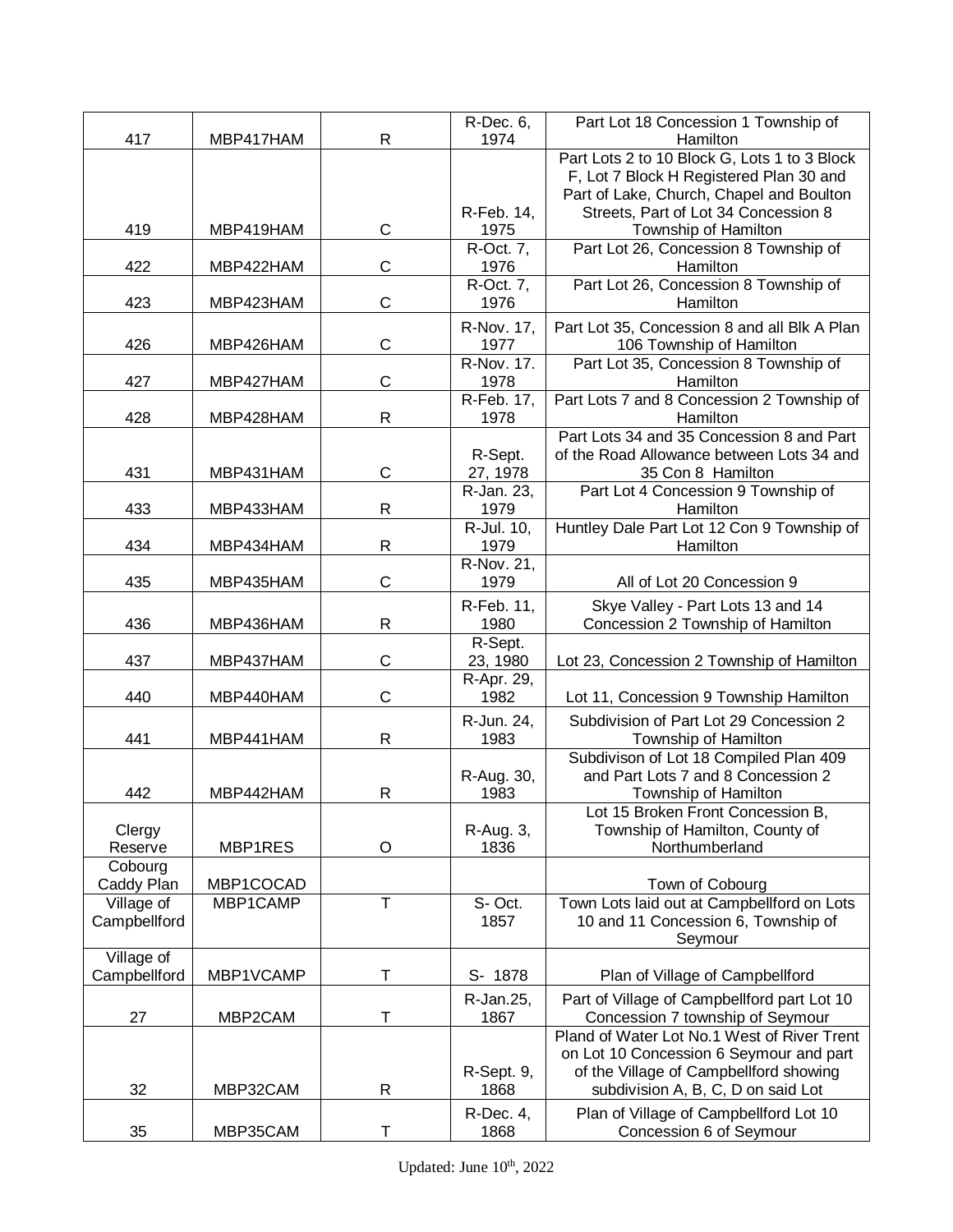| 36     | MBP36CAM  | Т            | R-Feb. 4,<br>1869   | Plan of Village of Campbellford on Lots No.<br>10 and 11 Concession 6 and Lot 10<br>Concession 7 Township of Seymour                                           |
|--------|-----------|--------------|---------------------|----------------------------------------------------------------------------------------------------------------------------------------------------------------|
| 45     | MBP45CAM  | R            | R-Nov. 27,<br>1876  | Subdivision on Lot 1 Block A Campbellford<br>being Part of Lot 10 Concession 6 Seymour                                                                         |
| 60     | MBP60CAM  | R            | R-Mar. 5,<br>1877   | Subdivision on Lots 10 to 12 Concessions 6<br>and 7 Township of Seymour being partly<br>Village of Campbellford<br>Plan of Village Lots 1 to 3 Block C Plan of |
| 67     | MBP67CAM  | R            | R-Oct. 22,<br>1881  | Campbellford being Part of Lot 10<br>Concession 6 Township of Seymour                                                                                          |
| 68     | MBP68CAM  | Т            | R-Oct. 6,<br>1882   | Pland of Subdivision on Lt 1 Block A in the<br>Village of Campbellfordon Lot 10<br>Concession 7 Township of Seymour                                            |
| 72     | MBP72CAM  | R            | R-Jul. 14,<br>1883  | Shewing Subdivision on Lots 1 to 3 Block B<br>in Village of Campbellford being Part Lot 10<br>Con 6 Township of Seymour                                        |
| 74     | MBP74CAM  | $\mathsf{R}$ | R-May 5,<br>1884    | Subdivision of Block A in Village of<br>Campbellford being Part Lot 9 Concession 7<br>Township of Seymour                                                      |
| 75     | MBP75CAM  | R            | R-Jul. 3,<br>1886   | Subdivision in Block B of Village of<br>Campbellford being Part Lot 10 Concession<br>6, Township fo Seymour                                                    |
| 771/2  | MBP77YCAM | R            | R-Apr. -<br>1885    | Plan of Village of Campbellford Township of<br>Seymour on Lots 9 to 11 Concessions 6 and                                                                       |
| 79     | MBP79CAM  | O            | R-Jul. 14,<br>1886  | Plan of Farm Block in Village of<br>Campbellford being Part Lot 11 Concession<br>6 and Part South Part of Lot 11 Concession<br>7, Township of Seymour          |
| 81     | MBP81CAM  | $\mathsf{R}$ | R-Jan. 18,<br>1888  | Subdivision of Lots 1, A, B, C on Part of<br>River Block Village of Campbellford on Lot<br>10 Concession 6 Township of Seymour                                 |
| 83     | MBP83CAM  | R            | R-Aug. 9,<br>1888   | Subdivision in Block 33 Village of<br>Campbellford being part South half of Lt 10<br>Concession 7 Township of Seymour                                          |
| 84     | MBP84CAM  | R            | R-Jun. 15,<br>1889  | Plan of Block B Village of Campbellford<br>showing subdivision of Lots 10 to 13 and 19<br>block B in Lot 10 Concession 6 Township of<br>Seymour                |
| 87     | MBP87CAM  | $\mathsf O$  | R-Sept.<br>24, 1890 | Plan of Lots on Block 23 in Village of<br>Campbellford being Part of Lot 9<br>Concession 6 Township of Seymour                                                 |
| 90 1/2 | MBP90YCAM | $\mathsf{R}$ | R-Dec. -<br>1891    | Subdivision of Lot 1 Block A Village of<br>Campbellford on Lot 10 Concession 6<br>Township of Seymour                                                          |
| 91     | MBP91CAM  | $\mathsf{R}$ | R-Oct. 31,<br>1892  | Subdivision on Block 26 in Village of<br>Campbellford on Lot 9 Concession 6 of<br>Seymour                                                                      |
| 92     | MBP92CAM  | Т            | R-May 19,<br>1892   | Part Village of Campbellford Block A on Lot<br>9 Concession 7 Township of Seymour                                                                              |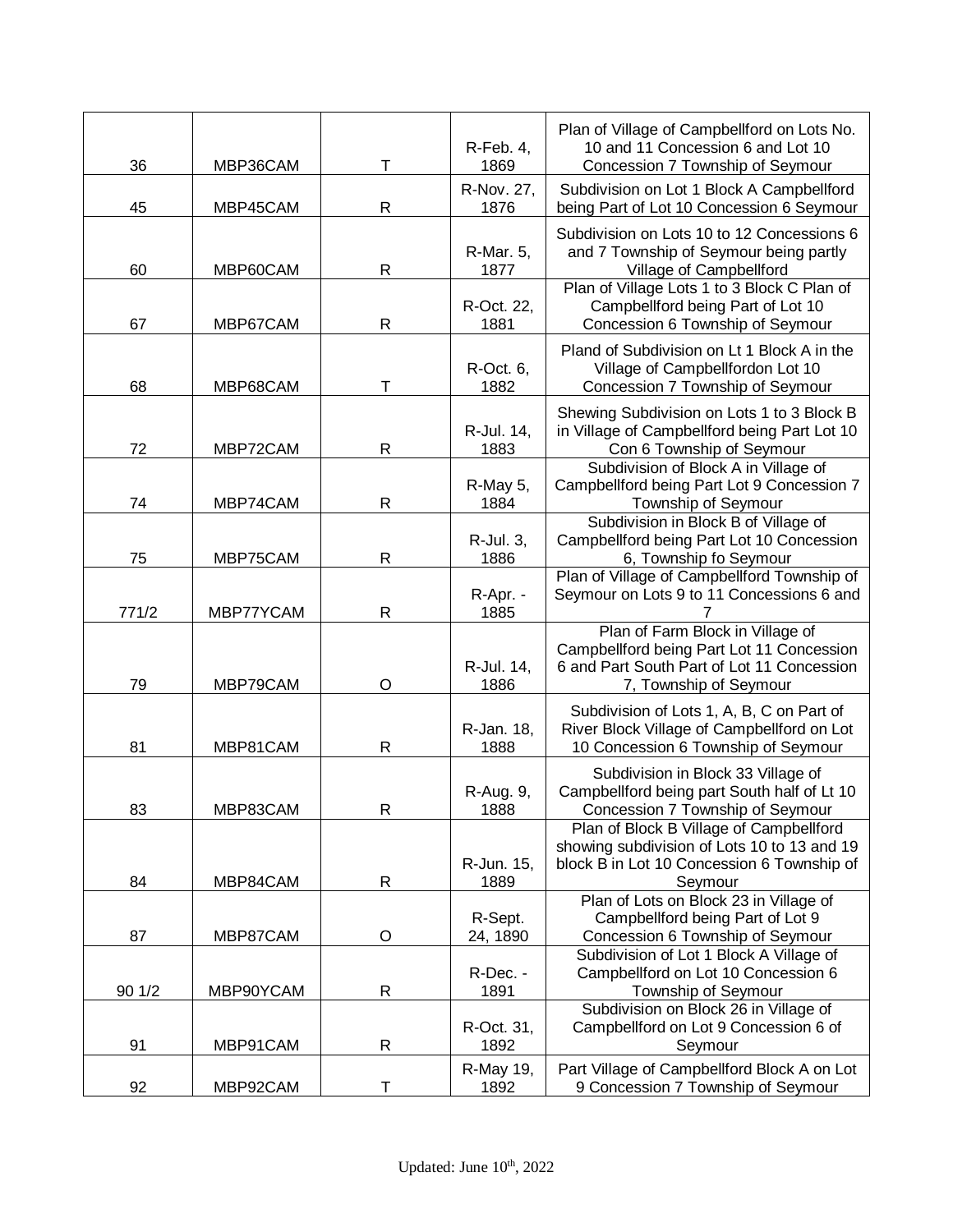|         |            |              |                    | Subdivision of Part lot 11 Concessions 6                                   |
|---------|------------|--------------|--------------------|----------------------------------------------------------------------------|
|         |            |              |                    | and 7, Part Road Allowance between                                         |
|         |            |              |                    | Concessions 6 and 7 Township of Seymour,                                   |
|         |            |              |                    | Town of Campbellford also showing Part Lot                                 |
|         |            |              | R-May 8,           | 12 Concession 6 and 7 Township of                                          |
| 97      | MBP97CAM   | $\mathsf{R}$ | 1897               | Seymour being part Major Farm<br>Part Lots 11 and 12 Concession 6 Township |
|         |            |              |                    | of Seymour Town of Campbellford and Lots                                   |
|         |            |              | R-Apr. 25,         | 146, 155 Plan 97, Major and Isabella                                       |
| 99      | MBP99CAM   | $\mathsf{R}$ | 1910               | <b>Streets</b>                                                             |
|         |            |              |                    | Part of Block 25 Property of Mrs. M.                                       |
|         |            |              | $R$ -Feb. 1,       | Mitchell, of the Town of Campbellford                                      |
| 100     | MBP100CAM  | R            | 1911               | County of Northumberland                                                   |
|         |            |              |                    | Part Block 35 and 36 Town of Campbellford                                  |
|         |            |              | R-Apr. 21,         | being Part Lots 9 and 10 Concession 6                                      |
| 101     | MBP101CAM  | $\mathsf{R}$ | 1911               | Seymour                                                                    |
|         |            |              |                    | North half Lot 11 Concession 6 Township of                                 |
|         |            |              | R-Jul. 15,         | Seymour(South of Market, East of Margaret                                  |
| 102     | MBP102CAM  | $\mathsf{R}$ | 1911               | Street) Town of Campbellford                                               |
|         |            |              | R-Jul. 17,         | Lots 3 and 4 Block 28 Town of Campbellford                                 |
| 103     | MBP103CAM  | $\mathsf{R}$ | 1912               | County of Northumberland                                                   |
|         |            |              | R-Jun. 28,         | Lots 1 to 3 Block 2 south of Gary Street                                   |
| 108     | MBP108CAM  | R            | 1918               | Town of Campbellford                                                       |
|         |            |              |                    |                                                                            |
|         |            |              |                    | Re-Subdivision of Lots 4 to 12, part lot 12 in                             |
| 110     |            |              | R-Nov. 23,<br>1923 | "North-Block" on the Southwest pt of Lot 12                                |
|         | MBP110CAM  | $\mathsf R$  |                    | Concession 7 Township of Seymour                                           |
|         |            |              |                    | Part Lot 10 Concession 6 Seymour being                                     |
|         |            |              | R-Dec. 27,         | Part Block 36 according to Plan of Town of                                 |
| 110 1/2 | MBP110YCAM | $\mathsf R$  | 1924               | Campbellford County of Northumberland                                      |
|         |            |              |                    | Part Lot 10 Concession 6 Seymour being                                     |
|         |            |              | R-Dec. 27,         | Part Block 36 according to Plan of Town of                                 |
| 111     | MBP111CAM  | $\mathsf{R}$ | 1924               | Campbellford County of Northumberland                                      |
|         |            |              |                    | Subdivision of Part Block 105 Registered                                   |
|         |            |              |                    | Plan 102, part Right of Way of Grand Trunk                                 |
|         |            |              | R-Sept. 2,         | Railway and part North half of Lot 11                                      |
| 119     | MBP119CAM  | $\mathsf R$  | 1947               | Concession 6 Township of Seymour<br>Division of Lots 11 to 15 West side of |
|         |            |              |                    | Elmore Street North of First Street Lots 11to                              |
|         |            |              |                    | 15 East side of Centre Street North of First                               |
|         |            |              | R-Dec. 21,         | Street and Part Block C Town of                                            |
| 120     | MBP120CAM  | R            | 1948               | Campbellford                                                               |
|         |            |              |                    | Subdivision of the Market Reserve and                                      |
|         |            |              | R-May              | Abandoned CNR Right of Way according to                                    |
| 121     | MBP121CAM  | $\mathsf{R}$ | 1,1950             | Registerd Plan 112 Town of Campbellford                                    |
|         |            |              |                    | Subdivision of Garden Block show on Plan                                   |
| 146     | MBP146CAM  | $\mathsf{R}$ | R-Mar. 24,<br>1954 | 102 Town of Campbellford                                                   |
|         |            |              |                    |                                                                            |
|         |            |              |                    | Plan and Field Notes of Subdivision of Part                                |
|         |            |              |                    | Block 106 Registered Compiled Plan 112                                     |
|         |            |              | R-Jan. 31,         | Town of Campbellford and North half of Lot                                 |
| 489     | MBP489CAM  | O            | 1969               | 11 Concession 6 Township of Seymour                                        |
|         |            |              |                    | Plan and Field Notes of Subdivision of Part                                |
|         |            |              | R-Nov. 12,         | Lots 8 and 9 Concession 5 Township of                                      |
| 505     | MBP505CAM  | O            | 1971               | Seymour now Town of Campbellford                                           |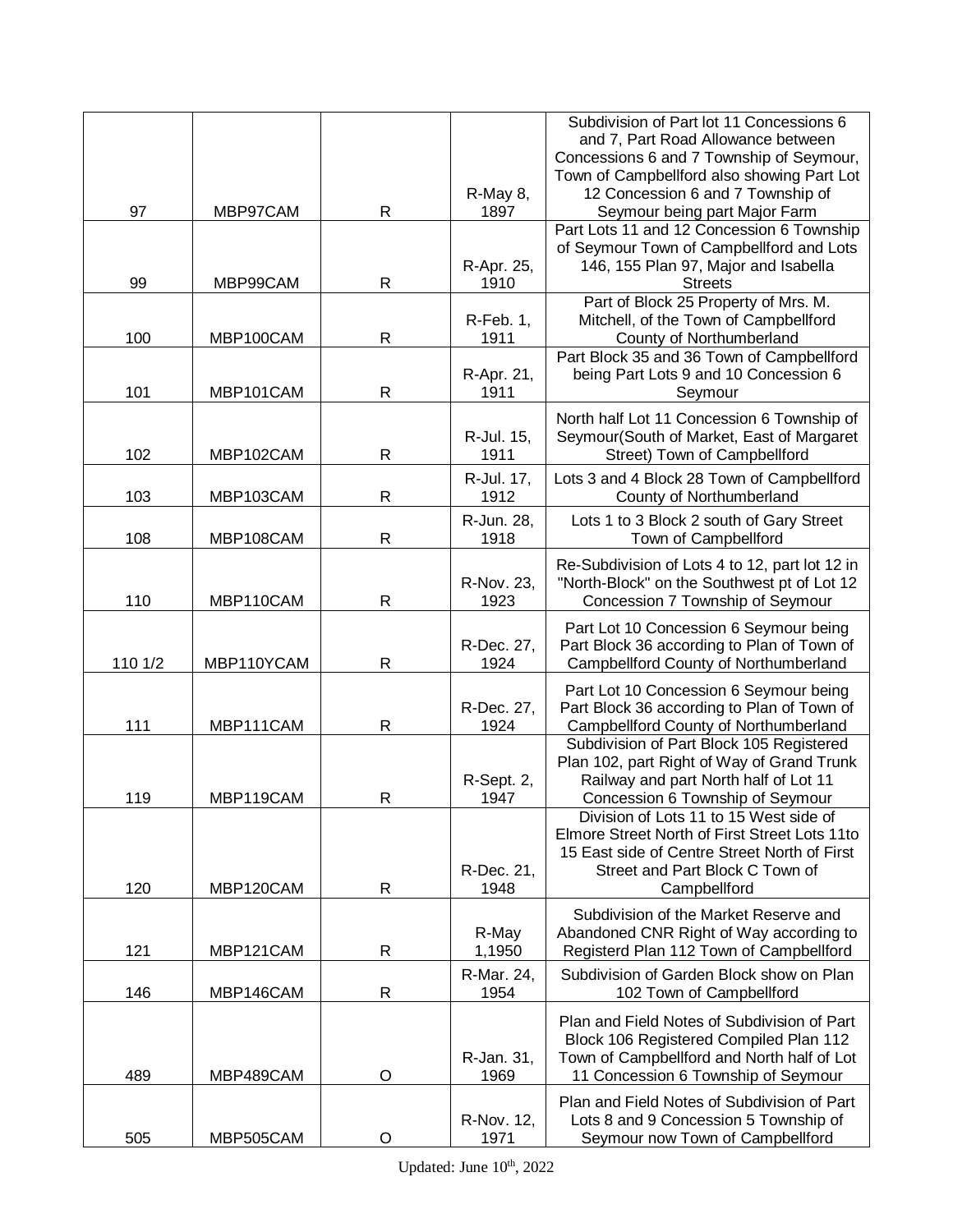|                 |                       |                     | R-Nov. 17,          | Orchard Hill being a Subdivision of Part Lots<br>1 and 2 Block T Registered Plan 112 Town                                                    |
|-----------------|-----------------------|---------------------|---------------------|----------------------------------------------------------------------------------------------------------------------------------------------|
| 559<br>Merriman | MBP559CAM<br>MBP1MERR | R<br>$\overline{O}$ | 1978                | of Campbellford County of Northumberland                                                                                                     |
|                 |                       |                     |                     | Merriman Property Colborne                                                                                                                   |
| 3               | MBP3CRAM              | T                   | R-Jan. 14,<br>1854  | Plan of Castleton on Lots 33 and 34<br>Concession 7 Township of Cramahe                                                                      |
| 4               | MBP4CRAM              | Т                   | S-Jan. 14,<br>1854  | Pt of Colborne Lot 31 Concession 1 and<br>Lots 31 to 33 Concession 2 Township of<br>Cramahe                                                  |
| 5               | MBP5CRAM              | т                   | S-Jun. 10,<br>??    | Vialige Lots in Colborne East Lot 28<br>Concession 2 Township of Cramahe                                                                     |
| 9               | MBP9CRAM              | T                   | S-Sept.<br>26, 1856 | Part Village of Colborne Lot 32 Concession<br>1 Township of Cramahe lying south of<br><b>Grand Trunk Railway</b>                             |
| 11              | MBP11CRAM             | т                   |                     | Plan of Part Village of Colborne as Laid out<br>on Lot No. 32                                                                                |
| 17              | MBP17CRAM             | т                   | R-Sept.<br>1862     | REID PLAN - Village of Colborne Township<br>of Cramahe Canada West                                                                           |
| 19              | MBP19CRAM             | O                   | R-Apr. -<br>1864    | <b>GROVER PLAN Part Lot 30 Concession 1</b><br>Township of Cramahe                                                                           |
| $\overline{48}$ | MBP48CRAM             | $\overline{\rm o}$  | S-July 19,<br>1873  | Part Lot 31, Concession 1, Township of<br>Cramahe                                                                                            |
| 49              | MBP49CRAM             | O                   | R-Oct. 27,<br>1873  | Part Lot 31 Concession 1 Cramahe                                                                                                             |
| 57              | MBP57CRAM             | T                   | R-Feb. 23,<br>1877  | Plan of Castleton on South half of Lots 32<br>and 33 Concession 7 Township of Cramahe                                                        |
| 58              | MBP58CRAM             | т                   | R-May 12,<br>1876   | Part Lots 27 and 28 Concession 2 Village of<br>Colborne Township of Cramahe                                                                  |
| 64              | MBP64CRAM             | $\mathsf{R}$        | R-Nov. 26,<br>1879  | Subdivision of Park Lot in Village of<br>Colborne                                                                                            |
| 77              | MBP77CRAM             | O                   | R-Oct. 4,<br>1884   | Cemetery in Village of Castleton South 1/2<br>of Lot 32 Concession 7 Township of<br>Cramahe                                                  |
| 86              | MBP86CRAM             | T                   | S-Oct. 8,<br>1889   | Subdivision of Park Lot of Glebe Land and<br>Trinity Church Village of Colborne Northeast<br>Part Lot 31 Concession 1 Township of<br>Cramahe |
| 87              | MBP87CRAM             | T                   | R-Feb. 7,<br>1849   | Part Lot 31 Concession 2                                                                                                                     |
| 112             | MBP112CRAM            | R                   | R-Aug. 12,<br>1936  | Subdivision of Part lot 16 Broken Front<br>Concession Township of Cramahe County<br>of Northumberland                                        |
| 113             | MBP113CRAM            | R                   | R-Aug. 14,<br>1929  | Part Lots 28 and 29 Broken Front<br>Concession Township of Cramahe County<br>of Northumberland                                               |
| 278             | MBP278CRAM            | R                   | R-Aug. 24,<br>1959  | Part Lots 15 and 16 Concession 3 Township<br>of Cramahe County of Northumberland                                                             |
|                 | MBP1UN                | O                   | R-Jul. 27,<br>1820  | Seymour/Murray/Trent River                                                                                                                   |
|                 | MBP2UN                | $\circ$             |                     | Percy Landing/Seymour/Murray                                                                                                                 |
| A               | MBP1AHWY              | O                   | R-Sept.<br>25, 1918 | Murray, Brighton, Cramahe, Preliminary<br>Route Plan of Provincial Highway                                                                   |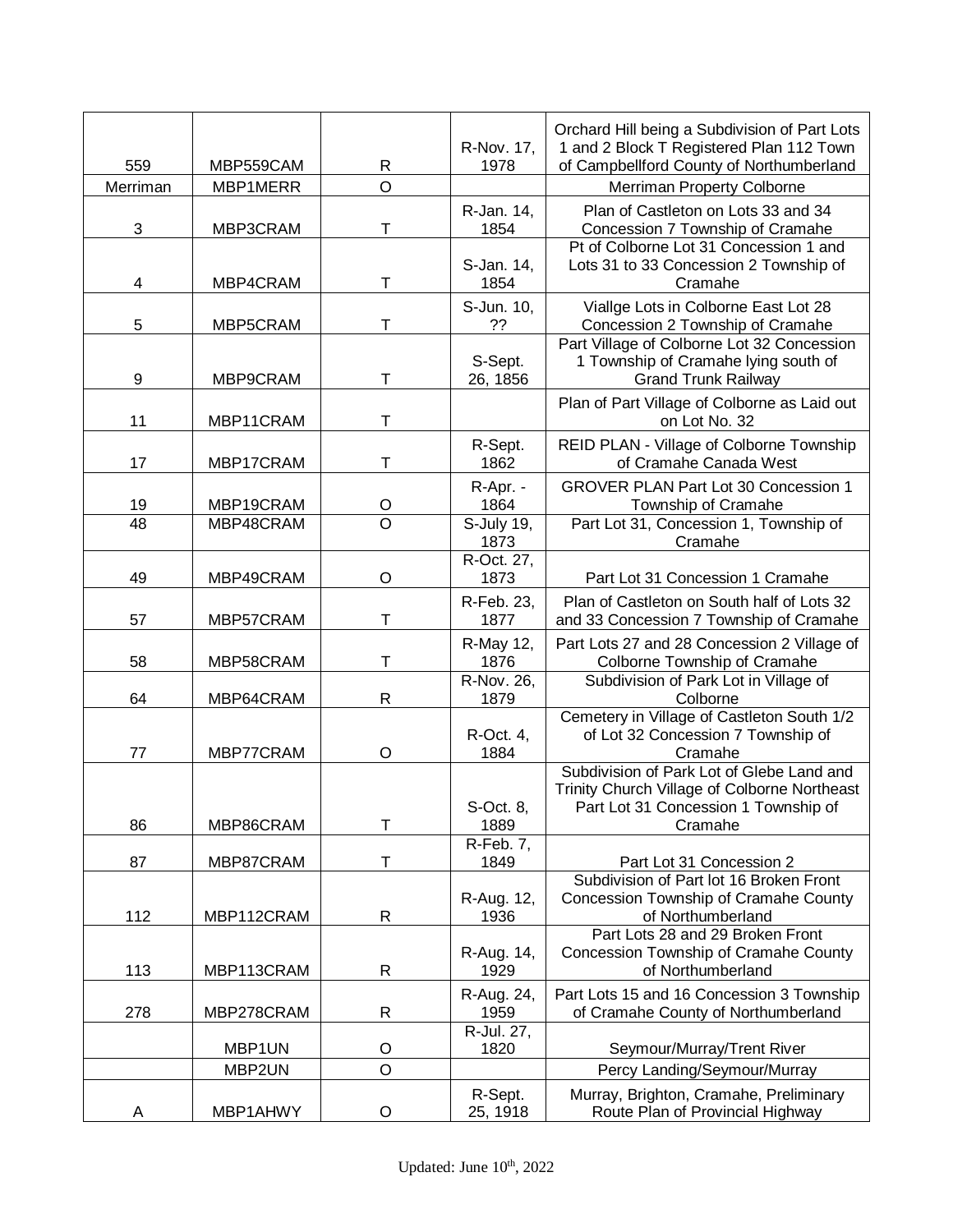|                |            |                | R-Jan. 8,           | Dept. of Railways and Canals, Trent Canal<br>being Parts of Lot 4 Concession 8 of<br>Asphodel and Lot 14 Concession 2 Percy                           |
|----------------|------------|----------------|---------------------|-------------------------------------------------------------------------------------------------------------------------------------------------------|
| B              | MBP1BP     | $\circ$        | 1909<br>R-Apr. 14,  | now Hastings<br>Murray Gravel Pit Part Lot 16 Concession A                                                                                            |
| B              | MBP1BM     | $\circ$        | 1919<br>R-Apr. 14,  | Township of Murray<br>Murray Gravel Pit Part Lot 15 Concession A                                                                                      |
| $\mathsf C$    | MBP1CM     | $\circ$        | 1919                | Township of Murray                                                                                                                                    |
| 37             | MBP37MURR  | T              | R-Feb. 17,<br>1870  | Plan of Village of Elmsley Lots 2 to 5<br>Concession 1 Township of Murray                                                                             |
| 38             | MBP38MURR  | Т              | R-Feb. 17,<br>1871  | Plan of Wooler upon Lots 19 and 20<br>Concession 5 Township of Murray                                                                                 |
| 39             | MBP39MURR  | т              | R-Feb. 17,<br>1871  | Plan of Stockdale Lots 1 to 3 Concession 6<br>Township of Murray                                                                                      |
| 47             | MBP47MURR  | Т              | R-Jul. 4,<br>1848   | Plan of Stockdale Lots 2 and 3 Concession<br>6 Township of Murray                                                                                     |
| 61             | MBP61MURR  | $\overline{O}$ | R-May 8,<br>1877    | Plan of Simmons Burying Ground - Part<br>Block C Village of Stockdale being Part Lot<br>3 Concession 6 Township of Murray County<br>of Northumberland |
| 90             | MBP90MURR  | T              | 1891                | Plan of Stockdale Lots 1 to 4 Concession 6<br>Township of Murray                                                                                      |
| 171            | MBP171MURR | Т              | ?                   | Roseland Acres - subdivision of Part<br>Carrying Place Concession Lots 12 and 13                                                                      |
| 341            | MBP341MURR | R              | R-Mar. 23,<br>1961  | Barry Heights Part Lot 7 Con 2 Township of<br>Murray County of Northumberland                                                                         |
| 407            | MBP407MURR | R              | R-Feb. 11,<br>1965  | York SUB Part lot 10 Concession A<br>Township of Murray County of<br>Northumberland                                                                   |
| 446            | MBP446MURR | $\mathsf{R}$   | R-Sept.<br>29, 1966 | Plan of Subdivision of Part of Carrying Place<br>Concession Lot 12 Township of Murray                                                                 |
| 483            | MBP483MURR | $\mathsf{R}$   | R-Aug. 30,<br>1968  | Part Lots 1 and 2 Concession 9 Township of<br>Murray County of Northumberland                                                                         |
| 513            | MBP513MURR | R              | R-Dec. 6,<br>1973   | Part Lot 6 Concession 2 Township of<br>Murray County of Northumberland                                                                                |
| 558            | MBP558MURR | R              | R-May 24,<br>1978   | Part Lot 13 Carrying Place Concession<br>Township of Murray County of<br>Northumberland                                                               |
| 1169           | MBP1169MUR | R              | R-Jun. 2,<br>1959   | PINE ACRES Subdivision of Part Lot 3<br>Concession 2 Township of Murray                                                                               |
| $\overline{c}$ | MBP2PER    | O              | R-Jan. 3,<br>1852   | Ground Plan of Village of Percy                                                                                                                       |
| 6              | MBP6PER    | T              |                     | Plan of North and South Centreville Lot 17<br>Concession 2 Township of Percy                                                                          |
| 12             | MBP12PER   | T              | S-May 5,<br>1857    | Part Village of Percy Part Lot 16<br>Concession 3                                                                                                     |
|                |            |                | $S$ -Aug. -         | South Part of Village of Hastings Part Lots<br>12 to 14 Concessions 11 and 12 Township                                                                |
| 16             | MBP16PER   | Т              | 1862                | of Percy County Northumberland                                                                                                                        |
| 25             | MBP25PER   | Т              | R-Jan. 31,<br>1866  | Plan of Dulmage City Southwest Part Lot 22<br>Con 11 Township of Percy                                                                                |
| 34             | MBP34PER   | $\top$         | R-Oct. 30,          | Plan of Dartford Lot 11 Concession 5                                                                                                                  |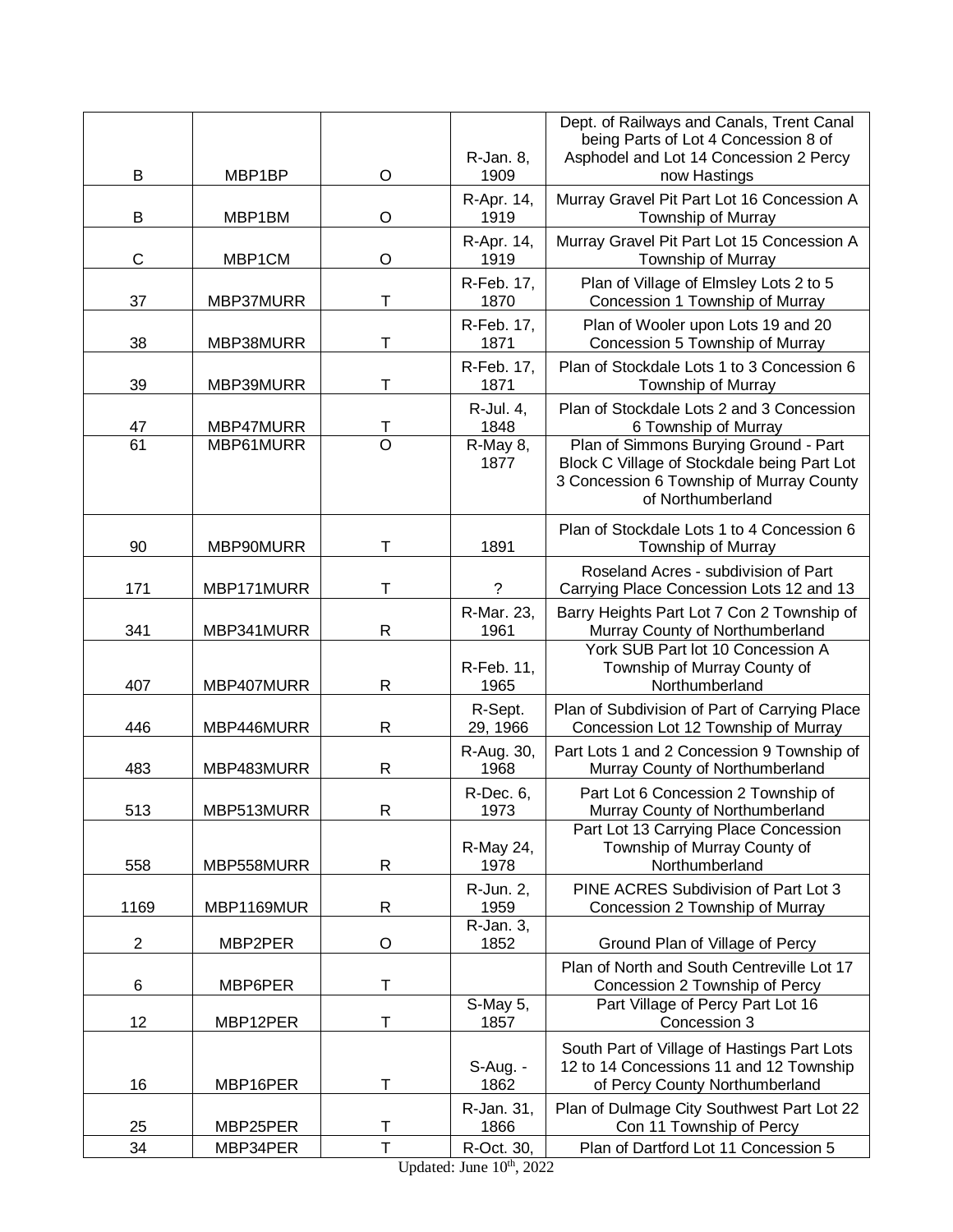|     |               |              | 1868                     | Township of Percy                                                                                                                                                                                                                                     |
|-----|---------------|--------------|--------------------------|-------------------------------------------------------------------------------------------------------------------------------------------------------------------------------------------------------------------------------------------------------|
| 40  | MBP40PER      | O            | R-May 19,<br>1871        | Plan of Block Q being Part Lot 16<br>Concession 3 Township of Percy Village of<br>Warkworth                                                                                                                                                           |
| 51  | MBP51PER      | т            |                          | South Part of Village of Hastings Part Lot 14<br>Concession 11 Part Lots 13 to 15<br>Concession 12 Township of Percy                                                                                                                                  |
| 69  | MBP69PER      | $\mathsf{R}$ | R-Nov. 14,<br>1882       | The Mar Plan Hastings North Part of Lot 15<br>Concession 12 Township of Percy                                                                                                                                                                         |
|     |               |              | R-Sept.                  | Plan of Lots on South Side Front Street<br>Between Bridge and Trent Street Village of<br>Hastings and Part of Lot 4 Concession 8 in                                                                                                                   |
| 73  | MBP73PER      | Т            | 11, 1883<br>R-Sept 26,   | Asphodel<br>Plan of Lot 14 Concession 11 Township of                                                                                                                                                                                                  |
| 76  | MBP76PER      | т            | 1884                     | Percy                                                                                                                                                                                                                                                 |
| 93  | MBP93PER      | т            | R-Dec. 8,<br>1873        | Plan of Part of Lot 13 Concession 12<br>Township of Percy Village of Hasting                                                                                                                                                                          |
| 95  | MBP95PER      | Т            | R-Aug. 3,<br>1897        | Plan of Water Front Village of Hastings                                                                                                                                                                                                               |
| 96  | MBP96PER      | O            | R-May. 1,<br>1901        | Trentvalley Cemetery South Part of Lot 17<br>Concession 13 Township of Percy                                                                                                                                                                          |
| 104 | MBP103PER     | $\circ$      | R-Mar. 13,<br>1913       | Sunner-Brae-On-Trent a Summer Resort<br>Lot 20 Concession 13 Township of Percy                                                                                                                                                                        |
| 113 | MBP113PER     | $\mathsf{R}$ | <b>R-Nov. 8,</b><br>1932 | Subdivision of Part Lot 13 Concession 12<br>Percy and Relocation of Parts of Homewood<br>Avenue and Block Street Village of Hastings                                                                                                                  |
| 114 | MBP114PER     | $\mathsf{R}$ | R-Oct. 29,<br>1937       | Plan of Subdivision of Park Lot 2 and Part<br>Water Street and Brock Street Village of<br>Hastings                                                                                                                                                    |
| 115 | MBP115PER     | $\mathsf{R}$ | R-Nov.29,<br>1943        | Plan of Subdivision of Part Lot 15<br>Concessions 12 and 13 and intervening<br>Road Allowance Township of Percy Village<br>of Hastings                                                                                                                |
| 158 | MBP158PER     | $\mathsf{R}$ | R-Sept.<br>20, 1955      | Plan of Subdivision of Part Lot 7<br>Concession 11 Township of Percy                                                                                                                                                                                  |
| 498 | MBP498PER     | $\mathsf C$  | R-May 15,<br>1970        | Index of Huycke Island lying opposite of<br>Lots 19 and 20 Concession 13 Township of<br>Percy County of Northumberland                                                                                                                                |
| 499 | MBP499PER     | $\mathsf C$  | R-May 15,<br>1945        | Part Lots 19 and 29 Concession 13<br>Township of Percy County of<br>Northumberland                                                                                                                                                                    |
|     |               |              | R-Jun. 1,                | Plan and Field Notes of Subdivision of Lots<br>1 to 6 and Reserve in Block H Registered<br>Plan 30 and Part Lot 18 Concession 2 and<br>Part Lot 17 Concession 1 and Part Road<br>Allowance between Concessions 1 and 2<br>Township of Percy County of |
| 500 | MBP500PER     | R            | 1970                     | Northumberland                                                                                                                                                                                                                                        |
| 516 | <b>MBP516</b> | $\mathsf{R}$ | R-Jul. 19,<br>1974       | Part of Lot 3 Concession 7 Village of<br>Hastings                                                                                                                                                                                                     |
| 517 | <b>MBP517</b> | R            | <b>R-Nov. 8,</b><br>1974 | East half of Lot 3 Concession 7 formerly<br>Asphodel now Village of Hastings                                                                                                                                                                          |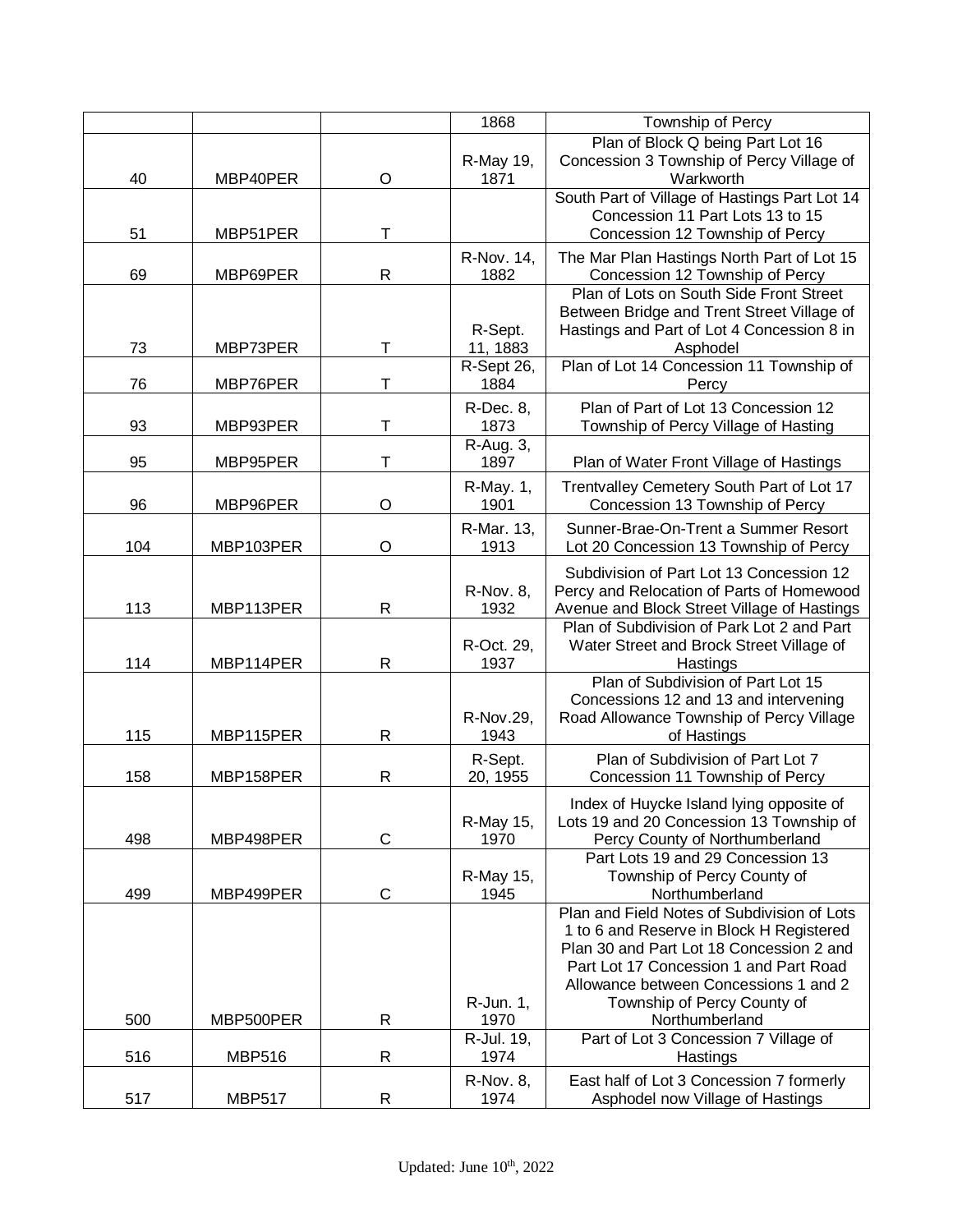|          |            |        |                    | Subdivision of Broken Lots 4 & 5                                                          |
|----------|------------|--------|--------------------|-------------------------------------------------------------------------------------------|
|          |            |        |                    | Concession 11 and Part Broken Lot 3                                                       |
|          |            |        |                    | Concession 11 and Part lot 4 Concession<br>10 and Part Road Allowance between Lot 4       |
|          |            |        |                    | Concession 10 and Lots 4 and 5                                                            |
|          |            |        | R-Mar. 24,         | Concession 11 Township of Percy County of                                                 |
| 565      | MBP565PER  | R      | 1980               | Northumberland                                                                            |
|          |            |        |                    | Village of Hastings Part lot 4 Concession 8                                               |
|          |            |        | R-Jul. 2,          | Township of Asphodel County of                                                            |
| 1        | MBP1ASP    | T      | 1851               | Peterborough                                                                              |
| 3        |            | T      | R-Mar. 30,<br>1861 | Plan of Village of Hastings Township of                                                   |
|          | MBP3ASP    |        |                    | Asphodel County of Peterborough<br>Plan of Village of Hastings Part Lot 4                 |
|          |            |        |                    | Concessions 7 and 8 and part Lot 5                                                        |
|          |            |        |                    | Concession 8 Township of Asphodel County                                                  |
| 33       | MBP33ASP   | T      |                    | of Peterborough                                                                           |
|          |            |        | R-Jan. 10,         | Plan of Village of Hastings Lot 4 Concession                                              |
| 46       | MBP46ASP   | т      | 1873               | 8 Township of Asphodel                                                                    |
|          |            |        |                    | Wilkins Plan - Plan of Lots on South side of                                              |
|          |            |        |                    | Front Street and Between Bridge and Trent<br>Streets in Village of Hastings being Part of |
|          |            |        | R-Nov. 14,         | the West half Lot 4 Concession 8 Township                                                 |
| 70       | MBP70ASP   | $\top$ | 1882               | of Asphodel                                                                               |
| Percy    |            |        |                    |                                                                                           |
| Township |            |        |                    |                                                                                           |
| Map      | MBP1MAPPER |        |                    | Map of Percy Township<br>Trent Canal Part of Lot 14 Concession 9,                         |
|          |            |        |                    | Part Lots 14 and 15 Concession 8 and Part                                                 |
|          |            |        | R-Dec.             | Lots 12 to 14 Concession 7 also Islands in                                                |
| Α        | MBP1ASEY   | O      | 10,1907            | River Trent Township of Seymour                                                           |
|          |            |        |                    | Department of Railways and Canals Trent                                                   |
|          |            |        | R-Jan. 8,          | Canal being Part of Lots 5 and 6 Township                                                 |
| C        | MBP1CSEY   | O      | 1909               | of Seymour                                                                                |
|          |            |        |                    | Department of Railways and Canals being<br>Gore in front of Lot 6 Concession 1, Part      |
|          |            |        |                    | Gore in front of Lot 7 Concession 1 and                                                   |
|          |            |        |                    | Parts of lots 6 and 7 Concession 1, Lots 6                                                |
|          |            |        |                    | and 7 Concession 2, Lots 6 to 9 Concession                                                |
|          |            |        |                    | 3, Lots 8 and 9 Concession 4, Lots 9                                                      |
|          |            |        | $R$ -Feb. 5,       | Concession5 intervening Road                                                              |
| D        | MBP1DSEY   | O      | 1909               | Allowances Township of Seymour<br>Department of Railways and Canals Trent                 |
|          |            |        |                    | Canal being Part of Lots 16 and 17                                                        |
|          |            |        |                    | Concession 10, Lot 15 to 17 Concession 11,                                                |
|          |            |        | R-Apr. 20,         | lot 14 and 15 Concession 12 and adjacent                                                  |
| E        | MBP1ESEY   | O      | 1909               | Road Allowance Township of Seymour                                                        |
|          |            |        | R-Jun. 5,          | Hydro Electric Power Commission Lot 6                                                     |
| G        | MBP1GSEY   | O      | 1929               | Concession 14 Township of Seymour                                                         |
|          |            |        | R-Sept. 9,         | Hydro Electric Power Commission Lot 5                                                     |
| н        | MBP1HSEY   | O      | 1940               | Concession 1 Township of Seymour                                                          |
|          |            |        | R-Oct. 11,         | <b>Grand Trunk Railway Lines Belleville</b>                                               |
| Κ        | MBP1KSEY   | O      | 1920               | Division 8 th District Campbellford<br>Land Plan Part Block D Plan 66 and Lots 4          |
|          |            |        |                    | and 5 Concession 2 and Lot 5 Concession                                                   |
|          |            |        | $R$ -Feb. 4,       | Township of Seymour Department of                                                         |
|          | MBP1LSEY   | O      | 1937               | Highway P-1761-5                                                                          |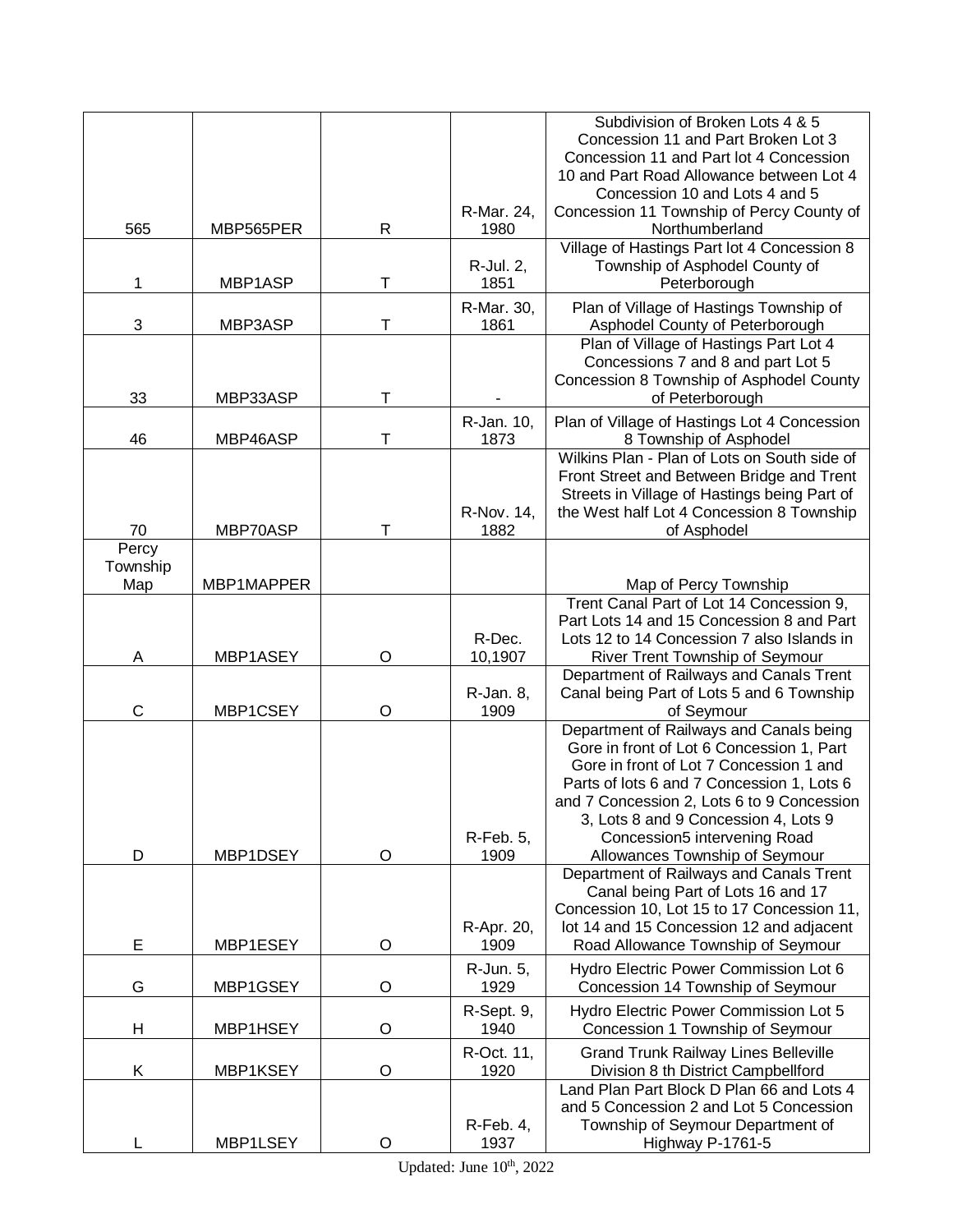| 66                         | MBP66SEY   | Т            | R-Apr. 21,<br>1880 | Plan of Village of Merersburgh Part Lot 4<br>Concession 2 Township of Seymour |
|----------------------------|------------|--------------|--------------------|-------------------------------------------------------------------------------|
|                            |            |              |                    | Campbellford Public Cemetery - Northeast                                      |
|                            |            |              | R-Sept. 1,         | Part of South 1/2 of North 1/2 of Lot 10                                      |
| 80                         | MBP80SEY   | $\circ$      | 1887               | Concession 7 Township of Seymour                                              |
|                            |            |              |                    | Riverview Northeast 1/4 Lot 6 and                                             |
| 85                         |            | $\mathsf{R}$ | S- Jun. 8,         | Northwest 1/4 of Lot 7 Concession 2                                           |
|                            | MBP85SEY   |              | 1889               | Township of Seymour<br>Pland of illage of Trentbridge in Lots 17              |
|                            |            |              | S-Sept. 8,         | Concessions 14 and 15 Township of                                             |
| 88                         | MBP88SEY   | T            | 1890               | Seymour                                                                       |
|                            |            |              |                    | Plan of Northeast and Northwest Quarters                                      |
|                            |            |              | R-May 30,          | and Part Southeast Part of Lots 6 & 7                                         |
| 89                         | MBP89SEY   | Т            | 1891               | Concession 2 Township of Seymour                                              |
|                            |            |              | R-Jul. 26,         | Subdivision of Lot 11 Concession 7<br>Township of Seymour County of           |
| 117                        | MBP117SEY  | R            | 1949               | Northumberland                                                                |
|                            |            |              |                    | Subdivision of Lot 11 Concession 7                                            |
|                            |            |              | R-Jul. 26,         | Township of Seymour County of                                                 |
| 118                        | MBP118SEY  | $\mathsf R$  | 1949               | Northumberland                                                                |
|                            |            |              | R-Jun. 16,         | Trent Canal Lot 16 Concession 11                                              |
| 148                        | MBP148SEY  | $\circ$      | 1954               | Township of Seymour<br>Subdivision of Part Lots 5 to 8 Concessions            |
|                            |            |              | R-Nov. 28,         | 2 and 3 Township of Seymour County of                                         |
| 487                        | MBP487SEY  | $\mathsf{R}$ | 1968               | Northumberland                                                                |
|                            |            |              |                    | Plan and Field Notes of Subdivision of Part                                   |
|                            |            |              | R-Jun. 26,         | Lots 8 and 9 Concession 14 Township of                                        |
| 509                        | MBP509SEY  | $\mathsf{R}$ | 1973               | Seymour County of Northumberland                                              |
|                            |            |              | S-Dec. 4,          | Subdivision of Part of Broken Front Lot 3                                     |
| 510                        | MBP510SEY  | $\mathsf{R}$ | 1922               | Concession 14 Township of Seymour<br>Subdivision of Lot 14 Concession 12      |
|                            |            |              | R-Oct. 16,         | Township of Seymour County of                                                 |
| 561                        | MBP561SEY  | $\mathsf{R}$ | 1979               | Northumberland                                                                |
|                            |            |              |                    | Plan of Presqu'Isle Peninsula Township of                                     |
| Perry                      | MBP1PERRY  | O            |                    | <b>Brighton</b>                                                               |
| Singleton<br><b>Block</b>  | MBP1SINGLE |              | R-Jul. 1,<br>1876  | Part Lot 35 Concession A Township of<br><b>Brighton</b>                       |
|                            |            |              | R-May 16,          |                                                                               |
| Gosport                    | MBP1GROS   | $\circ$      | 1876               |                                                                               |
| Presqu'le                  |            |              |                    |                                                                               |
| Park<br><b>Grand Trunk</b> | MBP1PRESQ  | $\circ$      |                    | Plan showing Presqu'ile Park                                                  |
| Railway                    |            |              |                    | Plan and Profile Township of Brighton                                         |
| System                     | MBP1GTR    | $\circ$      |                    | County of Northumberland                                                      |
|                            |            |              | R-Jun. 7,          |                                                                               |
| $\overline{7}$             | MBP7BR     | T            | 1856               | Part of Village of Brighton                                                   |
| 8                          | MBP8BR     | $\circ$      |                    | Lot 2 Concession 2 Township of Brighton                                       |
| 10                         | MBP10BR    | $\circ$      | R-Apr. 12,<br>1855 | Village Plot Lot 1 Concession 1 of Brighton                                   |
|                            |            |              | R-Dec. 7,          | West 1/2 Lot 35 Concession A Township of                                      |
| 15                         | MBP15BR    | $\circ$      | 1861               | <b>Brighton</b>                                                               |
|                            |            |              | R-Dec. 24,         | Part Lot 35 Concession B Township of                                          |
| 18                         | MBP18BR    | O            | 1864               | Brighton Property of J.Ham Perry, ESQ                                         |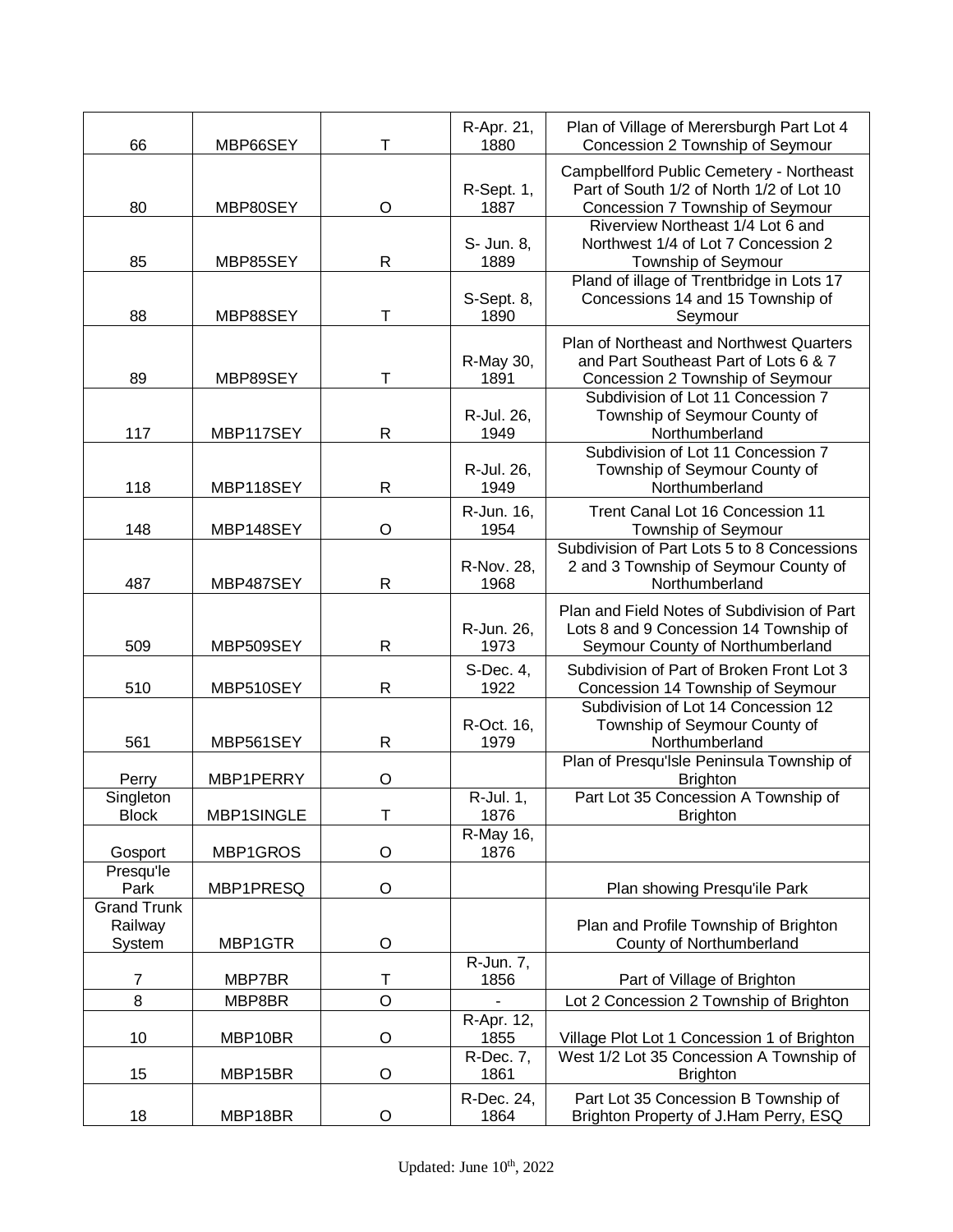| 20       | MBP20BR            | Т                | R-Jun. 7,<br>1864          | Part Lot 1 Concession 2 Township of<br>Cramahe forming Part of Village of Brighton                                                               |
|----------|--------------------|------------------|----------------------------|--------------------------------------------------------------------------------------------------------------------------------------------------|
| 21       | MBP21BR            | R                | R-Jul. 25,<br>1864         | Lots 4 and 5 Concession 1 of Brighton                                                                                                            |
| 23       | MBP23BR            | Т                | R-Dec. 15,<br>1864         | Lots 34 and 35 Concession 1 Township of<br><b>Brighton</b>                                                                                       |
| 26       | MBP26BR            | R                | R-Jan. 31,<br>1866         | Lot 1 Concession 2 Cramahe forming Part<br>of Village of Brighton                                                                                |
| 31       | MBP31BR            | $\overline{O}$   | R-Apr. 20,<br>1868         | Ketchum Corner Brighton being Village Lot<br>42 and Lot 1 Concession 1                                                                           |
| 41       | MBP41BR            | Т                | R-Jun.<br>12,1871          | Smithfield on Lots 23 and 24 Concession A<br>Brighton formerly Township of Murray                                                                |
| 42       | MBP42BR            | $\mathsf{R}$     | R-Jun. 13,<br>1871         | Lots 3 and 4 Concession 3 Township of                                                                                                            |
|          |                    |                  | S-Jun. 13,                 | Brighton formerly Township of Murray<br>Plan of Hilton Lots 3 to 5 Concession 4 and                                                              |
| 43<br>44 | MBP43BR<br>MBP44BR | $\mathsf R$<br>R | 1871<br>R-Jun. 14,<br>1871 | 5 Brighton formerly Township of Murray<br>Plan of Codrington on Lots 2 and 3<br>Concessions 8 and 9 Brighton formerly<br>Murray                  |
| 50       | MBP50BR            | $\mathsf{R}$     | R-Feb. 19,<br>1874         | Lot 1 corner of Young and Dundas Streets<br>Brighton being Part lot 35 Concession A<br><b>Brighton formerly Murray</b>                           |
| 52       | MBP52BR            | R                | R-Mar. 24,<br>1874         | Subdivision of Village Lots East side of<br>Oliphant Street West side Perry Avenue in<br>the Village of Brighton                                 |
| 53       | MBP53BR            | R                | R-Oct. 6,<br>1875          | Subdivision of Lot 25 South side of Main<br>Street and Part Meade Estate North of<br>Richard Street Village of Brighton                          |
| 54       | MBP54BR            | R                | R-Dec. 22,<br>1875         | Subdivision of Part Block G agreeable to the<br>Plan of the Village of Smithfield being part<br>Lot 25 Concession A Township of Brighton         |
| 55       | MBP55BR            | $\mathsf{R}$     | R-Jan. 7,<br>1876          | Village of Newcomb Mills South Part of Lots<br>2 and 3 Concession 7 Township of Brighton                                                         |
| 57       | MBP57BR            | R                | R-Mar. 10,<br>1876         | Subdivision of Part of the Bulkley Estate<br>North of Richardson Street Village of<br><b>Brighton</b>                                            |
| 62       | MBP62BR            | R                | R-1877                     | Eyers Block Brighton Village of Brighton                                                                                                         |
| 63       | MBP63BR            | $\mathsf O$      | R-Nov. 30,<br>1878         | Ferris Property Part Lot 35 Concession A<br><b>Brighton</b>                                                                                      |
| 65       | MBP65BR            | R                | R-Feb. 6,<br>1879          | North Part of the Estate of the Late Abijah<br>Squire Village of Brighton Northeast Part of<br>Lot 2 Concession 1 Brighton                       |
| 71       | MBP71BR            | $\mathsf{R}$     | S-Dec. 10,<br>1878         | Part Lot 35 Concession A betweent George<br>and Young Street Village of Brighton                                                                 |
| 78       | MBP78BR            | O                | R-Aug. 17,<br>1885         | Showing slight correction of Part of<br>Drummond Street and also East limit of Lot<br>18 in Village of Smithfield Township of<br><b>Brighton</b> |
|          |                    |                  |                            | Subdivision of North Part Lot 23 and                                                                                                             |
| 82       | MBP82BR            | R                | R-Apr. 9,<br>1888          | Northeast Part Lot 24 Concession A<br>Township of Brighton                                                                                       |
| 98       | MBP98BR            | $\mathsf{R}$     | R-Jun. 19,<br>1908         | Part Lot 33 Broken Front Concession<br>Village of Brighton                                                                                       |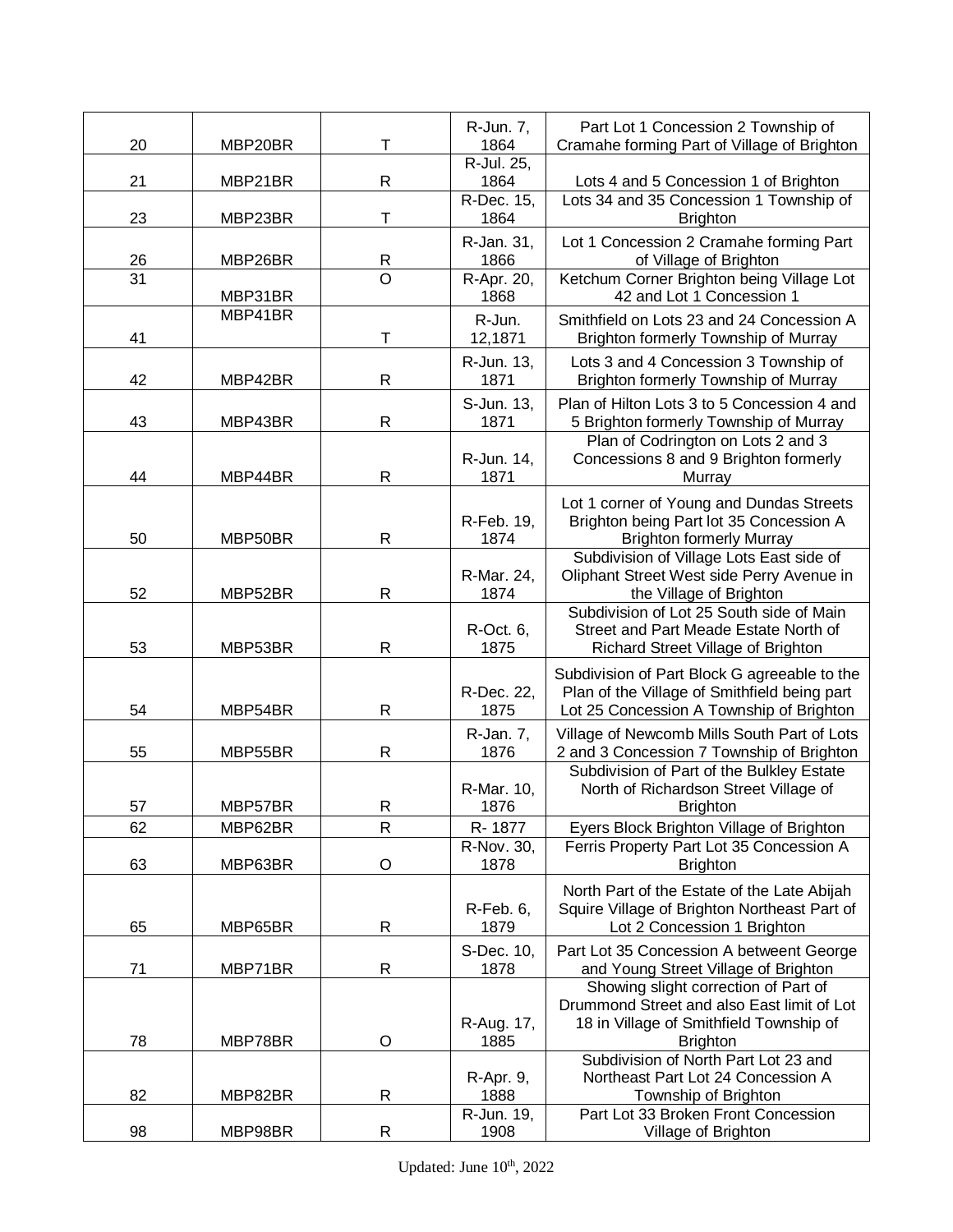| Street, Part Lot 35 Concession B, Lots 1 to<br>4, 37 to 41, Part Lot 36, of Part Lot 35<br>Concession B, Lots 12 to 23, 47 to 51, Part<br>Lot 46 Plan 63 Village of Brighton, Part Lot<br>34 Concession B Township of Brighton<br>R-Apr. 24,<br>107<br>$\mathsf R$<br>1914<br>County of Northumberland<br>MBP107BR<br>Plan of Newcastle in Home District<br>$\circ$<br>135<br>MBP135BR<br>Surveyed in November 1797<br>Lots 1 to 5 South of Water Street Plans 135,<br>138, Lot 4 and 6 North of Water Street,<br>Water Lot in front of Lot 4 and Lot 6 North of<br>Water Street Plan 138 together with a right<br>of way to said Lot Presqu'le Park County of<br>R-Mar. 24,<br>$\mathsf{R}$<br>144<br>MBP144BR<br>1954<br>Northumberland<br>Part Lot 5 Broken Front Concession, Part<br>Presqu'le Peninsula, Island adjacent and<br>surrounding water area, Presqu'le Park<br>R-Mar. 24,<br>$\mathsf R$<br>County of Northumberland<br>145<br>MBP145BR<br>1954<br>Lots 4 to 9 West of Kingsley Avenue and<br>R-Jun. 28,<br>Lots 1 and 2 Concession 2 Township of<br>$\mathsf R$<br>176<br>MBP176BR<br>1956<br>Cramahe in Village of Brighton<br>Part Lots 29 to 31 West side of Ontario<br>R-Jan. 7,<br>Street and Part Lot 4 Concession 1<br>230<br>$\mathsf{R}$<br>MBP230BR<br>1958<br>Township of Brighton Village of Brighton<br>Plan and Field Notes various lots Presqu'le<br>Peninsula Township of Brighton County of<br>R-Jun. 21,<br>310<br>MBP310BR<br>O<br>1960<br>Northumberland<br>Block J Plan 310 and part Blocks A and G<br>Plan 145 on Presqu'le Peninsula South of<br>Village of Brighton and Township of<br>320<br>$\mathsf{R}$<br><b>Brighton County of Northumberland</b><br>MBP320BR<br>Block J Plan 310 and part Blocks A and G<br>Plan 145 on Presqu'le Peninsula South of<br>Village of Brighton and Township of<br>321<br>$\mathsf R$<br>MBP321BR<br><b>Brighton County of Northumberland</b><br>R-Sept. 5,<br>Part Lots 8 and 9 Broken Front Concession<br>1961<br>349<br>MBP349BR<br>$\mathsf{R}$<br>Township of Brighton<br>R-Jun. 10,<br>Part Lot 35 Concession A Township of<br>400<br>$\mathsf R$<br>1964<br>Brighton of Village of Brighton<br>MBP400BR<br>Part Block A Plan 176 and Part Lot 2<br>Concession 2 formerly Township of Brighton<br>R-Aug. 10,<br>now Village of Brighton County of<br>418<br>$\mathsf{R}$<br>Northumberland<br>MBP418BR<br>1965<br>Lots 2 to 5 West side of Factory Street and<br>Part Lot 1 and 15 West of Factory Street<br>and Part lot 2 Concession 2 registered Plan<br>28 Village of Brighton County of<br>R-Apr. 23,<br>$\mathsf{R}$<br>1969<br>Northumberland<br>490<br>MBP490BR<br>Part Lots 30 and 31 Concession 10<br>Township of Brighton County of<br>R-Aug. 13,<br>Northumberland<br>493<br>MBP493BR<br>R<br>1969<br>R-Jul. 8,<br>Part Lot 3 Concession 7 Township of<br>527<br>$\mathsf{R}$<br>1976<br>MBP527BR<br><b>Brighton County of Northumberland</b> |  |  | Lots 23 to 25 East side Prince Edward |
|--------------------------------------------------------------------------------------------------------------------------------------------------------------------------------------------------------------------------------------------------------------------------------------------------------------------------------------------------------------------------------------------------------------------------------------------------------------------------------------------------------------------------------------------------------------------------------------------------------------------------------------------------------------------------------------------------------------------------------------------------------------------------------------------------------------------------------------------------------------------------------------------------------------------------------------------------------------------------------------------------------------------------------------------------------------------------------------------------------------------------------------------------------------------------------------------------------------------------------------------------------------------------------------------------------------------------------------------------------------------------------------------------------------------------------------------------------------------------------------------------------------------------------------------------------------------------------------------------------------------------------------------------------------------------------------------------------------------------------------------------------------------------------------------------------------------------------------------------------------------------------------------------------------------------------------------------------------------------------------------------------------------------------------------------------------------------------------------------------------------------------------------------------------------------------------------------------------------------------------------------------------------------------------------------------------------------------------------------------------------------------------------------------------------------------------------------------------------------------------------------------------------------------------------------------------------------------------------------------------------------------------------------------------------------------------------------------------------------------------------------------------------------------------------------------------------------------------------------------------------------------------------------------------------------------------------|--|--|---------------------------------------|
|                                                                                                                                                                                                                                                                                                                                                                                                                                                                                                                                                                                                                                                                                                                                                                                                                                                                                                                                                                                                                                                                                                                                                                                                                                                                                                                                                                                                                                                                                                                                                                                                                                                                                                                                                                                                                                                                                                                                                                                                                                                                                                                                                                                                                                                                                                                                                                                                                                                                                                                                                                                                                                                                                                                                                                                                                                                                                                                                            |  |  |                                       |
|                                                                                                                                                                                                                                                                                                                                                                                                                                                                                                                                                                                                                                                                                                                                                                                                                                                                                                                                                                                                                                                                                                                                                                                                                                                                                                                                                                                                                                                                                                                                                                                                                                                                                                                                                                                                                                                                                                                                                                                                                                                                                                                                                                                                                                                                                                                                                                                                                                                                                                                                                                                                                                                                                                                                                                                                                                                                                                                                            |  |  |                                       |
|                                                                                                                                                                                                                                                                                                                                                                                                                                                                                                                                                                                                                                                                                                                                                                                                                                                                                                                                                                                                                                                                                                                                                                                                                                                                                                                                                                                                                                                                                                                                                                                                                                                                                                                                                                                                                                                                                                                                                                                                                                                                                                                                                                                                                                                                                                                                                                                                                                                                                                                                                                                                                                                                                                                                                                                                                                                                                                                                            |  |  |                                       |
|                                                                                                                                                                                                                                                                                                                                                                                                                                                                                                                                                                                                                                                                                                                                                                                                                                                                                                                                                                                                                                                                                                                                                                                                                                                                                                                                                                                                                                                                                                                                                                                                                                                                                                                                                                                                                                                                                                                                                                                                                                                                                                                                                                                                                                                                                                                                                                                                                                                                                                                                                                                                                                                                                                                                                                                                                                                                                                                                            |  |  |                                       |
|                                                                                                                                                                                                                                                                                                                                                                                                                                                                                                                                                                                                                                                                                                                                                                                                                                                                                                                                                                                                                                                                                                                                                                                                                                                                                                                                                                                                                                                                                                                                                                                                                                                                                                                                                                                                                                                                                                                                                                                                                                                                                                                                                                                                                                                                                                                                                                                                                                                                                                                                                                                                                                                                                                                                                                                                                                                                                                                                            |  |  |                                       |
|                                                                                                                                                                                                                                                                                                                                                                                                                                                                                                                                                                                                                                                                                                                                                                                                                                                                                                                                                                                                                                                                                                                                                                                                                                                                                                                                                                                                                                                                                                                                                                                                                                                                                                                                                                                                                                                                                                                                                                                                                                                                                                                                                                                                                                                                                                                                                                                                                                                                                                                                                                                                                                                                                                                                                                                                                                                                                                                                            |  |  |                                       |
|                                                                                                                                                                                                                                                                                                                                                                                                                                                                                                                                                                                                                                                                                                                                                                                                                                                                                                                                                                                                                                                                                                                                                                                                                                                                                                                                                                                                                                                                                                                                                                                                                                                                                                                                                                                                                                                                                                                                                                                                                                                                                                                                                                                                                                                                                                                                                                                                                                                                                                                                                                                                                                                                                                                                                                                                                                                                                                                                            |  |  |                                       |
|                                                                                                                                                                                                                                                                                                                                                                                                                                                                                                                                                                                                                                                                                                                                                                                                                                                                                                                                                                                                                                                                                                                                                                                                                                                                                                                                                                                                                                                                                                                                                                                                                                                                                                                                                                                                                                                                                                                                                                                                                                                                                                                                                                                                                                                                                                                                                                                                                                                                                                                                                                                                                                                                                                                                                                                                                                                                                                                                            |  |  |                                       |
|                                                                                                                                                                                                                                                                                                                                                                                                                                                                                                                                                                                                                                                                                                                                                                                                                                                                                                                                                                                                                                                                                                                                                                                                                                                                                                                                                                                                                                                                                                                                                                                                                                                                                                                                                                                                                                                                                                                                                                                                                                                                                                                                                                                                                                                                                                                                                                                                                                                                                                                                                                                                                                                                                                                                                                                                                                                                                                                                            |  |  |                                       |
|                                                                                                                                                                                                                                                                                                                                                                                                                                                                                                                                                                                                                                                                                                                                                                                                                                                                                                                                                                                                                                                                                                                                                                                                                                                                                                                                                                                                                                                                                                                                                                                                                                                                                                                                                                                                                                                                                                                                                                                                                                                                                                                                                                                                                                                                                                                                                                                                                                                                                                                                                                                                                                                                                                                                                                                                                                                                                                                                            |  |  |                                       |
|                                                                                                                                                                                                                                                                                                                                                                                                                                                                                                                                                                                                                                                                                                                                                                                                                                                                                                                                                                                                                                                                                                                                                                                                                                                                                                                                                                                                                                                                                                                                                                                                                                                                                                                                                                                                                                                                                                                                                                                                                                                                                                                                                                                                                                                                                                                                                                                                                                                                                                                                                                                                                                                                                                                                                                                                                                                                                                                                            |  |  |                                       |
|                                                                                                                                                                                                                                                                                                                                                                                                                                                                                                                                                                                                                                                                                                                                                                                                                                                                                                                                                                                                                                                                                                                                                                                                                                                                                                                                                                                                                                                                                                                                                                                                                                                                                                                                                                                                                                                                                                                                                                                                                                                                                                                                                                                                                                                                                                                                                                                                                                                                                                                                                                                                                                                                                                                                                                                                                                                                                                                                            |  |  |                                       |
|                                                                                                                                                                                                                                                                                                                                                                                                                                                                                                                                                                                                                                                                                                                                                                                                                                                                                                                                                                                                                                                                                                                                                                                                                                                                                                                                                                                                                                                                                                                                                                                                                                                                                                                                                                                                                                                                                                                                                                                                                                                                                                                                                                                                                                                                                                                                                                                                                                                                                                                                                                                                                                                                                                                                                                                                                                                                                                                                            |  |  |                                       |
|                                                                                                                                                                                                                                                                                                                                                                                                                                                                                                                                                                                                                                                                                                                                                                                                                                                                                                                                                                                                                                                                                                                                                                                                                                                                                                                                                                                                                                                                                                                                                                                                                                                                                                                                                                                                                                                                                                                                                                                                                                                                                                                                                                                                                                                                                                                                                                                                                                                                                                                                                                                                                                                                                                                                                                                                                                                                                                                                            |  |  |                                       |
|                                                                                                                                                                                                                                                                                                                                                                                                                                                                                                                                                                                                                                                                                                                                                                                                                                                                                                                                                                                                                                                                                                                                                                                                                                                                                                                                                                                                                                                                                                                                                                                                                                                                                                                                                                                                                                                                                                                                                                                                                                                                                                                                                                                                                                                                                                                                                                                                                                                                                                                                                                                                                                                                                                                                                                                                                                                                                                                                            |  |  |                                       |
|                                                                                                                                                                                                                                                                                                                                                                                                                                                                                                                                                                                                                                                                                                                                                                                                                                                                                                                                                                                                                                                                                                                                                                                                                                                                                                                                                                                                                                                                                                                                                                                                                                                                                                                                                                                                                                                                                                                                                                                                                                                                                                                                                                                                                                                                                                                                                                                                                                                                                                                                                                                                                                                                                                                                                                                                                                                                                                                                            |  |  |                                       |
|                                                                                                                                                                                                                                                                                                                                                                                                                                                                                                                                                                                                                                                                                                                                                                                                                                                                                                                                                                                                                                                                                                                                                                                                                                                                                                                                                                                                                                                                                                                                                                                                                                                                                                                                                                                                                                                                                                                                                                                                                                                                                                                                                                                                                                                                                                                                                                                                                                                                                                                                                                                                                                                                                                                                                                                                                                                                                                                                            |  |  |                                       |
|                                                                                                                                                                                                                                                                                                                                                                                                                                                                                                                                                                                                                                                                                                                                                                                                                                                                                                                                                                                                                                                                                                                                                                                                                                                                                                                                                                                                                                                                                                                                                                                                                                                                                                                                                                                                                                                                                                                                                                                                                                                                                                                                                                                                                                                                                                                                                                                                                                                                                                                                                                                                                                                                                                                                                                                                                                                                                                                                            |  |  |                                       |
|                                                                                                                                                                                                                                                                                                                                                                                                                                                                                                                                                                                                                                                                                                                                                                                                                                                                                                                                                                                                                                                                                                                                                                                                                                                                                                                                                                                                                                                                                                                                                                                                                                                                                                                                                                                                                                                                                                                                                                                                                                                                                                                                                                                                                                                                                                                                                                                                                                                                                                                                                                                                                                                                                                                                                                                                                                                                                                                                            |  |  |                                       |
|                                                                                                                                                                                                                                                                                                                                                                                                                                                                                                                                                                                                                                                                                                                                                                                                                                                                                                                                                                                                                                                                                                                                                                                                                                                                                                                                                                                                                                                                                                                                                                                                                                                                                                                                                                                                                                                                                                                                                                                                                                                                                                                                                                                                                                                                                                                                                                                                                                                                                                                                                                                                                                                                                                                                                                                                                                                                                                                                            |  |  |                                       |
|                                                                                                                                                                                                                                                                                                                                                                                                                                                                                                                                                                                                                                                                                                                                                                                                                                                                                                                                                                                                                                                                                                                                                                                                                                                                                                                                                                                                                                                                                                                                                                                                                                                                                                                                                                                                                                                                                                                                                                                                                                                                                                                                                                                                                                                                                                                                                                                                                                                                                                                                                                                                                                                                                                                                                                                                                                                                                                                                            |  |  |                                       |
|                                                                                                                                                                                                                                                                                                                                                                                                                                                                                                                                                                                                                                                                                                                                                                                                                                                                                                                                                                                                                                                                                                                                                                                                                                                                                                                                                                                                                                                                                                                                                                                                                                                                                                                                                                                                                                                                                                                                                                                                                                                                                                                                                                                                                                                                                                                                                                                                                                                                                                                                                                                                                                                                                                                                                                                                                                                                                                                                            |  |  |                                       |
|                                                                                                                                                                                                                                                                                                                                                                                                                                                                                                                                                                                                                                                                                                                                                                                                                                                                                                                                                                                                                                                                                                                                                                                                                                                                                                                                                                                                                                                                                                                                                                                                                                                                                                                                                                                                                                                                                                                                                                                                                                                                                                                                                                                                                                                                                                                                                                                                                                                                                                                                                                                                                                                                                                                                                                                                                                                                                                                                            |  |  |                                       |
|                                                                                                                                                                                                                                                                                                                                                                                                                                                                                                                                                                                                                                                                                                                                                                                                                                                                                                                                                                                                                                                                                                                                                                                                                                                                                                                                                                                                                                                                                                                                                                                                                                                                                                                                                                                                                                                                                                                                                                                                                                                                                                                                                                                                                                                                                                                                                                                                                                                                                                                                                                                                                                                                                                                                                                                                                                                                                                                                            |  |  |                                       |
|                                                                                                                                                                                                                                                                                                                                                                                                                                                                                                                                                                                                                                                                                                                                                                                                                                                                                                                                                                                                                                                                                                                                                                                                                                                                                                                                                                                                                                                                                                                                                                                                                                                                                                                                                                                                                                                                                                                                                                                                                                                                                                                                                                                                                                                                                                                                                                                                                                                                                                                                                                                                                                                                                                                                                                                                                                                                                                                                            |  |  |                                       |
|                                                                                                                                                                                                                                                                                                                                                                                                                                                                                                                                                                                                                                                                                                                                                                                                                                                                                                                                                                                                                                                                                                                                                                                                                                                                                                                                                                                                                                                                                                                                                                                                                                                                                                                                                                                                                                                                                                                                                                                                                                                                                                                                                                                                                                                                                                                                                                                                                                                                                                                                                                                                                                                                                                                                                                                                                                                                                                                                            |  |  |                                       |
|                                                                                                                                                                                                                                                                                                                                                                                                                                                                                                                                                                                                                                                                                                                                                                                                                                                                                                                                                                                                                                                                                                                                                                                                                                                                                                                                                                                                                                                                                                                                                                                                                                                                                                                                                                                                                                                                                                                                                                                                                                                                                                                                                                                                                                                                                                                                                                                                                                                                                                                                                                                                                                                                                                                                                                                                                                                                                                                                            |  |  |                                       |
|                                                                                                                                                                                                                                                                                                                                                                                                                                                                                                                                                                                                                                                                                                                                                                                                                                                                                                                                                                                                                                                                                                                                                                                                                                                                                                                                                                                                                                                                                                                                                                                                                                                                                                                                                                                                                                                                                                                                                                                                                                                                                                                                                                                                                                                                                                                                                                                                                                                                                                                                                                                                                                                                                                                                                                                                                                                                                                                                            |  |  |                                       |
|                                                                                                                                                                                                                                                                                                                                                                                                                                                                                                                                                                                                                                                                                                                                                                                                                                                                                                                                                                                                                                                                                                                                                                                                                                                                                                                                                                                                                                                                                                                                                                                                                                                                                                                                                                                                                                                                                                                                                                                                                                                                                                                                                                                                                                                                                                                                                                                                                                                                                                                                                                                                                                                                                                                                                                                                                                                                                                                                            |  |  |                                       |
|                                                                                                                                                                                                                                                                                                                                                                                                                                                                                                                                                                                                                                                                                                                                                                                                                                                                                                                                                                                                                                                                                                                                                                                                                                                                                                                                                                                                                                                                                                                                                                                                                                                                                                                                                                                                                                                                                                                                                                                                                                                                                                                                                                                                                                                                                                                                                                                                                                                                                                                                                                                                                                                                                                                                                                                                                                                                                                                                            |  |  |                                       |
|                                                                                                                                                                                                                                                                                                                                                                                                                                                                                                                                                                                                                                                                                                                                                                                                                                                                                                                                                                                                                                                                                                                                                                                                                                                                                                                                                                                                                                                                                                                                                                                                                                                                                                                                                                                                                                                                                                                                                                                                                                                                                                                                                                                                                                                                                                                                                                                                                                                                                                                                                                                                                                                                                                                                                                                                                                                                                                                                            |  |  |                                       |
|                                                                                                                                                                                                                                                                                                                                                                                                                                                                                                                                                                                                                                                                                                                                                                                                                                                                                                                                                                                                                                                                                                                                                                                                                                                                                                                                                                                                                                                                                                                                                                                                                                                                                                                                                                                                                                                                                                                                                                                                                                                                                                                                                                                                                                                                                                                                                                                                                                                                                                                                                                                                                                                                                                                                                                                                                                                                                                                                            |  |  |                                       |
|                                                                                                                                                                                                                                                                                                                                                                                                                                                                                                                                                                                                                                                                                                                                                                                                                                                                                                                                                                                                                                                                                                                                                                                                                                                                                                                                                                                                                                                                                                                                                                                                                                                                                                                                                                                                                                                                                                                                                                                                                                                                                                                                                                                                                                                                                                                                                                                                                                                                                                                                                                                                                                                                                                                                                                                                                                                                                                                                            |  |  |                                       |
|                                                                                                                                                                                                                                                                                                                                                                                                                                                                                                                                                                                                                                                                                                                                                                                                                                                                                                                                                                                                                                                                                                                                                                                                                                                                                                                                                                                                                                                                                                                                                                                                                                                                                                                                                                                                                                                                                                                                                                                                                                                                                                                                                                                                                                                                                                                                                                                                                                                                                                                                                                                                                                                                                                                                                                                                                                                                                                                                            |  |  |                                       |
|                                                                                                                                                                                                                                                                                                                                                                                                                                                                                                                                                                                                                                                                                                                                                                                                                                                                                                                                                                                                                                                                                                                                                                                                                                                                                                                                                                                                                                                                                                                                                                                                                                                                                                                                                                                                                                                                                                                                                                                                                                                                                                                                                                                                                                                                                                                                                                                                                                                                                                                                                                                                                                                                                                                                                                                                                                                                                                                                            |  |  |                                       |
|                                                                                                                                                                                                                                                                                                                                                                                                                                                                                                                                                                                                                                                                                                                                                                                                                                                                                                                                                                                                                                                                                                                                                                                                                                                                                                                                                                                                                                                                                                                                                                                                                                                                                                                                                                                                                                                                                                                                                                                                                                                                                                                                                                                                                                                                                                                                                                                                                                                                                                                                                                                                                                                                                                                                                                                                                                                                                                                                            |  |  |                                       |
|                                                                                                                                                                                                                                                                                                                                                                                                                                                                                                                                                                                                                                                                                                                                                                                                                                                                                                                                                                                                                                                                                                                                                                                                                                                                                                                                                                                                                                                                                                                                                                                                                                                                                                                                                                                                                                                                                                                                                                                                                                                                                                                                                                                                                                                                                                                                                                                                                                                                                                                                                                                                                                                                                                                                                                                                                                                                                                                                            |  |  |                                       |
|                                                                                                                                                                                                                                                                                                                                                                                                                                                                                                                                                                                                                                                                                                                                                                                                                                                                                                                                                                                                                                                                                                                                                                                                                                                                                                                                                                                                                                                                                                                                                                                                                                                                                                                                                                                                                                                                                                                                                                                                                                                                                                                                                                                                                                                                                                                                                                                                                                                                                                                                                                                                                                                                                                                                                                                                                                                                                                                                            |  |  |                                       |
|                                                                                                                                                                                                                                                                                                                                                                                                                                                                                                                                                                                                                                                                                                                                                                                                                                                                                                                                                                                                                                                                                                                                                                                                                                                                                                                                                                                                                                                                                                                                                                                                                                                                                                                                                                                                                                                                                                                                                                                                                                                                                                                                                                                                                                                                                                                                                                                                                                                                                                                                                                                                                                                                                                                                                                                                                                                                                                                                            |  |  |                                       |
|                                                                                                                                                                                                                                                                                                                                                                                                                                                                                                                                                                                                                                                                                                                                                                                                                                                                                                                                                                                                                                                                                                                                                                                                                                                                                                                                                                                                                                                                                                                                                                                                                                                                                                                                                                                                                                                                                                                                                                                                                                                                                                                                                                                                                                                                                                                                                                                                                                                                                                                                                                                                                                                                                                                                                                                                                                                                                                                                            |  |  |                                       |
|                                                                                                                                                                                                                                                                                                                                                                                                                                                                                                                                                                                                                                                                                                                                                                                                                                                                                                                                                                                                                                                                                                                                                                                                                                                                                                                                                                                                                                                                                                                                                                                                                                                                                                                                                                                                                                                                                                                                                                                                                                                                                                                                                                                                                                                                                                                                                                                                                                                                                                                                                                                                                                                                                                                                                                                                                                                                                                                                            |  |  |                                       |
|                                                                                                                                                                                                                                                                                                                                                                                                                                                                                                                                                                                                                                                                                                                                                                                                                                                                                                                                                                                                                                                                                                                                                                                                                                                                                                                                                                                                                                                                                                                                                                                                                                                                                                                                                                                                                                                                                                                                                                                                                                                                                                                                                                                                                                                                                                                                                                                                                                                                                                                                                                                                                                                                                                                                                                                                                                                                                                                                            |  |  |                                       |
|                                                                                                                                                                                                                                                                                                                                                                                                                                                                                                                                                                                                                                                                                                                                                                                                                                                                                                                                                                                                                                                                                                                                                                                                                                                                                                                                                                                                                                                                                                                                                                                                                                                                                                                                                                                                                                                                                                                                                                                                                                                                                                                                                                                                                                                                                                                                                                                                                                                                                                                                                                                                                                                                                                                                                                                                                                                                                                                                            |  |  |                                       |
|                                                                                                                                                                                                                                                                                                                                                                                                                                                                                                                                                                                                                                                                                                                                                                                                                                                                                                                                                                                                                                                                                                                                                                                                                                                                                                                                                                                                                                                                                                                                                                                                                                                                                                                                                                                                                                                                                                                                                                                                                                                                                                                                                                                                                                                                                                                                                                                                                                                                                                                                                                                                                                                                                                                                                                                                                                                                                                                                            |  |  |                                       |
|                                                                                                                                                                                                                                                                                                                                                                                                                                                                                                                                                                                                                                                                                                                                                                                                                                                                                                                                                                                                                                                                                                                                                                                                                                                                                                                                                                                                                                                                                                                                                                                                                                                                                                                                                                                                                                                                                                                                                                                                                                                                                                                                                                                                                                                                                                                                                                                                                                                                                                                                                                                                                                                                                                                                                                                                                                                                                                                                            |  |  |                                       |
|                                                                                                                                                                                                                                                                                                                                                                                                                                                                                                                                                                                                                                                                                                                                                                                                                                                                                                                                                                                                                                                                                                                                                                                                                                                                                                                                                                                                                                                                                                                                                                                                                                                                                                                                                                                                                                                                                                                                                                                                                                                                                                                                                                                                                                                                                                                                                                                                                                                                                                                                                                                                                                                                                                                                                                                                                                                                                                                                            |  |  |                                       |
|                                                                                                                                                                                                                                                                                                                                                                                                                                                                                                                                                                                                                                                                                                                                                                                                                                                                                                                                                                                                                                                                                                                                                                                                                                                                                                                                                                                                                                                                                                                                                                                                                                                                                                                                                                                                                                                                                                                                                                                                                                                                                                                                                                                                                                                                                                                                                                                                                                                                                                                                                                                                                                                                                                                                                                                                                                                                                                                                            |  |  |                                       |
|                                                                                                                                                                                                                                                                                                                                                                                                                                                                                                                                                                                                                                                                                                                                                                                                                                                                                                                                                                                                                                                                                                                                                                                                                                                                                                                                                                                                                                                                                                                                                                                                                                                                                                                                                                                                                                                                                                                                                                                                                                                                                                                                                                                                                                                                                                                                                                                                                                                                                                                                                                                                                                                                                                                                                                                                                                                                                                                                            |  |  |                                       |
|                                                                                                                                                                                                                                                                                                                                                                                                                                                                                                                                                                                                                                                                                                                                                                                                                                                                                                                                                                                                                                                                                                                                                                                                                                                                                                                                                                                                                                                                                                                                                                                                                                                                                                                                                                                                                                                                                                                                                                                                                                                                                                                                                                                                                                                                                                                                                                                                                                                                                                                                                                                                                                                                                                                                                                                                                                                                                                                                            |  |  |                                       |
|                                                                                                                                                                                                                                                                                                                                                                                                                                                                                                                                                                                                                                                                                                                                                                                                                                                                                                                                                                                                                                                                                                                                                                                                                                                                                                                                                                                                                                                                                                                                                                                                                                                                                                                                                                                                                                                                                                                                                                                                                                                                                                                                                                                                                                                                                                                                                                                                                                                                                                                                                                                                                                                                                                                                                                                                                                                                                                                                            |  |  |                                       |